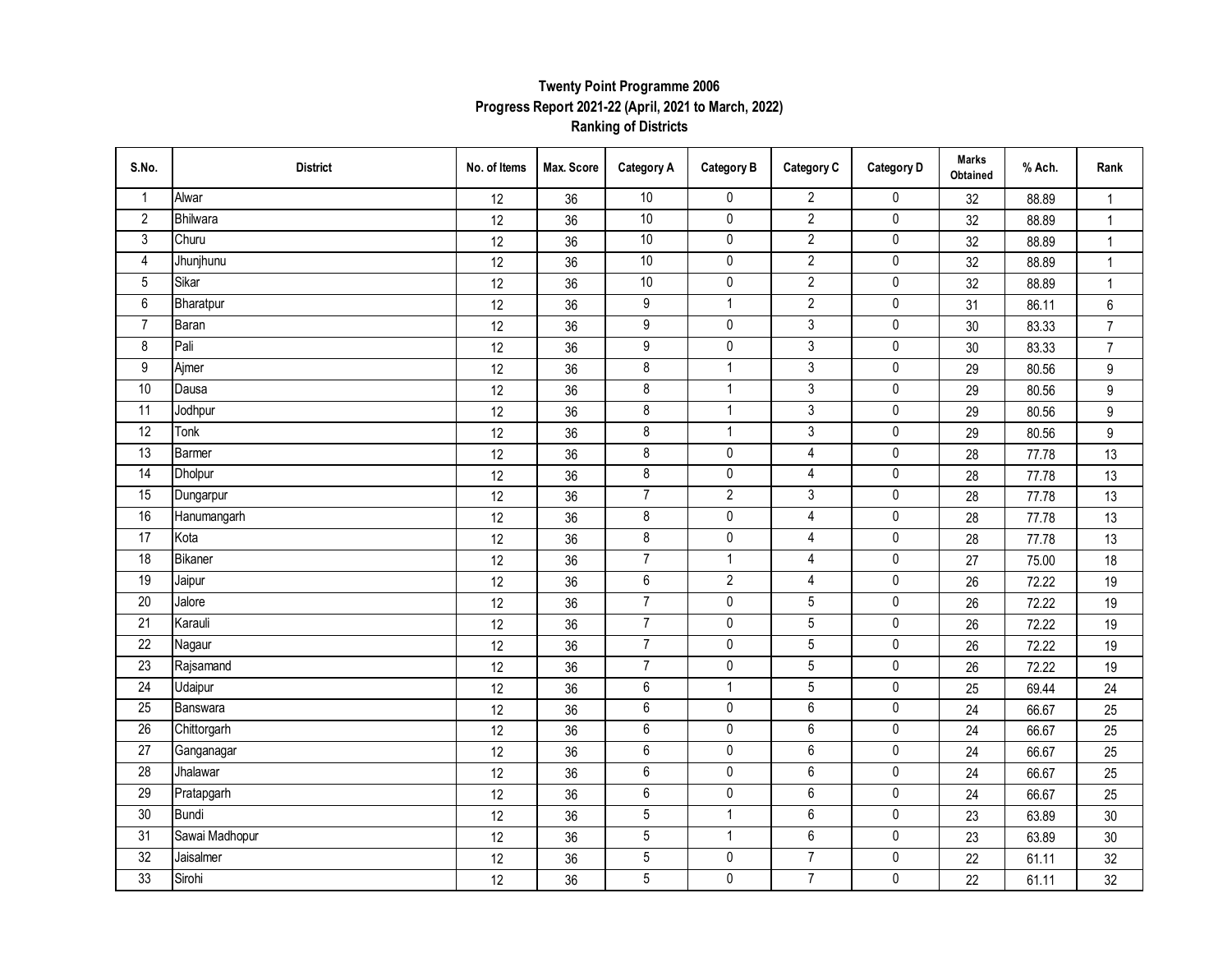#### **District : Ajmer**

| S.             | Point          | Item Name/Sub Item Name                                                 | Unit                |        | <b>Target</b>                        | Ach. April, 2021                | % Ach. Upto        | Category |
|----------------|----------------|-------------------------------------------------------------------------|---------------------|--------|--------------------------------------|---------------------------------|--------------------|----------|
| No.            | No.            |                                                                         |                     | Annual | April, 2021 to<br><b>March, 2022</b> | to March, 2022<br>as per Deptt. | <b>March, 2022</b> |          |
| 1              | $\overline{2}$ | 3                                                                       | 4                   | 5      | 6                                    | $\overline{7}$                  | 8                  | 9        |
| $\mathbf{1}$   | 01A            | <b>Employment Generation under the MGNREG Act</b>                       |                     |        |                                      |                                 |                    |          |
|                | 01A01          | Job cards issued                                                        | Number              |        |                                      | 476789                          |                    |          |
|                | 01A02          | Employment generated                                                    | Mandays in<br>lakhs |        |                                      | 235.81                          |                    |          |
|                | 01A03          | Wages given                                                             | Rs. in lakhs        |        |                                      | 38985.59                        |                    |          |
| $\overline{2}$ | 01F01          | <b>National Rural Livelihood Mission (NRLM)</b>                         |                     |        |                                      |                                 |                    |          |
|                | 01F01(i)       | New and revived SHGs brought under NRLM fold                            | Number              | 2564   | 2564                                 | 2221                            | 86.62              | B        |
|                | 01F01(ii)      | SHGs provided Revolving Fund (RF)                                       | Number              | 2326   | 2326                                 | 1856                            | 79.79              | C        |
|                |                | 01F01(iii) SHGs provided Community Investment Fund (CIF)                | Number              | 670    | 670                                  | 743                             | 110.90             | A        |
| 3              | 05A            | <b>National Food Security Act</b>                                       |                     |        |                                      |                                 |                    |          |
|                | 05A01          | Food grain allocation - Off take                                        | M. Tonnes           |        | 91867.298                            | 91027.557                       | 99.09              | Α        |
| 4              | 06A            | Rural Housing - Pradhan Mantri Awaas Yojana - Grameen                   |                     |        |                                      |                                 |                    |          |
|                | 06A01          | Houses constructed                                                      | Number              | 6473   | 6473                                 | 985                             | 15.22              | C        |
| 5              | 06B            | <b>EWS/LIG Houses in Urban Areas</b>                                    |                     |        |                                      |                                 |                    |          |
|                | 06B01          | Houses constructed                                                      | Number              |        |                                      | 951                             |                    |          |
| 6              | 07A            | <b>National Rural Drinking Water Programme (NRDWP)</b>                  |                     |        |                                      |                                 |                    |          |
|                | 07A05          | Functional Household Tapped Connection                                  | Number              | 137596 | 137596                               | 19531                           | 14.19              | C        |
| $\overline{7}$ | 08E            | <b>Institutional Delivery</b>                                           |                     |        |                                      |                                 |                    |          |
|                | 08E01          | Delivery in institutions                                                | Number              |        |                                      | 53188                           |                    |          |
| 8              | 10A            | <b>SC Families Assisted</b>                                             |                     |        |                                      |                                 |                    |          |
|                | 10A02          | SC Families Assisted under SCA to SCSP and NSFDC                        | Number              |        |                                      | 757                             |                    |          |
|                | 10A03          | SC Students Assisted under Post Matric Scholarship                      | Number              |        |                                      | 5155                            |                    |          |
| 9              | 12A            | <b>Universalization of ICDS Scheme</b>                                  |                     |        |                                      |                                 |                    |          |
|                | 12A01          | ICDS Blocks Operational (Cumulative)                                    | Number              | 13     | 13                                   | 13                              | 100.00             | Α        |
| 10             | 12B            | <b>Functional Anganwadis</b>                                            |                     |        |                                      |                                 |                    |          |
|                | 12B01          | Anganwadis Functional (Cumulative)                                      | Number              | 1968   | 1968                                 | 1966                            | 99.90              | A        |
| 11             | 14A            | No. of Urban poor families assisted under Seven<br><b>Point Charter</b> |                     |        |                                      |                                 |                    |          |
|                | 14A01          | Poor Families Assisted                                                  | <b>Number</b>       |        |                                      | 1690                            |                    |          |
| 12             | 15A            | Afforestation (Public and Forest Land)                                  |                     |        |                                      |                                 |                    |          |
|                | 15A01          | Area Covered under Plantation                                           | Hectare             | 775.00 | 775.00                               | 1197.070                        | 154.46             | A        |
|                | 15A02          | Number of Seedlings planted                                             | No. in lakhs        | 5.040  | 5.040                                | 7.564                           | 150.08             | A        |
| 13             | <b>17A</b>     | <b>Rural Roads - PMGSY</b>                                              |                     |        |                                      |                                 |                    |          |
|                | 17A01          | Length of Road Constructed                                              | Kilometer           | 80.000 | 80.000                               | 140.060                         | 175.08             | A        |
| 14             | 18B            | <b>Villages Electrified under DDUGJY</b>                                |                     |        |                                      |                                 |                    |          |
|                | 18B01          | Villages electrified                                                    | Number              | 0      |                                      | 0                               |                    |          |
| 15             | 18D            | <b>Energising pumpsets</b>                                              |                     |        |                                      |                                 |                    |          |
|                | 18D01          | Pumpsets energized                                                      | Number              | 926    | 926                                  | 2718                            | 293.52             | A        |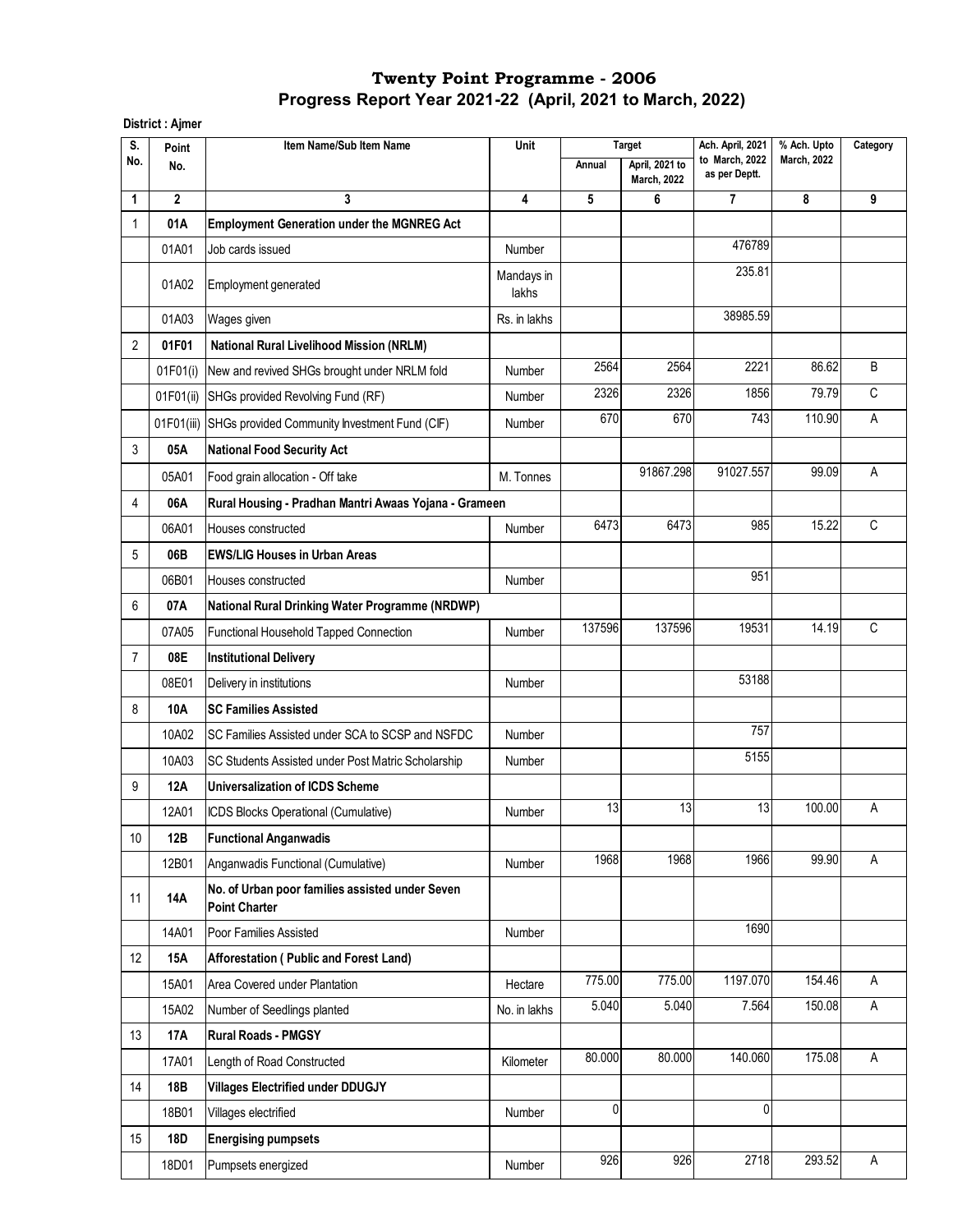**District : Alwar**

| S.             | Point          | Item Name/Sub Item Name                                                 | Unit                |         | <b>Target</b>                        | Ach. April, 2021                | % Ach. Upto        | Category |
|----------------|----------------|-------------------------------------------------------------------------|---------------------|---------|--------------------------------------|---------------------------------|--------------------|----------|
| No.            | No.            |                                                                         |                     | Annual  | April, 2021 to<br><b>March, 2022</b> | to March, 2022<br>as per Deptt. | <b>March, 2022</b> |          |
| 1              | $\overline{2}$ | 3                                                                       | 4                   | 5       | 6                                    | $\overline{7}$                  | 8                  | 9        |
| 1              | 01A            | <b>Employment Generation under the MGNREG Act</b>                       |                     |         |                                      |                                 |                    |          |
|                | 01A01          | Job cards issued                                                        | Number              |         |                                      | 395697                          |                    |          |
|                | 01A02          | Employment generated                                                    | Mandays in<br>lakhs |         |                                      | 71.17                           |                    |          |
|                | 01A03          | Wages given                                                             | Rs. in lakhs        |         |                                      | 13562.41                        |                    |          |
| $\overline{2}$ | 01F01          | <b>National Rural Livelihood Mission (NRLM)</b>                         |                     |         |                                      |                                 |                    |          |
|                | 01F01(i)       | New and revived SHGs brought under NRLM fold                            | Number              | 1263    | 1263                                 | 1633                            | 129.30             | A        |
|                | 01F01(ii)      | SHGs provided Revolving Fund (RF)                                       | Number              | 1327    | 1327                                 | 1798                            | 135.49             | A        |
|                | 01F01(iii)     | SHGs provided Community Investment Fund (CIF)                           | Number              | 434     | 434                                  | 478                             | 110.14             | А        |
| 3              | 05A            | <b>National Food Security Act</b>                                       |                     |         |                                      |                                 |                    |          |
|                | 05A01          | Food grain allocation - Off take                                        | M. Tonnes           |         | 139994.676                           | 139120.364                      | 99.38              | A        |
| 4              | 06A            | Rural Housing - Pradhan Mantri Awaas Yojana - Grameen                   |                     |         |                                      |                                 |                    |          |
|                | 06A01          | Houses constructed                                                      | Number              | 3486    | 3486                                 | 251                             | 7.20               | C        |
| 5              | 06B            | <b>EWS/LIG Houses in Urban Areas</b>                                    |                     |         |                                      |                                 |                    |          |
|                | 06B01          | Houses constructed                                                      | Number              |         |                                      | 1311                            |                    |          |
| 6              | 07A            | National Rural Drinking Water Programme (NRDWP)                         |                     |         |                                      |                                 |                    |          |
|                | 07A05          | Functional Household Tapped Connection                                  | Number              | 113310  | 113310                               | 8900                            | 7.85               | C        |
| $\overline{7}$ | 08E            | <b>Institutional Delivery</b>                                           |                     |         |                                      |                                 |                    |          |
|                | 08E01          | Delivery in institutions                                                | Number              |         |                                      | 59716                           |                    |          |
| 8              | 10A            | <b>SC Families Assisted</b>                                             |                     |         |                                      |                                 |                    |          |
|                | 10A02          | SC Families Assisted under SCA to SCSP and NSFDC                        | Number              |         |                                      | 949                             |                    |          |
|                | 10A03          | SC Students Assisted under Post Matric Scholarship                      | Number              |         |                                      | 18439                           |                    |          |
| 9              | <b>12A</b>     | <b>Universalization of ICDS Scheme</b>                                  |                     |         |                                      |                                 |                    |          |
|                | 12A01          | ICDS Blocks Operational (Cumulative)                                    | Number              | 15      | 15                                   | 15                              | 100.00             | Α        |
| 10             | 12B            | <b>Functional Anganwadis</b>                                            |                     |         |                                      |                                 |                    |          |
|                | 12B01          | Anganwadis Functional (Cumulative)                                      | Number              | 3456    | 3456                                 | 3447                            | 99.74              | Α        |
| 11             | <b>14A</b>     | No. of Urban poor families assisted under Seven<br><b>Point Charter</b> |                     |         |                                      |                                 |                    |          |
|                | 14A01          | Poor Families Assisted                                                  | Number              |         |                                      | 5365                            |                    |          |
| 12             | <b>15A</b>     | Afforestation (Public and Forest Land)                                  |                     |         |                                      |                                 |                    |          |
|                | 15A01          | Area Covered under Plantation                                           | Hectare             | 1950.00 | 1950.00                              | 1952.95                         | 100.15             | A        |
|                | 15A02          | Number of Seedlings planted                                             | No. in lakhs        | 12.670  | 12.670                               | 12.670                          | 100.00             | A        |
| 13             | <b>17A</b>     | <b>Rural Roads - PMGSY</b>                                              |                     |         |                                      |                                 |                    |          |
|                | 17A01          | Length of Road Constructed                                              | Kilometer           | 84.83   | 84.830                               | 119.378                         | 140.73             | Α        |
| 14             | 18B            | <b>Villages Electrified under DDUGJY</b>                                |                     |         |                                      |                                 |                    |          |
|                | 18B01          | Villages electrified                                                    | Number              | 0       |                                      | $\mathbf{0}$                    |                    |          |
| 15             | 18D            | <b>Energising pumpsets</b>                                              |                     |         |                                      |                                 |                    |          |
|                | 18D01          | Pumpsets energized                                                      | Number              | 2074    | 2074                                 | 4411                            | 212.68             | Α        |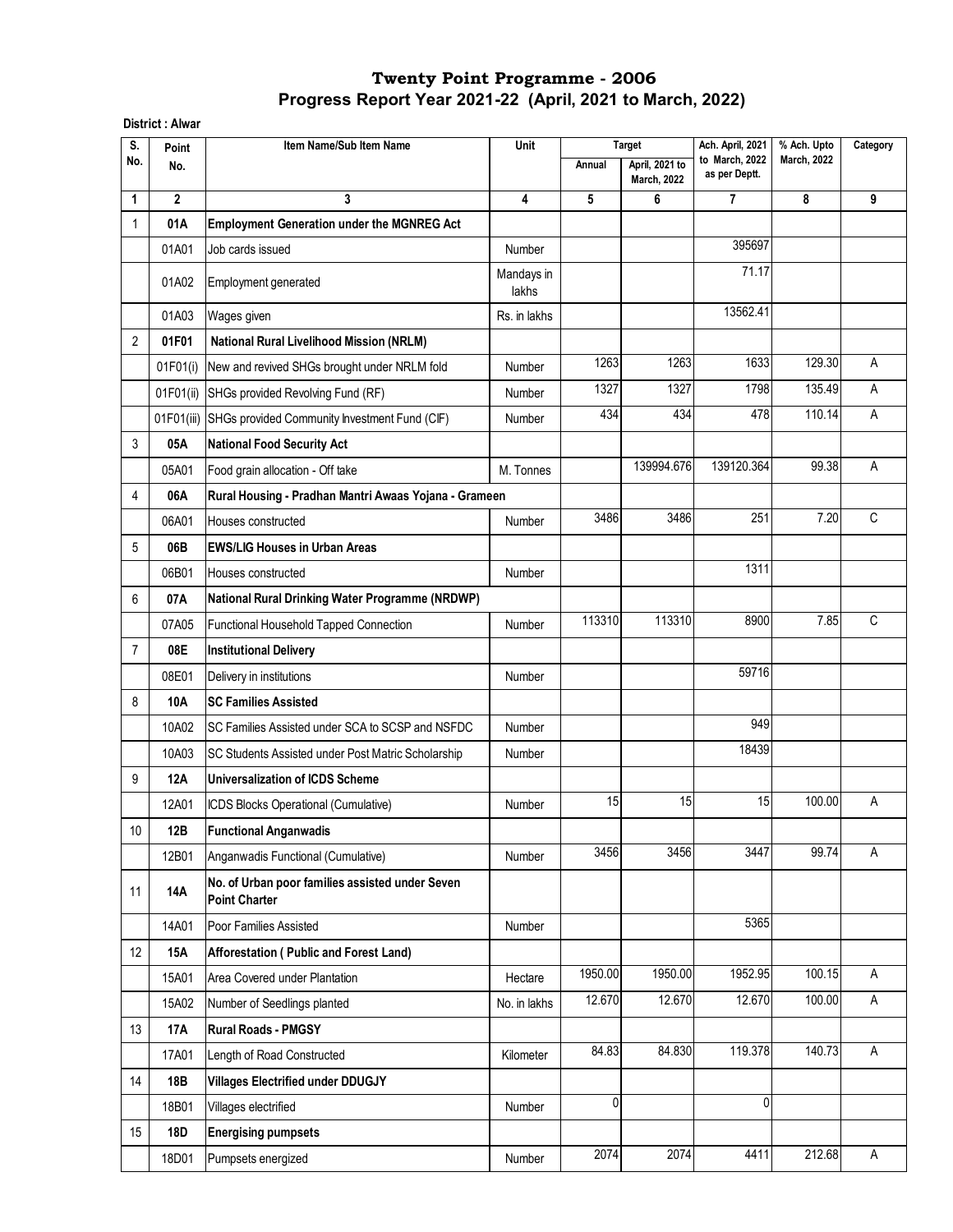#### **District : Banswara**

| S.              | Point          | Item Name/Sub Item Name                                                 | Unit                |         | <b>Target</b>                        | Ach. April, 2021                | % Ach. Upto        | Category     |
|-----------------|----------------|-------------------------------------------------------------------------|---------------------|---------|--------------------------------------|---------------------------------|--------------------|--------------|
| No.             | No.            |                                                                         |                     | Annual  | April, 2021 to<br><b>March, 2022</b> | to March, 2022<br>as per Deptt. | <b>March, 2022</b> |              |
| 1               | $\overline{2}$ | 3                                                                       | 4                   | 5       | 6                                    | $\overline{7}$                  | 8                  | 9            |
| 1               | 01A            | <b>Employment Generation under the MGNREG Act</b>                       |                     |         |                                      |                                 |                    |              |
|                 | 01A01          | Job cards issued                                                        | Number              |         |                                      | 457309                          |                    |              |
|                 | 01A02          | Employment generated                                                    | Mandays in<br>lakhs |         |                                      | 235.52                          |                    |              |
|                 | 01A03          | Wages given                                                             | Rs. in lakhs        |         |                                      | 46091.18                        |                    |              |
| 2               | 01F01          | <b>National Rural Livelihood Mission (NRLM)</b>                         |                     |         |                                      |                                 |                    |              |
|                 | 01F01(i)       | New and revived SHGs brought under NRLM fold                            | Number              | 3500    | 3500                                 | 2267                            | 64.77              | $\mathsf C$  |
|                 | 01F01(ii)      | SHGs provided Revolving Fund (RF)                                       | Number              | 4348    | 4348                                 | 3064                            | 70.47              | C            |
|                 | 01F01(iii)     | SHGs provided Community Investment Fund (CIF)                           | Number              | 800     | 800                                  | 890                             | 111.25             | $\mathsf{A}$ |
| 3               | 05A            | <b>National Food Security Act</b>                                       |                     |         |                                      |                                 |                    |              |
|                 | 05A01          | Food grain allocation - Off take                                        | M. Tonnes           |         | 90092.125                            | 89272.127                       | 99.09              | $\mathsf{A}$ |
| 4               | 06A            | Rural Housing - Pradhan Mantri Awaas Yojana - Grameen                   |                     |         |                                      |                                 |                    |              |
|                 | 06A01          | Houses constructed                                                      | Number              | 29405   | 29405                                | 15171                           | 51.59              | С            |
| 5               | 06B            | <b>EWS/LIG Houses in Urban Areas</b>                                    |                     |         |                                      |                                 |                    |              |
|                 | 06B01          | Houses constructed                                                      | Number              |         |                                      | 125                             |                    |              |
| 6               | 07A            | National Rural Drinking Water Programme (NRDWP)                         |                     |         |                                      |                                 |                    |              |
|                 | 07A05          | Functional Household Tapped Connection                                  | Number              | 93595   | 93595                                | 10038                           | 10.72              | С            |
| $\overline{7}$  | 08E            | <b>Institutional Delivery</b>                                           |                     |         |                                      |                                 |                    |              |
|                 | 08E01          | Delivery in institutions                                                | Number              |         |                                      | 41692                           |                    |              |
| 8               | 10A            | <b>SC Families Assisted</b>                                             |                     |         |                                      |                                 |                    |              |
|                 | 10A02          | SC Families Assisted under SCA to SCSP and NSFDC                        | Number              |         |                                      | 1548                            |                    |              |
|                 | 10A03          | SC Students Assisted under Post Matric Scholarship                      | Number              |         |                                      | 2097                            |                    |              |
| 9               | 12A            | <b>Universalization of ICDS Scheme</b>                                  |                     |         |                                      |                                 |                    |              |
|                 | 12A01          | ICDS Blocks Operational (Cumulative)                                    | Number              | 10      | 10                                   | 10                              | 100.00             | A            |
| 10 <sup>1</sup> | 12B            | <b>Functional Anganwadis</b>                                            |                     |         |                                      |                                 |                    |              |
|                 | 12B01          | Anganwadis Functional (Cumulative)                                      | Number              | 2119    | 2119                                 | 2119                            | 100.00             | Α            |
| 11              | <b>14A</b>     | No. of Urban poor families assisted under Seven<br><b>Point Charter</b> |                     |         |                                      |                                 |                    |              |
|                 | 14A01          | Poor Families Assisted                                                  | Number              |         |                                      | $\mathbf 0$                     |                    |              |
| 12              | 15A            | Afforestation (Public and Forest Land)                                  |                     |         |                                      |                                 |                    |              |
|                 | 15A01          | Area Covered under Plantation                                           | Hectare             | 1780.00 | 1780.00                              | 1248.98                         | 70.17              | $\mathsf C$  |
|                 | 15A02          | Number of Seedlings planted                                             | No. in lakhs        | 11.570  | 11.570                               | 6.411                           | $\overline{5}5.41$ | $\mathsf C$  |
| 13              | <b>17A</b>     | <b>Rural Roads - PMGSY</b>                                              |                     |         |                                      |                                 |                    |              |
|                 | 17A01          | Length of Road Constructed                                              | Kilometer           | 21.760  | 21.760                               | 35.450                          | 162.91             | A            |
| 14              | 18B            | <b>Villages Electrified under DDUGJY</b>                                |                     |         |                                      |                                 |                    |              |
|                 | 18B01          | Villages electrified                                                    | Number              | 0       |                                      | 0                               |                    |              |
| 15              | 18D            | <b>Energising pumpsets</b>                                              |                     |         |                                      |                                 |                    |              |
|                 | 18D01          | Pumpsets energized                                                      | Number              | 611     | 611                                  | 1359                            | 222.42             | Α            |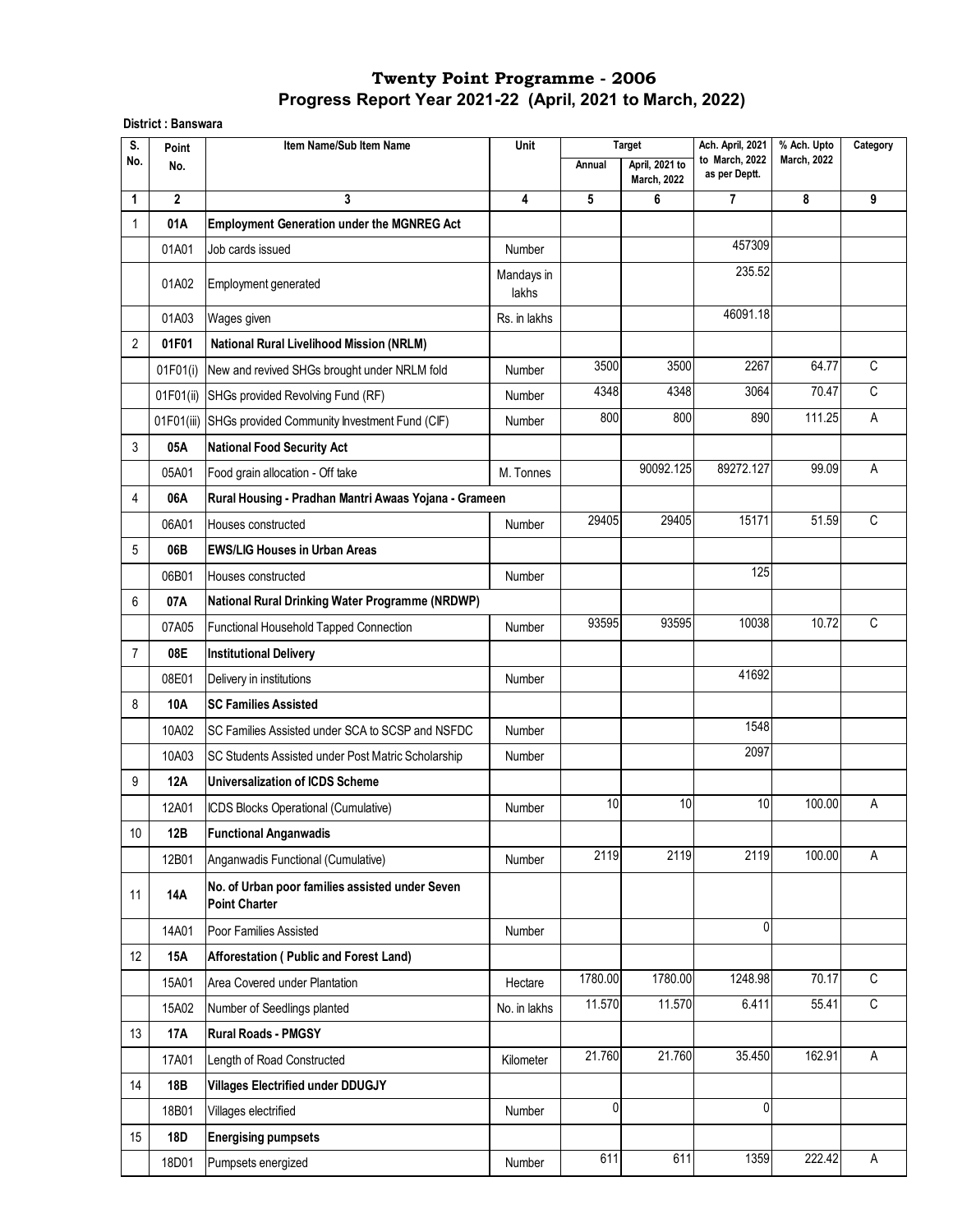#### **District : Baran**

| S.             | Point        | Item Name/Sub Item Name                                                 | Unit                |                | <b>Target</b>                        | Ach. April, 2021                | % Ach. Upto        | Category    |
|----------------|--------------|-------------------------------------------------------------------------|---------------------|----------------|--------------------------------------|---------------------------------|--------------------|-------------|
| No.            | No.          |                                                                         |                     | Annual         | April, 2021 to<br><b>March, 2022</b> | to March, 2022<br>as per Deptt. | <b>March, 2022</b> |             |
| 1              | $\mathbf{2}$ | 3                                                                       | 4                   | 5              | 6                                    | 7                               | 8                  | 9           |
| 1              | 01A          | <b>Employment Generation under the MGNREG Act</b>                       |                     |                |                                      |                                 |                    |             |
|                | 01A01        | Job cards issued                                                        | Number              |                |                                      | 257046                          |                    |             |
|                | 01A02        | Employment generated                                                    | Mandays in<br>lakhs |                |                                      | 59.20                           |                    |             |
|                | 01A03        | Wages given                                                             | Rs. in lakhs        |                |                                      | 9155.01                         |                    |             |
| 2              | 01F01        | <b>National Rural Livelihood Mission (NRLM)</b>                         |                     |                |                                      |                                 |                    |             |
|                | 01F01(i)     | New and revived SHGs brought under NRLM fold                            | <b>Number</b>       | 1080           | 1080                                 | 987                             | 91.39              | A           |
|                | 01F01(ii)    | SHGs provided Revolving Fund (RF)                                       | <b>Number</b>       | 814            | 814                                  | 809                             | 99.39              | A           |
|                |              | 01F01(iii) SHGs provided Community Investment Fund (CIF)                | <b>Number</b>       | 240            | 240                                  | 504                             | 210.00             | A           |
| 3              | 05A          | <b>National Food Security Act</b>                                       |                     |                |                                      |                                 |                    |             |
|                | 05A01        | Food grain allocation - Off take                                        | M. Tonnes           |                | 63772.390                            | 61474.224                       | 96.40              | Α           |
| 4              | 06A          | Rural Housing - Pradhan Mantri Awaas Yojana - Grameen                   |                     |                |                                      |                                 |                    |             |
|                | 06A01        | Houses constructed                                                      | Number              | 14766          | 14766                                | 3345                            | 22.65              | С           |
| 5              | 06B          | <b>EWS/LIG Houses in Urban Areas</b>                                    |                     |                |                                      |                                 |                    |             |
|                | 06B01        | Houses constructed                                                      | Number              |                |                                      | 114                             |                    |             |
| 6              | 07A          | National Rural Drinking Water Programme (NRDWP)                         |                     |                |                                      |                                 |                    |             |
|                | 07A05        | Functional Household Tapped Connection                                  | Number              | 64840          | 64840                                | 14428                           | 22.25              | С           |
| $\overline{7}$ | 08E          | <b>Institutional Delivery</b>                                           |                     |                |                                      |                                 |                    |             |
|                | 08E01        | Delivery in institutions                                                | Number              |                |                                      | 21634                           |                    |             |
| 8              | 10A          | <b>SC Families Assisted</b>                                             |                     |                |                                      |                                 |                    |             |
|                | 10A02        | SC Families Assisted under SCA to SCSP and NSFDC                        | Number              |                |                                      | 1050                            |                    |             |
|                | 10A03        | SC Students Assisted under Post Matric Scholarship                      | Number              |                |                                      | 4423                            |                    |             |
| 9              | <b>12A</b>   | Universalization of ICDS Scheme                                         |                     |                |                                      |                                 |                    |             |
|                | 12A01        | ICDS Blocks Operational (Cumulative)                                    | Number              | $\overline{7}$ | 7                                    | 7                               | 100.00             | A           |
| $10$           | 12B          | <b>Functional Anganwadis</b>                                            |                     |                |                                      |                                 |                    |             |
|                | 12B01        | Anganwadis Functional (Cumulative)                                      | Number              | 1598           | 1598                                 | 1596                            | 99.87              | Α           |
| 11             | 14A          | No. of Urban poor families assisted under Seven<br><b>Point Charter</b> |                     |                |                                      |                                 |                    |             |
|                | 14A01        | Poor Families Assisted                                                  | Number              |                |                                      | 48                              |                    |             |
| 12             | <b>15A</b>   | Afforestation ( Public and Forest Land)                                 |                     |                |                                      |                                 |                    |             |
|                | 15A01        | Area Covered under Plantation                                           | Hectare             | 1470.00        | 1470.00                              | 950.00                          | 64.63              | $\mathsf C$ |
|                | 15A02        | Number of Seedlings planted                                             | No. in lakhs        | 9.560          | 9.560                                | 8.607                           | 90.03              | $\mathsf A$ |
| 13             | 17A          | <b>Rural Roads - PMGSY</b>                                              |                     |                |                                      |                                 |                    |             |
|                | 17A01        | Length of Road Constructed                                              | Kilometer           | 39.800         | 39.800                               | 55.277                          | 138.89             | A           |
| 14             | 18B          | <b>Villages Electrified under DDUGJY</b>                                |                     |                |                                      |                                 |                    |             |
|                | 18B01        | Villages electrified                                                    | Number              |                |                                      | 0                               |                    |             |
| 15             | 18D          | <b>Energising pumpsets</b>                                              |                     |                |                                      |                                 |                    |             |
|                | 18D01        | Pumpsets energized                                                      | Number              | 1269           | 1269                                 | 2083                            | 164.14             | A           |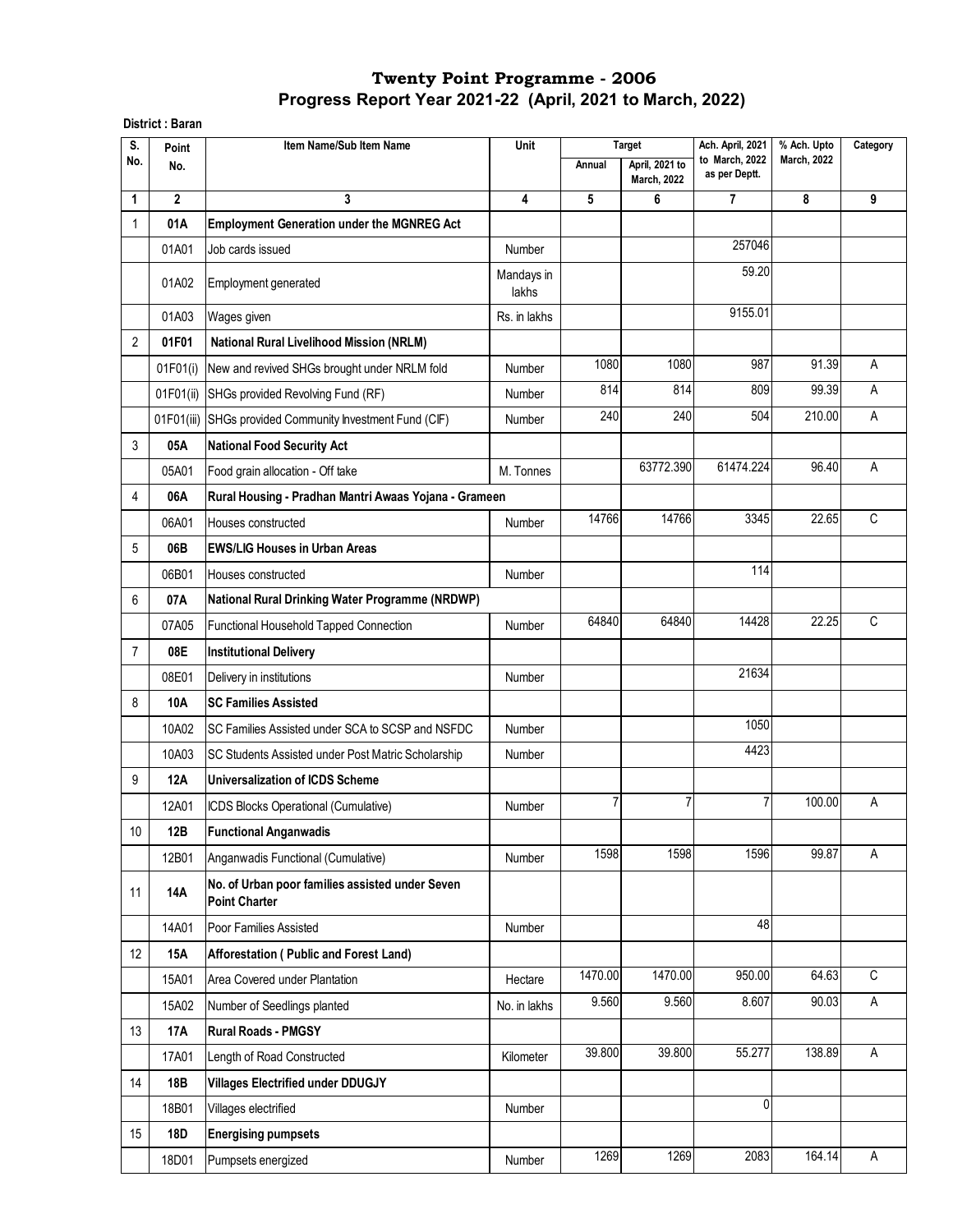**District : Barmer**

| S.             | Point        | Item Name/Sub Item Name                                                 | Unit                |        | <b>Target</b>                        | Ach. April, 2021                | % Ach. Upto        | Category |
|----------------|--------------|-------------------------------------------------------------------------|---------------------|--------|--------------------------------------|---------------------------------|--------------------|----------|
| No.            | No.          |                                                                         |                     | Annual | April, 2021 to<br><b>March, 2022</b> | to March, 2022<br>as per Deptt. | <b>March, 2022</b> |          |
| 1              | $\mathbf{2}$ | 3                                                                       | 4                   | 5      | 6                                    | 7                               | 8                  | 9        |
| 1              | 01A          | <b>Employment Generation under the MGNREG Act</b>                       |                     |        |                                      |                                 |                    |          |
|                | 01A01        | Job cards issued                                                        | Number              |        |                                      | 645019                          |                    |          |
|                | 01A02        | <b>Employment generated</b>                                             | Mandays in<br>lakhs |        |                                      | 376.46                          |                    |          |
|                | 01A03        | Wages given                                                             | Rs. in lakhs        |        |                                      | 79865.01                        |                    |          |
| $\overline{2}$ | 01F01        | <b>National Rural Livelihood Mission (NRLM)</b>                         |                     |        |                                      |                                 |                    |          |
|                | 01F01(i)     | New and revived SHGs brought under NRLM fold                            | Number              | 3500   | 3500                                 | 1996                            | 57.03              | C        |
|                | 01F01(ii)    | SHGs provided Revolving Fund (RF)                                       | Number              | 4506   | 4506                                 | 1396                            | 30.98              | C        |
|                | 01F01(iii)   | SHGs provided Community Investment Fund (CIF)                           | Number              | 886    | 886                                  | 904                             | 102.03             | Α        |
| 3              | 05A          | <b>National Food Security Act</b>                                       |                     |        |                                      |                                 |                    |          |
|                | 05A01        | Food grain allocation - Off take                                        | M. Tonnes           |        | 109655.077                           | 109631.066                      | 99.98              | Α        |
| 4              | 06A          | Rural Housing - Pradhan Mantri Awaas Yojana - Grameen                   |                     |        |                                      |                                 |                    |          |
|                | 06A01        | Houses constructed                                                      | Number              | 32376  | 32367                                | 21825                           | 67.43              | C        |
| 5              | 06B          | <b>EWS/LIG Houses in Urban Areas</b>                                    |                     |        |                                      |                                 |                    |          |
|                | 06B01        | Houses constructed                                                      | Number              |        |                                      | 274                             |                    |          |
| 6              | 07A          | National Rural Drinking Water Programme (NRDWP)                         |                     |        |                                      |                                 |                    |          |
|                | 07A05        | Functional Household Tapped Connection                                  | Number              | 96152  | 96152                                | 9663                            | 10.05              | C        |
| $\overline{7}$ | 08E          | <b>Institutional Delivery</b>                                           |                     |        |                                      |                                 |                    |          |
|                | 08E01        | Delivery in institutions                                                | Number              |        |                                      | 60151                           |                    |          |
| 8              | 10A          | <b>SC Families Assisted</b>                                             |                     |        |                                      |                                 |                    |          |
|                | 10A02        | SC Families Assisted under SCA to SCSP and NSFDC                        | Number              |        |                                      | 1510                            |                    |          |
|                | 10A03        | SC Students Assisted under Post Matric Scholarship                      | Number              |        |                                      | 7814                            |                    |          |
| 9              | 12A          | Universalization of ICDS Scheme                                         |                     |        |                                      |                                 |                    |          |
|                | 12A01        | ICDS Blocks Operational (Cumulative)                                    | Number              | 16     | 16                                   | 16                              | 100.00             | А        |
| 10             | 12B          | <b>Functional Anganwadis</b>                                            |                     |        |                                      |                                 |                    |          |
|                | 12B01        | Anganwadis Functional (Cumulative)                                      | Number              | 3558   | 3558                                 | 3473                            | 97.61              | A        |
| 11             | 14A          | No. of Urban poor families assisted under Seven<br><b>Point Charter</b> |                     |        |                                      |                                 |                    |          |
|                | 14A01        | Poor Families Assisted                                                  | Number              |        |                                      | 1784                            |                    |          |
| 12             | 15A          | Afforestation (Public and Forest Land)                                  |                     |        |                                      |                                 |                    |          |
|                | 15A01        | Area Covered under Plantation                                           | Hectare             | 560.00 | 560.00                               | 560.00                          | 100.00             | A        |
|                | 15A02        | Number of Seedlings planted                                             | No. in lakhs        | 3.640  | 3.640                                | 3.640                           | 100.00             | A        |
| 13             | 17A          | <b>Rural Roads - PMGSY</b>                                              |                     |        |                                      |                                 |                    |          |
|                | 17A01        | Length of Road Constructed                                              | Kilometer           | 91.870 | 91.870                               | 138.705                         | 150.98             | A        |
| 14             | 18B          | <b>Villages Electrified under DDUGJY</b>                                |                     |        |                                      |                                 |                    |          |
|                | 18B01        | Villages electrified                                                    | Number              | 0      |                                      | $\mathbf{0}$                    |                    |          |
| 15             | 18D          | <b>Energising pumpsets</b>                                              |                     |        |                                      |                                 |                    |          |
|                | 18D01        | Pumpsets energized                                                      | Number              | 1803   | 1803                                 | 2549                            | 141.38             | A        |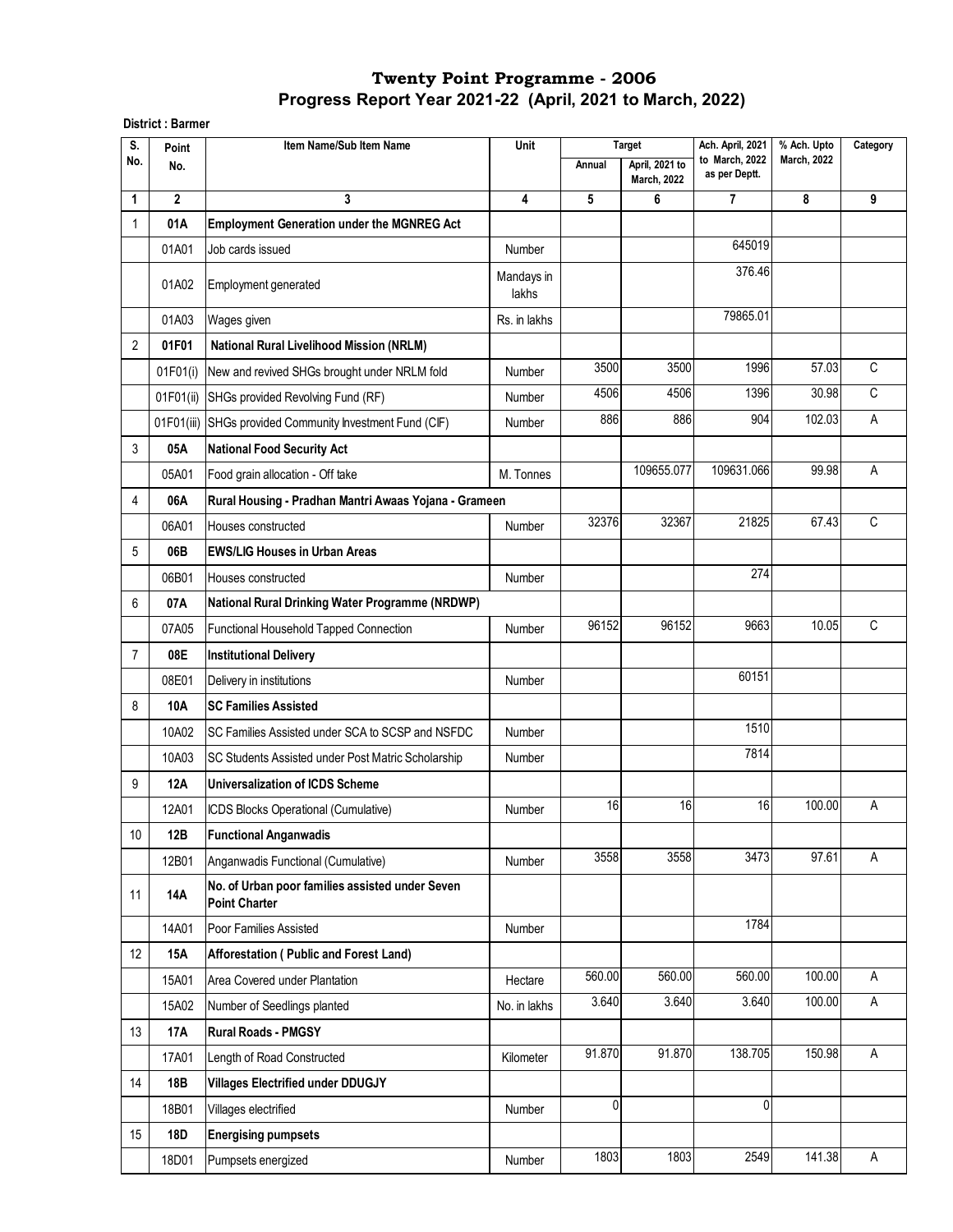**District : Bharatpur**

| S.             | Point        | Item Name/Sub Item Name                                                 | Unit                    | <b>Target</b> |                                      | Ach. April, 2021<br>% Ach. Upto |                    | Category |
|----------------|--------------|-------------------------------------------------------------------------|-------------------------|---------------|--------------------------------------|---------------------------------|--------------------|----------|
| No.            | No.          |                                                                         |                         | Annual        | April, 2021 to<br><b>March, 2022</b> | to March, 2022<br>as per Deptt. | <b>March, 2022</b> |          |
| 1              | $\mathbf{2}$ | 3                                                                       | $\overline{\mathbf{4}}$ | 5             | 6                                    | 7                               | 8                  | 9        |
| 1              | 01A          | <b>Employment Generation under the MGNREG Act</b>                       |                         |               |                                      |                                 |                    |          |
|                | 01A01        | Job cards issued                                                        | Number                  |               |                                      | 378707                          |                    |          |
|                | 01A02        | Employment generated                                                    | Mandays in<br>lakhs     |               |                                      | 46.35                           |                    |          |
|                | 01A03        | Wages given                                                             | Rs. in lakhs            |               |                                      | 8670.59                         |                    |          |
| 2              | 01F01        | <b>National Rural Livelihood Mission (NRLM)</b>                         |                         |               |                                      |                                 |                    |          |
|                | 01F01(i)     | New and revived SHGs brought under NRLM fold                            | Number                  | 2073          | 2073                                 | 1838                            | 88.66              | B        |
|                | 01F01(ii)    | SHGs provided Revolving Fund (RF)                                       | Number                  | 2898          | 2898                                 | 1414                            | 48.79              | C        |
|                | 01F01(iii)   | SHGs provided Community Investment Fund (CIF)                           | Number                  | 717           | 717                                  | 695                             | 96.93              | A        |
| 3              | 05A          | <b>National Food Security Act</b>                                       |                         |               |                                      |                                 |                    |          |
|                | 05A01        | Food grain allocation - Off take                                        | M. Tonnes               |               | 92131.681                            | 89718.090                       | 97.38              | Α        |
| 4              | 06A          | Rural Housing - Pradhan Mantri Awaas Yojana - Grameen                   |                         |               |                                      |                                 |                    |          |
|                | 06A01        | Houses constructed                                                      | Number                  | 337           | 337                                  | 798                             | 236.80             | Α        |
| 5              | 06B          | <b>EWS/LIG Houses in Urban Areas</b>                                    |                         |               |                                      |                                 |                    |          |
|                | 06B01        | Houses constructed                                                      | Number                  |               |                                      | 401                             |                    |          |
| 6              | 07A          | National Rural Drinking Water Programme (NRDWP)                         |                         |               |                                      |                                 |                    |          |
|                | 07A05        | Functional Household Tapped Connection                                  | Number                  | 108027        | 108027                               | 8699                            | 8.05               | C        |
| $\overline{7}$ | 08E          | <b>Institutional Delivery</b>                                           |                         |               |                                      |                                 |                    |          |
|                | 08E01        | Delivery in institutions                                                | Number                  |               |                                      | 52972                           |                    |          |
| 8              | <b>10A</b>   | <b>SC Families Assisted</b>                                             |                         |               |                                      |                                 |                    |          |
|                | 10A02        | SC Families Assisted under SCA to SCSP and NSFDC                        | Number                  |               |                                      | 835                             |                    |          |
|                | 10A03        | SC Students Assisted under Post Matric Scholarship                      | Number                  |               |                                      | 19215                           |                    |          |
| 9              | <b>12A</b>   | <b>Universalization of ICDS Scheme</b>                                  |                         |               |                                      |                                 |                    |          |
|                | 12A01        | ICDS Blocks Operational (Cumulative)                                    | Number                  | 10            | 10                                   | 10                              | 100.00             | Α        |
| 10             | 12B          | <b>Functional Anganwadis</b>                                            |                         |               |                                      |                                 |                    |          |
|                | 12B01        | Anganwadis Functional (Cumulative)                                      | Number                  | 2083          | 2083                                 | 2078                            | 99.76              | A        |
| 11             | 14A          | No. of Urban poor families assisted under Seven<br><b>Point Charter</b> |                         |               |                                      |                                 |                    |          |
|                | 14A01        | Poor Families Assisted                                                  | <b>Number</b>           |               |                                      | 292                             |                    |          |
| 12             | <b>15A</b>   | Afforestation (Public and Forest Land)                                  |                         |               |                                      |                                 |                    |          |
|                | 15A01        | Area Covered under Plantation                                           | Hectare                 | 780.00        | 780.00                               | 726.970                         | 93.20              | A        |
|                | 15A02        | Number of Seedlings planted                                             | No. in lakhs            | 5.070         | 5.070                                | 4.930                           | 97.24              | A        |
| 13             | 17A          | <b>Rural Roads - PMGSY</b>                                              |                         |               |                                      |                                 |                    |          |
|                | 17A01        | Length of Road Constructed                                              | Kilometer               | 66.440        | 66.440                               | 65.262                          | 98.23              | Α        |
| 14             | 18B          | <b>Villages Electrified under DDUGJY</b>                                |                         |               |                                      |                                 |                    |          |
|                | 18B01        | Villages electrified                                                    | Number                  | 0             |                                      | 0                               |                    |          |
| 15             | <b>18D</b>   | <b>Energising pumpsets</b>                                              |                         |               |                                      |                                 |                    |          |
|                | 18D01        | Pumpsets energized                                                      | Number                  | 1433          | 1433                                 | 2297                            | 160.29             | A        |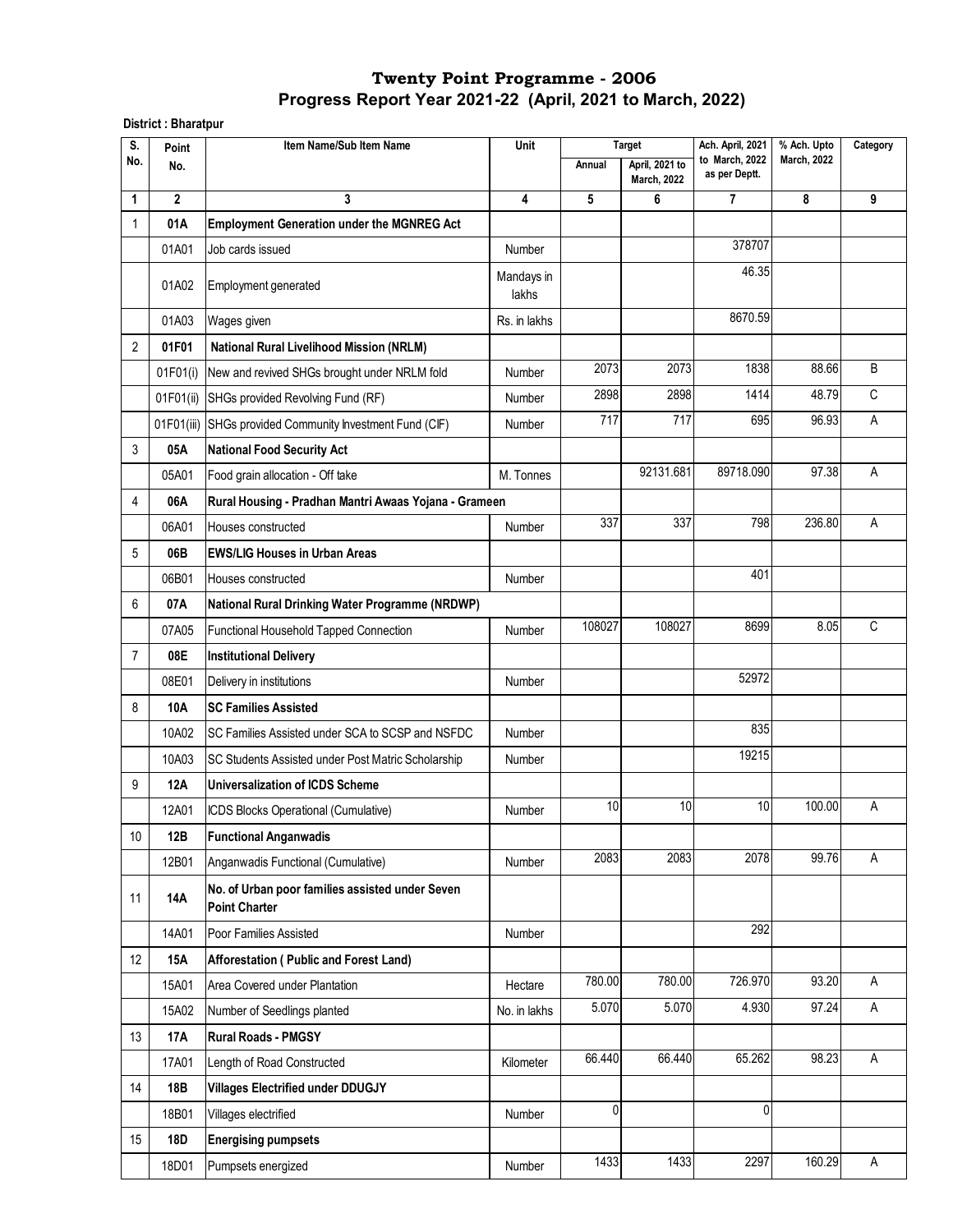#### **District : Bhilwara**

| S.<br>Point    |             | Item Name/Sub Item Name                                                 | Unit                    |         | <b>Target</b>                        | Ach. April, 2021                | % Ach. Upto        | Category |
|----------------|-------------|-------------------------------------------------------------------------|-------------------------|---------|--------------------------------------|---------------------------------|--------------------|----------|
| No.            | No.         |                                                                         |                         | Annual  | April, 2021 to<br><b>March, 2022</b> | to March, 2022<br>as per Deptt. | <b>March, 2022</b> |          |
| 1              | $\mathbf 2$ | 3                                                                       | $\overline{\mathbf{4}}$ | 5       | 6                                    | $\overline{7}$                  | 8                  | 9        |
| $\mathbf{1}$   | 01A         | <b>Employment Generation under the MGNREG Act</b>                       |                         |         |                                      |                                 |                    |          |
|                | 01A01       | Job cards issued                                                        | Number                  |         |                                      | 557858                          |                    |          |
|                | 01A02       | Employment generated                                                    | Mandays in<br>lakhs     |         |                                      | 250.46                          |                    |          |
|                | 01A03       | Wages given                                                             | Rs. in lakhs            |         |                                      | 43726.02                        |                    |          |
| $\overline{2}$ | 01F01       | <b>National Rural Livelihood Mission (NRLM)</b>                         |                         |         |                                      |                                 |                    |          |
|                | 01F01(i)    | New and revived SHGs brought under NRLM fold                            | Number                  | 1760    | 1760                                 | 2091                            | 118.81             | A        |
|                |             | 01F01(ii) SHGs provided Revolving Fund (RF)                             | Number                  | 1781    | 1781                                 | 2567                            | 144.13             | A        |
|                |             | 01F01(iii) SHGs provided Community Investment Fund (CIF)                | Number                  | 390     | 390                                  | 700                             | 179.49             | A        |
| 3              | 05A         | <b>National Food Security Act</b>                                       |                         |         |                                      |                                 |                    |          |
|                | 05A01       | Food grain allocation - Off take                                        | M. Tonnes               |         | 87814.589                            | 86861.698                       | 98.91              | Α        |
| 4              | 06A         | Rural Housing - Pradhan Mantri Awaas Yojana - Grameen                   |                         |         |                                      |                                 |                    |          |
|                | 06A01       | Houses constructed                                                      | Number                  | 18285   | 18285                                | 2822                            | 15.43              | C        |
| 5              | 06B         | <b>EWS/LIG Houses in Urban Areas</b>                                    |                         |         |                                      |                                 |                    |          |
|                | 06B01       | Houses constructed                                                      | Number                  |         |                                      | 1413                            |                    |          |
| 6              | 07A         | National Rural Drinking Water Programme (NRDWP)                         |                         |         |                                      |                                 |                    |          |
|                | 07A05       | Functional Household Tapped Connection                                  | Number                  | 120506  | 120506                               | 37792                           | 31.36              | C        |
| $\overline{7}$ | 08E         | <b>Institutional Delivery</b>                                           |                         |         |                                      |                                 |                    |          |
|                | 08E01       | Delivery in institutions                                                | Number                  |         |                                      | 42127                           |                    |          |
| 8              | 10A         | <b>SC Families Assisted</b>                                             |                         |         |                                      |                                 |                    |          |
|                | 10A02       | SC Families Assisted under SCA to SCSP and NSFDC                        | Number                  |         |                                      | 525                             |                    |          |
|                | 10A03       | SC Students Assisted under Post Matric Scholarship                      | Number                  |         |                                      | 5693                            |                    |          |
| 9              | 12A         | <b>Universalization of ICDS Scheme</b>                                  |                         |         |                                      |                                 |                    |          |
|                | 12A01       | ICDS Blocks Operational (Cumulative)                                    | Number                  | 12      | 12                                   | 12                              | 100.00             | Α        |
| $10$           | 12B         | <b>Functional Anganwadis</b>                                            |                         |         |                                      |                                 |                    |          |
|                | 12B01       | Anganwadis Functional (Cumulative)                                      | Number                  | 2217    | 2217                                 | 2216                            | 99.95              | A        |
| 11             | 14A         | No. of Urban poor families assisted under Seven<br><b>Point Charter</b> |                         |         |                                      |                                 |                    |          |
|                | 14A01       | Poor Families Assisted                                                  | <b>Number</b>           |         |                                      | 654                             |                    |          |
| 12             | 15A         | Afforestation (Public and Forest Land)                                  |                         |         |                                      |                                 |                    |          |
|                | 15A01       | Area Covered under Plantation                                           | Hectare                 | 1190.00 | 1190.00                              | 1375.00                         | 115.55             | A        |
|                | 15A02       | Number of Seedlings planted                                             | No. in lakhs            | 7.730   | 7.730                                | 7.739                           | 100.12             | A        |
| 13             | 17A         | <b>Rural Roads - PMGSY</b>                                              |                         |         |                                      |                                 |                    |          |
|                | 17A01       | Length of Road Constructed                                              | Kilometer               | 86.630  | 86.630                               | 116.589                         | 134.58             | A        |
| 14             | 18B         | <b>Villages Electrified under DDUGJY</b>                                |                         |         |                                      |                                 |                    |          |
|                | 18B01       | Villages electrified                                                    | Number                  | 0       |                                      | $\mathbf{0}$                    |                    |          |
| 15             | 18D         | <b>Energising pumpsets</b>                                              |                         |         |                                      |                                 |                    |          |
|                | 18D01       | Pumpsets energized                                                      | Number                  | 2451    | 2451                                 | 4805                            | 196.04             | Α        |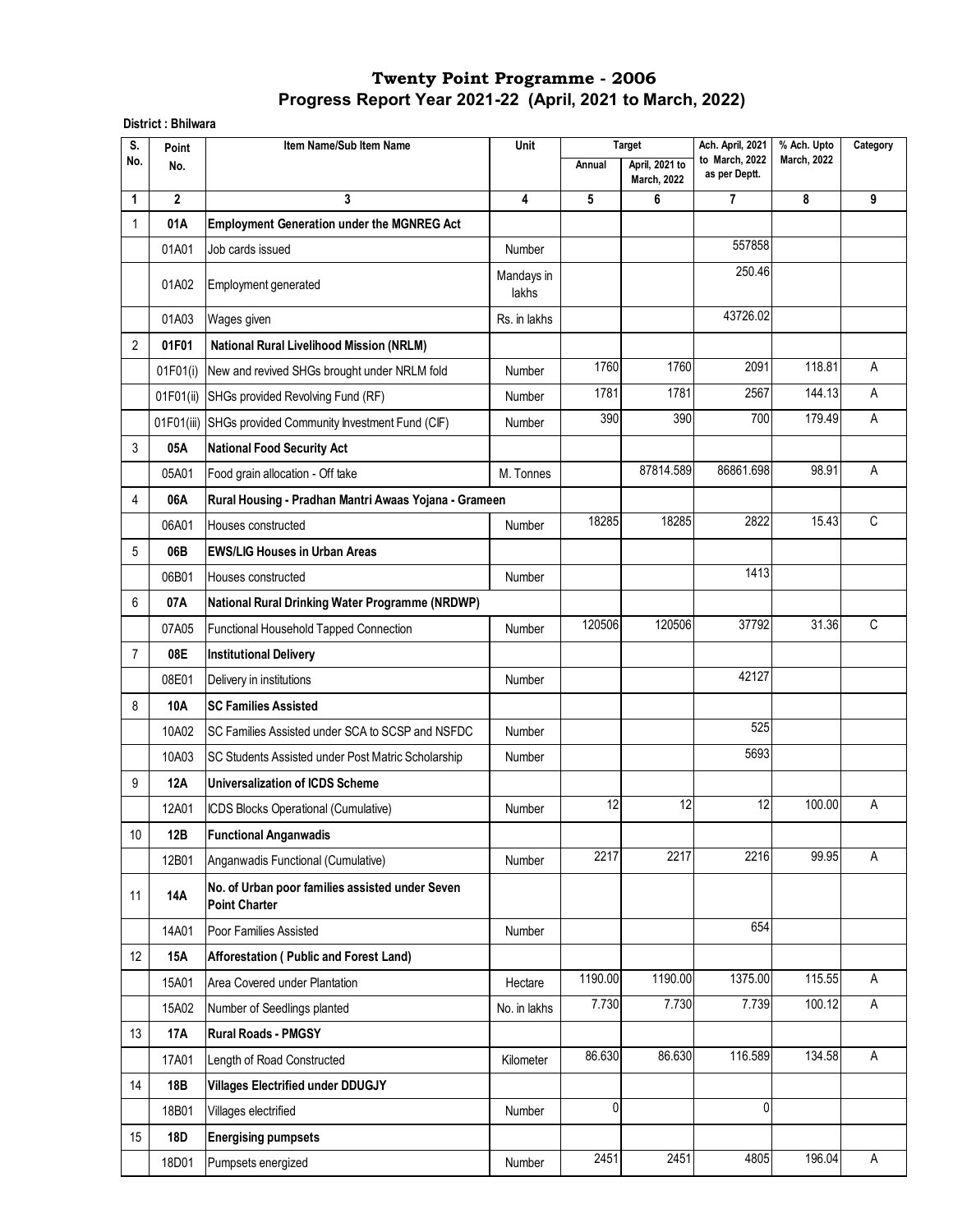**District : Bikaner** 

| S.             | Point        | Item Name/Sub Item Name                                                 | Unit                    | <b>Target</b>      |                                      | Ach. April, 2021<br>% Ach. Upto |                    | Category     |
|----------------|--------------|-------------------------------------------------------------------------|-------------------------|--------------------|--------------------------------------|---------------------------------|--------------------|--------------|
| No.            | No.          |                                                                         |                         | Annual             | April, 2021 to<br><b>March, 2022</b> | to March, 2022<br>as per Deptt. | <b>March, 2022</b> |              |
| 1              | $\mathbf{2}$ | 3                                                                       | $\overline{\mathbf{4}}$ | 5                  | 6                                    | $\overline{7}$                  | 8                  | 9            |
| 1              | 01A          | <b>Employment Generation under the MGNREG Act</b>                       |                         |                    |                                      |                                 |                    |              |
|                | 01A01        | Job cards issued                                                        | Number                  |                    |                                      | 397785                          |                    |              |
|                | 01A02        | Employment generated                                                    | Mandays in<br>lakhs     |                    |                                      | 130.96                          |                    |              |
|                | 01A03        | Wages given                                                             | Rs. in lakhs            |                    |                                      | 24505.44                        |                    |              |
| 2              | 01F01        | <b>National Rural Livelihood Mission (NRLM)</b>                         |                         |                    |                                      |                                 |                    |              |
|                | 01F01(i)     | New and revived SHGs brought under NRLM fold                            | Number                  | 1031               | 1031                                 | 619                             | 60.04              | $\mathsf C$  |
|                | 01F01(ii)    | SHGs provided Revolving Fund (RF)                                       | Number                  | 1111               | 1111                                 | 448                             | 40.32              | $\mathsf{C}$ |
|                |              | 01F01(iii) SHGs provided Community Investment Fund (CIF)                | Number                  | 230                | 230                                  | 198                             | 86.09              | B            |
| 3              | 05A          | <b>National Food Security Act</b>                                       |                         |                    |                                      |                                 |                    |              |
|                | 05A01        | Food grain allocation - Off take                                        | M. Tonnes               |                    | 71855.762                            | 71375.160                       | 99.33              | Α            |
| 4              | 06A          | Rural Housing - Pradhan Mantri Awaas Yojana - Grameen                   |                         |                    |                                      |                                 |                    |              |
|                | 06A01        | Houses constructed                                                      | Number                  | 17418              | 17418                                | 4144                            | 23.79              | $\mathsf C$  |
| 5              | 06B          | <b>EWS/LIG Houses in Urban Areas</b>                                    |                         |                    |                                      |                                 |                    |              |
|                | 06B01        | Houses constructed                                                      | Number                  |                    |                                      | 457                             |                    |              |
| 6              | 07A          | National Rural Drinking Water Programme (NRDWP)                         |                         |                    |                                      |                                 |                    |              |
|                | 07A05        | Functional Household Tapped Connection                                  | Number                  | 111008             | 111008                               | 9086                            | 8.18               | C            |
| $\overline{7}$ | 08E          | <b>Institutional Delivery</b>                                           |                         |                    |                                      |                                 |                    |              |
|                | 08E01        | Delivery in institutions                                                | Number                  |                    |                                      | 48910                           |                    |              |
| 8              | 10A          | <b>SC Families Assisted</b>                                             |                         |                    |                                      |                                 |                    |              |
|                | 10A02        | SC Families Assisted under SCA to SCSP and NSFDC                        | Number                  |                    |                                      | 388                             |                    |              |
|                | 10A03        | SC Students Assisted under Post Matric Scholarship                      | Number                  |                    |                                      | 6412                            |                    |              |
| 9              | 12A          | <b>Universalization of ICDS Scheme</b>                                  |                         |                    |                                      |                                 |                    |              |
|                | 12A01        | ICDS Blocks Operational (Cumulative)                                    | Number                  | 8                  | 8                                    | 8                               | 100.00             | Α            |
| 10             | 12B          | <b>Functional Anganwadis</b>                                            |                         |                    |                                      |                                 |                    |              |
|                | 12B01        | Anganwadis Functional (Cumulative)                                      | Number                  | 1505               | 1505                                 | 1471                            | 97.74              | A            |
| 11             | 14A          | No. of Urban poor families assisted under Seven<br><b>Point Charter</b> |                         |                    |                                      |                                 |                    |              |
|                | 14A01        | Poor Families Assisted                                                  | Number                  |                    |                                      | $\mathbf{0}$                    |                    |              |
| 12             | <b>15A</b>   | Afforestation (Public and Forest Land)                                  |                         |                    |                                      |                                 |                    |              |
|                | 15A01        | Area Covered under Plantation                                           | Hectare                 | 420.00             | 420.00                               | 439.550                         | 104.65             | A            |
|                | 15A02        | Number of Seedlings planted                                             | No. in lakhs            | $\overline{2.730}$ | 2.730                                | 3.033                           | 111.10             | Α            |
| 13             | 17A          | <b>Rural Roads - PMGSY</b>                                              |                         |                    |                                      |                                 |                    |              |
|                | 17A01        | Length of Road Constructed                                              | Kilometer               | 54.580             | 54.580                               | 98.450                          | 180.38             | A            |
| 14             | 18B          | <b>Villages Electrified under DDUGJY</b>                                |                         |                    |                                      |                                 |                    |              |
|                | 18B01        | Villages electrified                                                    | Number                  | 0                  |                                      | 0                               |                    |              |
| 15             | 18D          | <b>Energising pumpsets</b>                                              |                         |                    |                                      |                                 |                    |              |
|                | 18D01        | Pumpsets energized                                                      | Number                  | 1664               | 1664                                 | 3536                            | 212.50             | A            |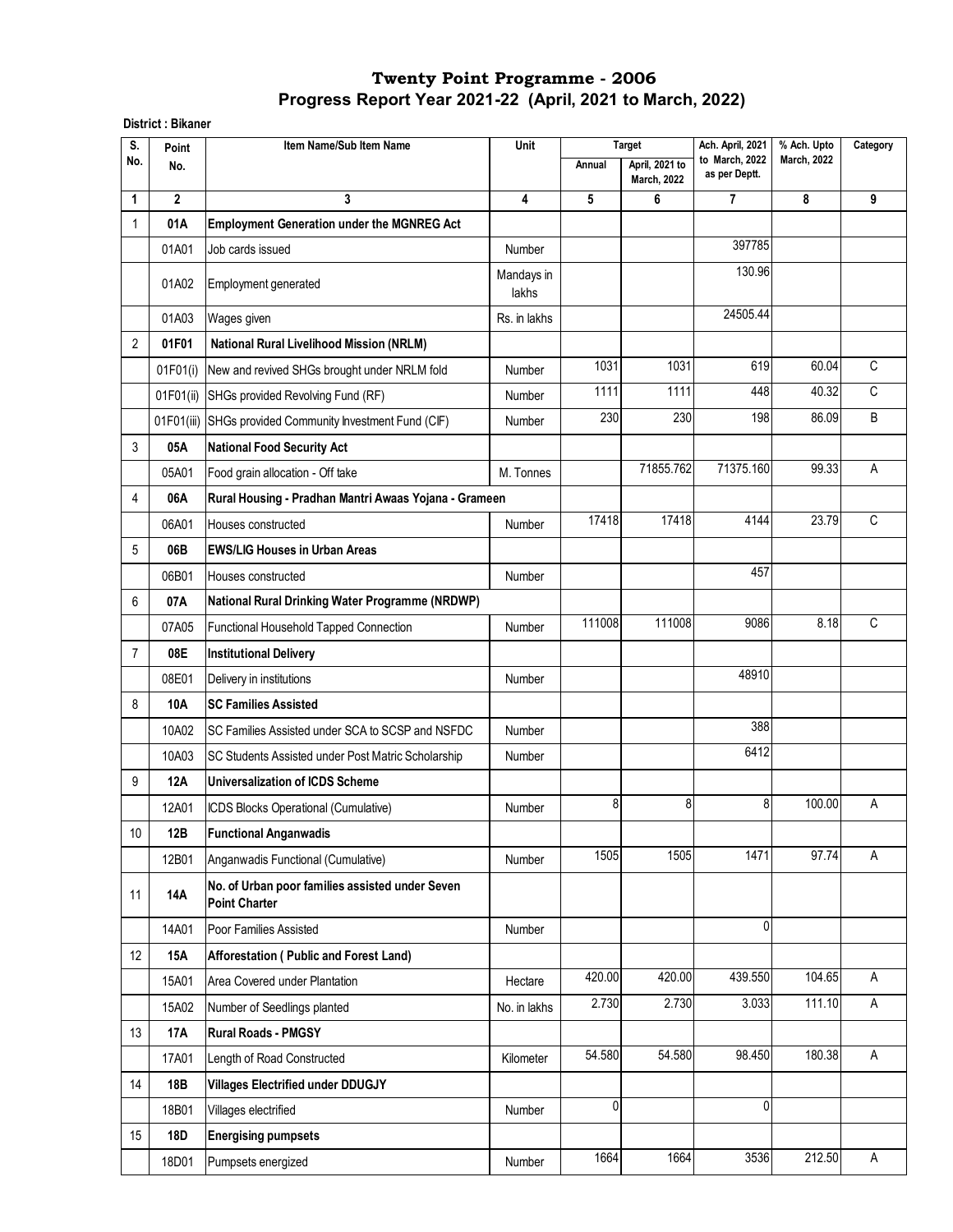**District : Bundi**

| S.             | Point        | Unit<br>Item Name/Sub Item Name                                         |                     | Target | Ach. April, 2021                            | % Ach. Upto                     | Category           |   |
|----------------|--------------|-------------------------------------------------------------------------|---------------------|--------|---------------------------------------------|---------------------------------|--------------------|---|
| No.            | No.          |                                                                         |                     | Annual | <b>April. 2021 to</b><br><b>March, 2022</b> | to March, 2022<br>as per Deptt. | <b>March, 2022</b> |   |
| 1              | $\mathbf{2}$ | 3                                                                       | 4                   | 5      | 6                                           | $\overline{7}$                  | 8                  | 9 |
| 1              | 01A          | <b>Employment Generation under the MGNREG Act</b>                       |                     |        |                                             |                                 |                    |   |
|                | 01A01        | Job cards issued                                                        | Number              |        |                                             | 231577                          |                    |   |
|                | 01A02        | <b>Employment generated</b>                                             | Mandays in<br>lakhs |        |                                             | 52.05                           |                    |   |
|                | 01A03        | Wages given                                                             | Rs. in lakhs        |        |                                             | 9335.04                         |                    |   |
| 2              | 01F01        | <b>National Rural Livelihood Mission (NRLM)</b>                         |                     |        |                                             |                                 |                    |   |
|                | 01F01(i)     | New and revived SHGs brought under NRLM fold                            | Number              | 1233   | 1233                                        | 816                             | 66.18              | C |
|                |              | 01F01(ii) SHGs provided Revolving Fund (RF)                             | Number              | 1010   | 1010                                        | 507                             | 50.20              | C |
|                | 01F01(iii)   | SHGs provided Community Investment Fund (CIF)                           | Number              | 270    | 270                                         | 220                             | 81.48              | B |
| 3              | 05A          | <b>National Food Security Act</b>                                       |                     |        |                                             |                                 |                    |   |
|                | 05A01        | Food grain allocation - Off take                                        | M. Tonnes           |        | 45019.326                                   | 43717.591                       | 97.11              | A |
| 4              | 06A          | Rural Housing - Pradhan Mantri Awaas Yojana - Grameen                   |                     |        |                                             |                                 |                    |   |
|                | 06A01        | Houses constructed                                                      | Number              | 10759  | 10759                                       | 5034                            | 46.79              | C |
| 5              | 06B          | <b>EWS/LIG Houses in Urban Areas</b>                                    |                     |        |                                             |                                 |                    |   |
|                | 06B01        | Houses constructed                                                      | Number              |        |                                             | 44                              |                    |   |
| 6              | 07A          | <b>National Rural Drinking Water Programme (NRDWP)</b>                  |                     |        |                                             |                                 |                    |   |
|                | 07A05        | Functional Household Tapped Connection                                  | Number              | 78238  | 78238                                       | 16746                           | 21.40              | C |
| $\overline{7}$ | 08E          | <b>Institutional Delivery</b>                                           |                     |        |                                             |                                 |                    |   |
|                | 08E01        | Delivery in institutions                                                | Number              |        |                                             | 16979                           |                    |   |
| 8              | <b>10A</b>   | <b>SC Families Assisted</b>                                             |                     |        |                                             |                                 |                    |   |
|                | 10A02        | SC Families Assisted under SCA to SCSP and NSFDC                        | Number              |        |                                             | 466                             |                    |   |
|                | 10A03        | SC Students Assisted under Post Matric Scholarship                      | Number              |        |                                             | 3725                            |                    |   |
| 9              | 12A          | <b>Universalization of ICDS Scheme</b>                                  |                     |        |                                             |                                 |                    |   |
|                | 12A01        | ICDS Blocks Operational (Cumulative)                                    | Number              | 5      | 5                                           | 5                               | 100.00             | Α |
| 10             | 12B          | <b>Functional Anganwadis</b>                                            |                     |        |                                             |                                 |                    |   |
|                | 12B01        | Anganwadis Functional (Cumulative)                                      | Number              | 1206   | 1206                                        | 1204                            | 99.83              | A |
| 11             | <b>14A</b>   | No. of Urban poor families assisted under Seven<br><b>Point Charter</b> |                     |        |                                             |                                 |                    |   |
|                | 14A01        | Poor Families Assisted                                                  | Number              |        |                                             | 497                             |                    |   |
| 12             | 15A          | Afforestation (Public and Forest Land)                                  |                     |        |                                             |                                 |                    |   |
|                | 15A01        | Area Covered under Plantation                                           | Hectare             | 930.00 | 930.00                                      | 652.14                          | 70.12              | C |
|                | 15A02        | Number of Seedlings planted                                             | No. in lakhs        | 6.050  | 6.050                                       | 2.940                           | 48.60              | C |
| 13             | <b>17A</b>   | <b>Rural Roads - PMGSY</b>                                              |                     |        |                                             |                                 |                    |   |
|                | 17A01        | Length of Road Constructed                                              | Kilometer           | 51.180 | 51.180                                      | 76.710                          | 149.88             | Α |
| 14             | 18B          | <b>Villages Electrified under DDUGJY</b>                                |                     |        |                                             |                                 |                    |   |
|                | 18B01        | Villages electrified                                                    | Number              | 0      |                                             | 0                               |                    |   |
| 15             | 18D          | <b>Energising pumpsets</b>                                              |                     |        |                                             |                                 |                    |   |
|                | 18D01        | Pumpsets energized                                                      | Number              | 1470   | 1470                                        | 2218                            | 150.88             | A |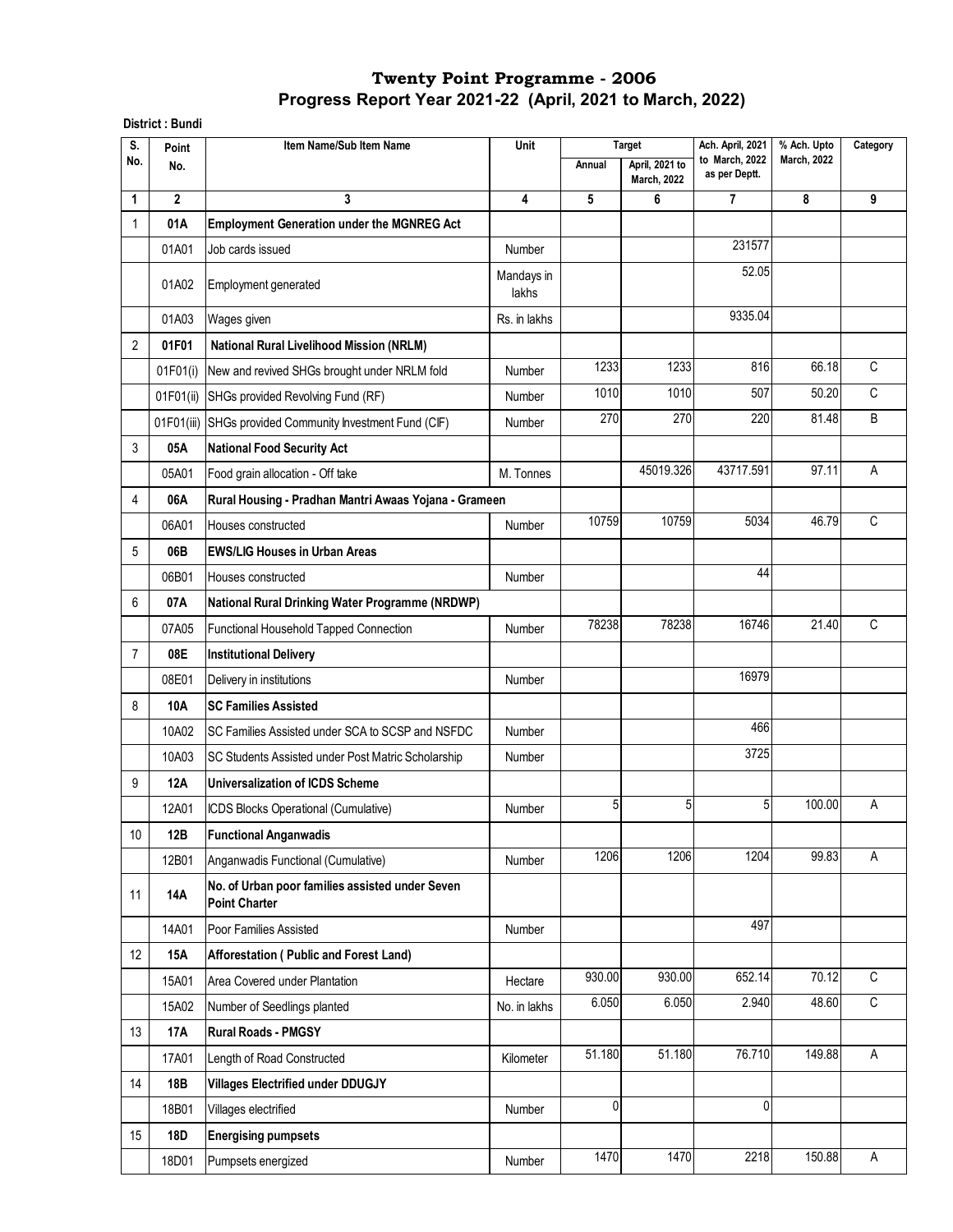**District : Chittorgarh**

| S.             | Point        | Item Name/Sub Item Name                                                 | Unit<br><b>Target</b><br>Ach. April, 2021<br>% Ach. Upto<br>to March, 2022<br><b>March, 2022</b> |         | Category                             |               |        |             |
|----------------|--------------|-------------------------------------------------------------------------|--------------------------------------------------------------------------------------------------|---------|--------------------------------------|---------------|--------|-------------|
| No.            | No.          |                                                                         |                                                                                                  | Annual  | April, 2021 to<br><b>March, 2022</b> | as per Deptt. |        |             |
| 1              | $\mathbf{2}$ | 3                                                                       | 4                                                                                                | 5       | 6                                    | 7             | 8      | 9           |
| 1              | 01A          | <b>Employment Generation under the MGNREG Act</b>                       |                                                                                                  |         |                                      |               |        |             |
|                | 01A01        | Job cards issued                                                        | Number                                                                                           |         |                                      | 289070        |        |             |
|                | 01A02        | Employment generated                                                    | Mandays in<br>lakhs                                                                              |         |                                      | 71.82         |        |             |
|                | 01A03        | Wages given                                                             | Rs. in lakhs                                                                                     |         |                                      | 12868.10      |        |             |
| 2              | 01F01        | <b>National Rural Livelihood Mission (NRLM)</b>                         |                                                                                                  |         |                                      |               |        |             |
|                | 01F01(i)     | New and revived SHGs brought under NRLM fold                            | Number                                                                                           | 3000    | 3000                                 | 1991          | 66.37  | C           |
|                | 01F01(ii)    | SHGs provided Revolving Fund (RF)                                       | Number                                                                                           | 2591    | 2591                                 | 1716          | 66.23  | C           |
|                |              | 01F01(iii) SHGs provided Community Investment Fund (CIF)                | Number                                                                                           | 675     | 675                                  | 1093          | 161.93 | Α           |
| 3              | 05A          | <b>National Food Security Act</b>                                       |                                                                                                  |         |                                      |               |        |             |
|                | 05A01        | Food grain allocation - Off take                                        | M. Tonnes                                                                                        |         | 56733.035                            | 56592.053     | 99.75  | Α           |
| 4              | 06A          | Rural Housing - Pradhan Mantri Awaas Yojana - Grameen                   |                                                                                                  |         |                                      |               |        |             |
|                | 06A01        | Houses constructed                                                      | Number                                                                                           | 9879    | 9879                                 | 2964          | 30.00  | C           |
| 5              | 06B          | <b>EWS/LIG Houses in Urban Areas</b>                                    |                                                                                                  |         |                                      |               |        |             |
|                | 06B01        | Houses constructed                                                      | Number                                                                                           |         |                                      | 307           |        |             |
| 6              | 07A          | National Rural Drinking Water Programme (NRDWP)                         |                                                                                                  |         |                                      |               |        |             |
|                | 07A05        | Functional Household Tapped Connection                                  | Number                                                                                           | 27476   | 27476                                | 8142          | 29.63  | C           |
| $\overline{7}$ | 08E          | <b>Institutional Delivery</b>                                           |                                                                                                  |         |                                      |               |        |             |
|                | 08E01        | Delivery in institutions                                                | Number                                                                                           |         |                                      | 25893         |        |             |
| 8              | 10A          | <b>SC Families Assisted</b>                                             |                                                                                                  |         |                                      |               |        |             |
|                | 10A02        | SC Families Assisted under SCA to SCSP and NSFDC                        | Number                                                                                           |         |                                      | 346           |        |             |
|                | 10A03        | SC Students Assisted under Post Matric Scholarship                      | Number                                                                                           |         |                                      | 2246          |        |             |
| 9              | 12A          | Universalization of ICDS Scheme                                         |                                                                                                  |         |                                      |               |        |             |
|                | 12A01        | ICDS Blocks Operational (Cumulative)                                    | Number                                                                                           | 12      | 12                                   | 12            | 100.00 | Α           |
| $10\,$         | 12B          | <b>Functional Anganwadis</b>                                            |                                                                                                  |         |                                      |               |        |             |
|                | 12B01        | Anganwadis Functional (Cumulative)                                      | Number                                                                                           | 1786    | 1786                                 | 1783          | 99.83  | A           |
| 11             | 14A          | No. of Urban poor families assisted under Seven<br><b>Point Charter</b> |                                                                                                  |         |                                      |               |        |             |
|                | 14A01        | Poor Families Assisted                                                  | Number                                                                                           |         |                                      | 0             |        |             |
| 12             | <b>15A</b>   | Afforestation (Public and Forest Land)                                  |                                                                                                  |         |                                      |               |        |             |
|                | 15A01        | Area Covered under Plantation                                           | Hectare                                                                                          | 3700.00 | 3700.00                              | 2083.480      | 56.31  | C           |
|                | 15A02        | Number of Seedlings planted                                             | No. in lakhs                                                                                     | 24.050  | 24.050                               | 8.170         | 33.97  | $\mathsf C$ |
| 13             | 17A          | <b>Rural Roads - PMGSY</b>                                              |                                                                                                  |         |                                      |               |        |             |
|                | 17A01        | Length of Road Constructed                                              | Kilometer                                                                                        | 87.090  | 87.090                               | 89.420        | 102.68 | A           |
| 14             | 18B          | <b>Villages Electrified under DDUGJY</b>                                |                                                                                                  |         |                                      |               |        |             |
|                | 18B01        | Villages electrified                                                    | Number                                                                                           | 0       |                                      | 0             |        |             |
| 15             | 18D          | <b>Energising pumpsets</b>                                              |                                                                                                  |         |                                      |               |        |             |
|                | 18D01        | Pumpsets energized                                                      | Number                                                                                           | 1825    | 1825                                 | 3495          | 191.51 | Α           |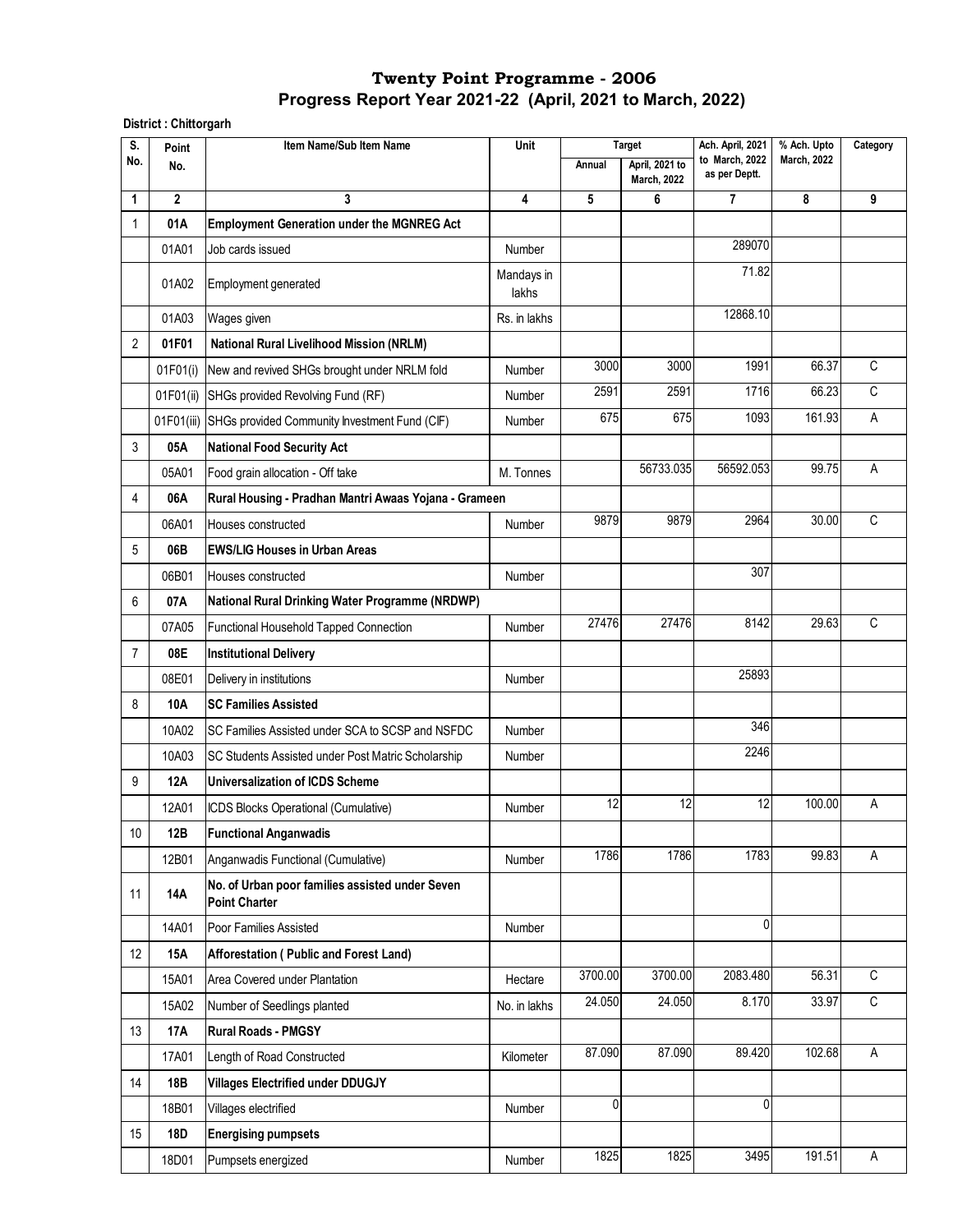**District : Churu**

| S.             | Point        | Item Name/Sub Item Name                                                 | Unit                |        | <b>Target</b>                        | Ach. April, 2021                | % Ach. Upto        | Category |
|----------------|--------------|-------------------------------------------------------------------------|---------------------|--------|--------------------------------------|---------------------------------|--------------------|----------|
| No.            | No.          |                                                                         |                     | Annual | April, 2021 to<br><b>March, 2022</b> | to March, 2022<br>as per Deptt. | <b>March, 2022</b> |          |
| 1              | $\mathbf{2}$ | 3                                                                       | 4                   | 5      | 6                                    | $\overline{7}$                  | 8                  | 9        |
| 1              | 01A          | <b>Employment Generation under the MGNREG Act</b>                       |                     |        |                                      |                                 |                    |          |
|                | 01A01        | Job cards issued                                                        | Number              |        |                                      | 346799                          |                    |          |
|                | 01A02        | Employment generated                                                    | Mandays in<br>lakhs |        |                                      | 112.85                          |                    |          |
|                | 01A03        | Wages given                                                             | Rs. in lakhs        |        |                                      | 18196.48                        |                    |          |
| 2              | 01F01        | <b>National Rural Livelihood Mission (NRLM)</b>                         |                     |        |                                      |                                 |                    |          |
|                | 01F01(i)     | New and revived SHGs brought under NRLM fold                            | Number              | 1048   | 1048                                 | 1055                            | 100.67             | A        |
|                | 01F01(ii)    | SHGs provided Revolving Fund (RF)                                       | Number              | 1201   | 1201                                 | 1173                            | 97.67              | A        |
|                |              | 01F01(iii) SHGs provided Community Investment Fund (CIF)                | Number              | 450    | 450                                  | 695                             | 154.44             | Α        |
| 3              | 05A          | <b>National Food Security Act</b>                                       |                     |        |                                      |                                 |                    |          |
|                | 05A01        | Food grain allocation - Off take                                        | M. Tonnes           |        | 79622.131                            | 78915.763                       | 99.11              | Α        |
| 4              | 06A          | Rural Housing - Pradhan Mantri Awaas Yojana - Grameen                   |                     |        |                                      |                                 |                    |          |
|                | 06A01        | Houses constructed                                                      | Number              | 7881   | 7881                                 | 1767                            | 22.42              | C        |
| 5              | 06B          | <b>EWS/LIG Houses in Urban Areas</b>                                    |                     |        |                                      |                                 |                    |          |
|                | 06B01        | Houses constructed                                                      | Number              |        |                                      | 53                              |                    |          |
| 6              | 07A          | National Rural Drinking Water Programme (NRDWP)                         |                     |        |                                      |                                 |                    |          |
|                | 07A05        | Functional Household Tapped Connection                                  | Number              | 136260 | 136260                               | 33224                           | 24.38              | C        |
| $\overline{7}$ | 08E          | <b>Institutional Delivery</b>                                           |                     |        |                                      |                                 |                    |          |
|                | 08E01        | Delivery in institutions                                                | Number              |        |                                      | 31854                           |                    |          |
| 8              | 10A          | <b>SC Families Assisted</b>                                             |                     |        |                                      |                                 |                    |          |
|                | 10A02        | SC Families Assisted under SCA to SCSP and NSFDC                        | Number              |        |                                      | 1419                            |                    |          |
|                | 10A03        | SC Students Assisted under Post Matric Scholarship                      | Number              |        |                                      | 11559                           |                    |          |
| 9              | 12A          | <b>Universalization of ICDS Scheme</b>                                  |                     |        |                                      |                                 |                    |          |
|                | 12A01        | ICDS Blocks Operational (Cumulative)                                    | Number              | 9      | 9                                    | 9                               | 100.00             | Α        |
| 10             | 12B          | <b>Functional Anganwadis</b>                                            |                     |        |                                      |                                 |                    |          |
|                | 12B01        | Anganwadis Functional (Cumulative)                                      | Number              | 1677   | 1677                                 | 1677                            | 100.00             | A        |
| 11             | 14A          | No. of Urban poor families assisted under Seven<br><b>Point Charter</b> |                     |        |                                      |                                 |                    |          |
|                | 14A01        | Poor Families Assisted                                                  | Number              |        |                                      | 3594                            |                    |          |
| 12             | <b>15A</b>   | Afforestation (Public and Forest Land)                                  |                     |        |                                      |                                 |                    |          |
|                | 15A01        | Area Covered under Plantation                                           | Hectare             | 650.00 | 650.00                               | 1246.00                         | 191.69             | A        |
|                | 15A02        | Number of Seedlings planted                                             | No. in lakhs        | 4.220  | 4.220                                | 5.928                           | 140.47             | A        |
| 13             | 17A          | <b>Rural Roads - PMGSY</b>                                              |                     |        |                                      |                                 |                    |          |
|                | 17A01        | Length of Road Constructed                                              | Kilometer           | 62.970 | 62.970                               | 99.310                          | 157.71             | A        |
| 14             | 18B          | <b>Villages Electrified under DDUGJY</b>                                |                     |        |                                      |                                 |                    |          |
|                | 18B01        | Villages electrified                                                    | Number              | 0      |                                      | 0                               |                    |          |
| 15             | <b>18D</b>   | <b>Energising pumpsets</b>                                              |                     |        |                                      |                                 |                    |          |
|                | 18D01        | Pumpsets energized                                                      | Number              | 1126   | 1126                                 | 1682                            | 149.38             | A        |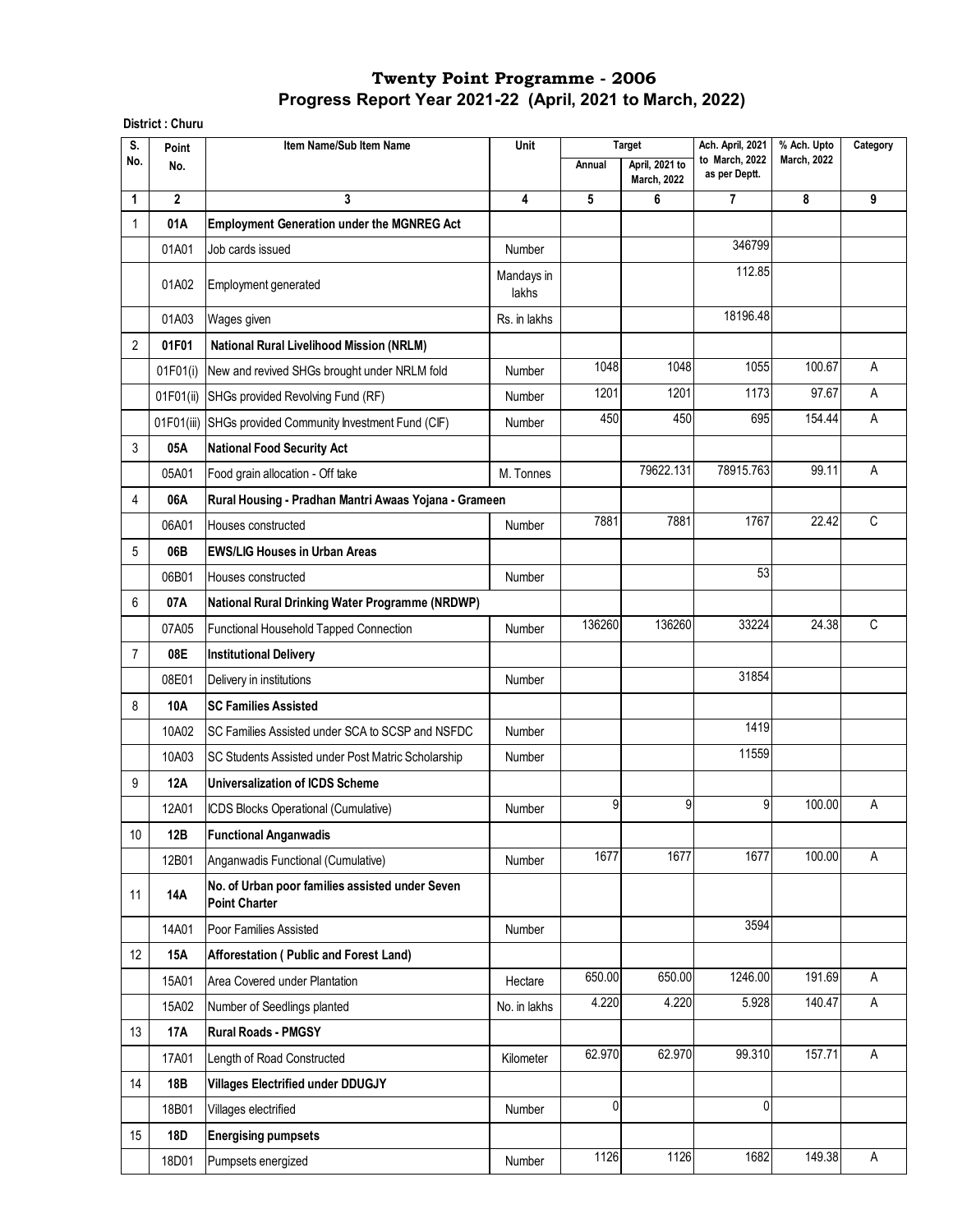**District : Dausa**

| S.             | Point        | Item Name/Sub Item Name                                                 | Unit                    |         | <b>Target</b>                        | Ach. April, 2021                | % Ach. Upto        | Category |
|----------------|--------------|-------------------------------------------------------------------------|-------------------------|---------|--------------------------------------|---------------------------------|--------------------|----------|
| No.            | No.          |                                                                         |                         | Annual  | April, 2021 to<br><b>March, 2022</b> | to March, 2022<br>as per Deptt. | <b>March, 2022</b> |          |
| 1              | $\mathbf{2}$ | 3                                                                       | $\overline{\mathbf{4}}$ | 5       | 6                                    | 7                               | 8                  | 9        |
| 1              | 01A          | <b>Employment Generation under the MGNREG Act</b>                       |                         |         |                                      |                                 |                    |          |
|                | 01A01        | Job cards issued                                                        | Number                  |         |                                      | 257542                          |                    |          |
|                | 01A02        | Employment generated                                                    | Mandays in<br>lakhs     |         |                                      | 38.72                           |                    |          |
|                | 01A03        | Wages given                                                             | Rs. in lakhs            |         |                                      | 6996.43                         |                    |          |
| $\overline{2}$ | 01F01        | <b>National Rural Livelihood Mission (NRLM)</b>                         |                         |         |                                      |                                 |                    |          |
|                | 01F01(i)     | New and revived SHGs brought under NRLM fold                            | Number                  | 1222    | 1222                                 | 1134                            | 92.80              | Α        |
|                | 01F01(ii)    | SHGs provided Revolving Fund (RF)                                       | Number                  | 1651    | 1651                                 | 1092                            | 66.14              | C        |
|                |              | 01F01(iii) SHGs provided Community Investment Fund (CIF)                | Number                  | 275     | 275                                  | 296                             | 107.64             | Α        |
| 3              | 05A          | <b>National Food Security Act</b>                                       |                         |         |                                      |                                 |                    |          |
|                | 05A01        | Food grain allocation - Off take                                        | M. Tonnes               |         | 66325.012                            | 66073.604                       | 99.62              | Α        |
| 4              | 06A          | Rural Housing - Pradhan Mantri Awaas Yojana - Grameen                   |                         |         |                                      |                                 |                    |          |
|                | 06A01        | Houses constructed                                                      | Number                  | 1892    | 1892                                 | 76                              | 4.02               | C        |
| 5              | 06B          | <b>EWS/LIG Houses in Urban Areas</b>                                    |                         |         |                                      |                                 |                    |          |
|                | 06B01        | Houses constructed                                                      | Number                  |         |                                      | 67                              |                    |          |
| 6              | 07A          | <b>National Rural Drinking Water Programme (NRDWP)</b>                  |                         |         |                                      |                                 |                    |          |
|                | 07A05        | Functional Household Tapped Connection                                  | Number                  | 41175   | 41175                                | 7511                            | 18.24              | C        |
| $\overline{7}$ | 08E          | <b>Institutional Delivery</b>                                           |                         |         |                                      |                                 |                    |          |
|                | 08E01        | Delivery in institutions                                                | Number                  |         |                                      | 28535                           |                    |          |
| 8              | <b>10A</b>   | <b>SC Families Assisted</b>                                             |                         |         |                                      |                                 |                    |          |
|                | 10A02        | SC Families Assisted under SCA to SCSP and NSFDC                        | Number                  |         |                                      | 762                             |                    |          |
|                | 10A03        | SC Students Assisted under Post Matric Scholarship                      | Number                  |         |                                      | 11949                           |                    |          |
| 9              | <b>12A</b>   | Universalization of ICDS Scheme                                         |                         |         |                                      |                                 |                    |          |
|                | 12A01        | ICDS Blocks Operational (Cumulative)                                    | Number                  | 7       | 7                                    | $\overline{7}$                  | 100.00             | А        |
| 10             | 12B          | <b>Functional Anganwadis</b>                                            |                         |         |                                      |                                 |                    |          |
|                | 12B01        | Anganwadis Functional (Cumulative)                                      | Number                  | 1354    | 1354                                 | 1354                            | 100.00             | A        |
| 11             | 14A          | No. of Urban poor families assisted under Seven<br><b>Point Charter</b> |                         |         |                                      |                                 |                    |          |
|                | 14A01        | Poor Families Assisted                                                  | <b>Number</b>           |         |                                      | 298                             |                    |          |
| 12             | <b>15A</b>   | Afforestation (Public and Forest Land)                                  |                         |         |                                      |                                 |                    |          |
|                | 15A01        | Area Covered under Plantation                                           | Hectare                 | 1700.00 | 1700.00                              | 1394.74                         | 82.04              | B        |
|                | 15A02        | Number of Seedlings planted                                             | No. in lakhs            | 11.050  | 11.050                               | 11.794                          | 106.73             | A        |
| 13             | 17A          | <b>Rural Roads - PMGSY</b>                                              |                         |         |                                      |                                 |                    |          |
|                | 17A01        | Length of Road Constructed                                              | Kilometer               | 74.050  | 74.050                               | 87.630                          | 118.34             | A        |
| 14             | 18B          | <b>Villages Electrified under DDUGJY</b>                                |                         |         |                                      |                                 |                    |          |
|                | 18B01        | Villages electrified                                                    | Number                  | 0       |                                      | 0                               |                    |          |
| 15             | 18D          | <b>Energising pumpsets</b>                                              |                         |         |                                      |                                 |                    |          |
|                | 18D01        | Pumpsets energized                                                      | Number                  | 724     | 724                                  | 1230                            | 169.89             | A        |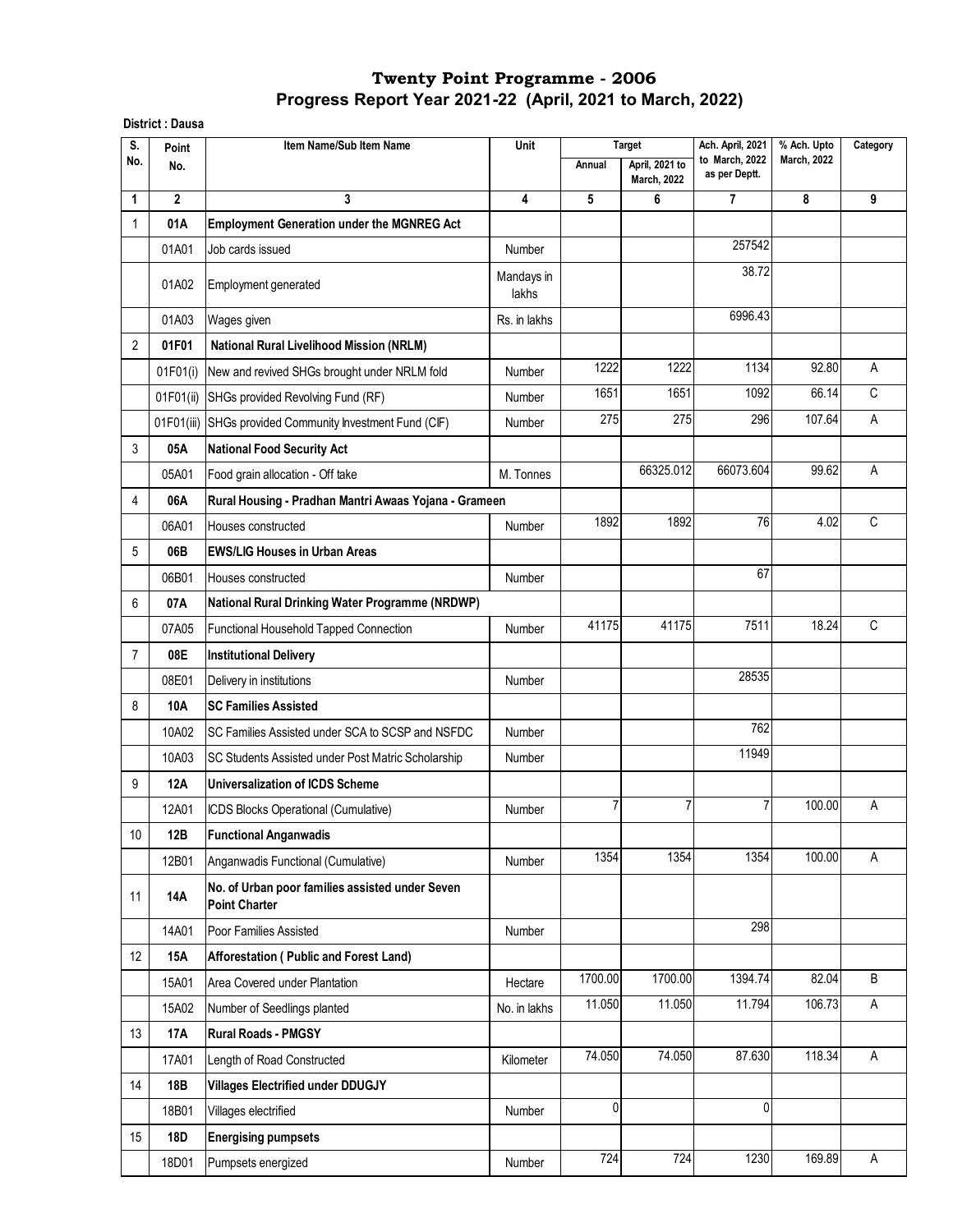**District : Dholpur**

| S.             | Point        | Item Name/Sub Item Name                                                 | Unit                |         | Ach. April, 2021<br><b>Target</b>    |                                 |                    | % Ach. Upto |  | Category |
|----------------|--------------|-------------------------------------------------------------------------|---------------------|---------|--------------------------------------|---------------------------------|--------------------|-------------|--|----------|
| No.            | No.          |                                                                         |                     | Annual  | April, 2021 to<br><b>March, 2022</b> | to March, 2022<br>as per Deptt. | <b>March, 2022</b> |             |  |          |
| 1              | $\mathbf{2}$ | 3                                                                       | 4                   | 5       | 6                                    | $\overline{7}$                  | 8                  | 9           |  |          |
| 1              | 01A          | <b>Employment Generation under the MGNREG Act</b>                       |                     |         |                                      |                                 |                    |             |  |          |
|                | 01A01        | Job cards issued                                                        | Number              |         |                                      | 197240                          |                    |             |  |          |
|                | 01A02        | Employment generated                                                    | Mandays in<br>lakhs |         |                                      | 42.24                           |                    |             |  |          |
|                | 01A03        | Wages given                                                             | Rs. in lakhs        |         |                                      | 7814.00                         |                    |             |  |          |
| 2              | 01F01        | <b>National Rural Livelihood Mission (NRLM)</b>                         |                     |         |                                      |                                 |                    |             |  |          |
|                | 01F01(i)     | New and revived SHGs brought under NRLM fold                            | Number              | 989     | 989                                  | 525                             | 53.08              | $\mathsf C$ |  |          |
|                | 01F01(ii)    | SHGs provided Revolving Fund (RF)                                       | Number              | 736     | 736                                  | 232                             | 31.52              | $\mathsf C$ |  |          |
|                |              | 01F01(iii) SHGs provided Community Investment Fund (CIF)                | Number              | 200     | 200                                  | 357                             | 178.50             | A           |  |          |
| 3              | 05A          | <b>National Food Security Act</b>                                       |                     |         |                                      |                                 |                    |             |  |          |
|                | 05A01        | Food grain allocation - Off take                                        | M. Tonnes           |         | 44868.337                            | 44868.337                       | 100.00             | Α           |  |          |
| 4              | 06A          | Rural Housing - Pradhan Mantri Awaas Yojana - Grameen                   |                     |         |                                      |                                 |                    |             |  |          |
|                | 06A01        | Houses constructed                                                      | Number              | 2374    | 2374                                 | 932                             | 39.26              | C           |  |          |
| 5              | 06B          | <b>EWS/LIG Houses in Urban Areas</b>                                    |                     |         |                                      |                                 |                    |             |  |          |
|                | 06B01        | Houses constructed                                                      | Number              |         |                                      | 36                              |                    |             |  |          |
| 6              | 07A          | National Rural Drinking Water Programme (NRDWP)                         |                     |         |                                      |                                 |                    |             |  |          |
|                | 07A05        | Functional Household Tapped Connection                                  | Number              | 40825   | 40825                                | 2848                            | 6.98               | C           |  |          |
| $\overline{7}$ | 08E          | <b>Institutional Delivery</b>                                           |                     |         |                                      |                                 |                    |             |  |          |
|                | 08E01        | Delivery in institutions                                                | Number              |         |                                      | 29165                           |                    |             |  |          |
| 8              | 10A          | <b>SC Families Assisted</b>                                             |                     |         |                                      |                                 |                    |             |  |          |
|                | 10A02        | SC Families Assisted under SCA to SCSP and NSFDC                        | Number              |         |                                      | 157                             |                    |             |  |          |
|                | 10A03        | SC Students Assisted under Post Matric Scholarship                      | Number              |         |                                      | 4224                            |                    |             |  |          |
| 9              | 12A          | <b>Universalization of ICDS Scheme</b>                                  |                     |         |                                      |                                 |                    |             |  |          |
|                | 12A01        | ICDS Blocks Operational (Cumulative)                                    | Number              | 5       | 5                                    | 5 <sup>1</sup>                  | 100.00             | Α           |  |          |
| 10             | 12B          | <b>Functional Anganwadis</b>                                            |                     |         |                                      |                                 |                    |             |  |          |
|                | 12B01        | Anganwadis Functional (Cumulative)                                      | Number              | 1040    | 1040                                 | 1033                            | 99.33              | A           |  |          |
| 11             | 14A          | No. of Urban poor families assisted under Seven<br><b>Point Charter</b> |                     |         |                                      |                                 |                    |             |  |          |
|                | 14A01        | Poor Families Assisted                                                  | Number              |         |                                      | 853                             |                    |             |  |          |
| 12             | <b>15A</b>   | Afforestation (Public and Forest Land)                                  |                     |         |                                      |                                 |                    |             |  |          |
|                | 15A01        | Area Covered under Plantation                                           | Hectare             | 1225.00 | 1225.00                              | 2467.00                         | 201.39             | Α           |  |          |
|                | 15A02        | Number of Seedlings planted                                             | No. in lakhs        | 7.960   | 7.960                                | 14.507                          | 182.25             | A           |  |          |
| 13             | <b>17A</b>   | <b>Rural Roads - PMGSY</b>                                              |                     |         |                                      |                                 |                    |             |  |          |
|                | 17A01        | Length of Road Constructed                                              | Kilometer           | 58.540  | 58.540                               | 57.950                          | 98.99              | Α           |  |          |
| 14             | 18B          | <b>Villages Electrified under DDUGJY</b>                                |                     |         |                                      |                                 |                    |             |  |          |
|                | 18B01        | Villages electrified                                                    | Number              | 0       |                                      | $\mathbf 0$                     |                    |             |  |          |
| 15             | <b>18D</b>   | <b>Energising pumpsets</b>                                              |                     |         |                                      |                                 |                    |             |  |          |
|                | 18D01        | Pumpsets energized                                                      | Number              | 340     | 340                                  | 608                             | 178.82             | Α           |  |          |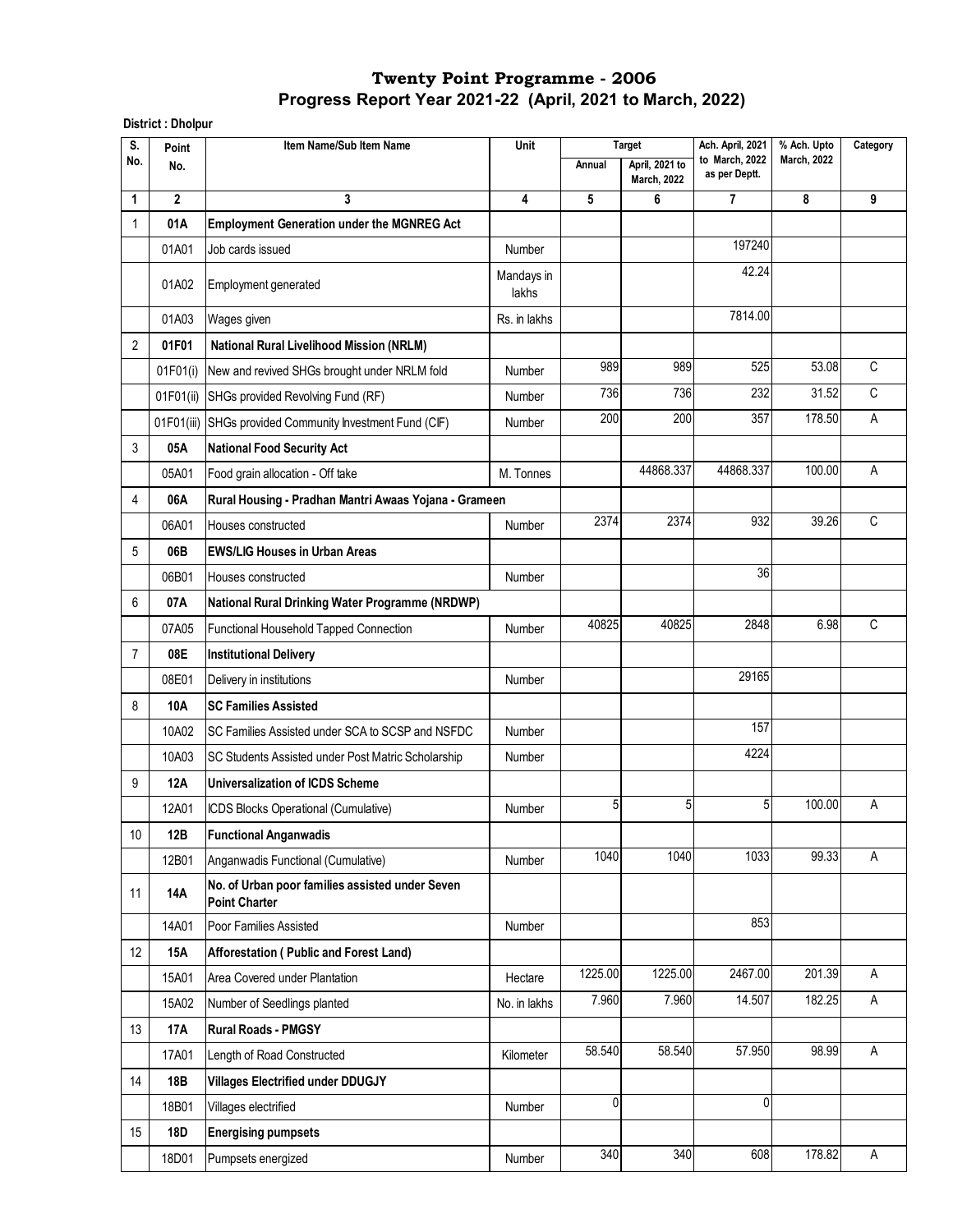**District : Dungarpur** 

| S.             | Point        | Item Name/Sub Item Name                                                 | Unit                |         | <b>Target</b>                        | Ach. April, 2021                | % Ach. Upto        | Category |
|----------------|--------------|-------------------------------------------------------------------------|---------------------|---------|--------------------------------------|---------------------------------|--------------------|----------|
| No.            | No.          |                                                                         |                     | Annual  | April, 2021 to<br><b>March, 2022</b> | to March, 2022<br>as per Deptt. | <b>March, 2022</b> |          |
| 1              | $\mathbf{2}$ | 3                                                                       | 4                   | 5       | 6                                    | 7                               | 8                  | 9        |
| 1              | 01A          | <b>Employment Generation under the MGNREG Act</b>                       |                     |         |                                      |                                 |                    |          |
|                | 01A01        | Job cards issued                                                        | Number              |         |                                      | 390940                          |                    |          |
|                | 01A02        | Employment generated                                                    | Mandays in<br>lakhs |         |                                      | 260.08                          |                    |          |
|                | 01A03        | Wages given                                                             | Rs. in lakhs        |         |                                      | 50572.87                        |                    |          |
| 2              | 01F01        | <b>National Rural Livelihood Mission (NRLM)</b>                         |                     |         |                                      |                                 |                    |          |
|                | 01F01(i)     | New and revived SHGs brought under NRLM fold                            | Number              | 867     | 867                                  | 931                             | 107.38             | A        |
|                | 01F01(ii)    | SHGs provided Revolving Fund (RF)                                       | Number              | 1804    | 1804                                 | 1563                            | 86.64              | B        |
|                |              | 01F01(iii) SHGs provided Community Investment Fund (CIF)                | Number              | 195     | 195                                  | 490                             | 251.28             | Α        |
| 3              | 05A          | <b>National Food Security Act</b>                                       |                     |         |                                      |                                 |                    |          |
|                | 05A01        | Food grain allocation - Off take                                        | M. Tonnes           |         | 74474.013                            | 73578.765                       | 98.80              | А        |
| 4              | 06A          | Rural Housing - Pradhan Mantri Awaas Yojana - Grameen                   |                     |         |                                      |                                 |                    |          |
|                | 06A01        | Houses constructed                                                      | Number              | 20715   | 20715                                | 6170                            | 29.79              | C        |
| 5              | 06B          | <b>EWS/LIG Houses in Urban Areas</b>                                    |                     |         |                                      |                                 |                    |          |
|                | 06B01        | Houses constructed                                                      | Number              |         |                                      | 57                              |                    |          |
| 6              | 07A          | National Rural Drinking Water Programme (NRDWP)                         |                     |         |                                      |                                 |                    |          |
|                | 07A05        | Functional Household Tapped Connection                                  | Number              | 56343   | 56343                                | 4233                            | 7.51               | C        |
| $\overline{7}$ | 08E          | <b>Institutional Delivery</b>                                           |                     |         |                                      |                                 |                    |          |
|                | 08E01        | Delivery in institutions                                                | Number              |         |                                      | 26732                           |                    |          |
| 8              | 10A          | <b>SC Families Assisted</b>                                             |                     |         |                                      |                                 |                    |          |
|                | 10A02        | SC Families Assisted under SCA to SCSP and NSFDC                        | Number              |         |                                      | 255                             |                    |          |
|                | 10A03        | SC Students Assisted under Post Matric Scholarship                      | Number              |         |                                      | 1638                            |                    |          |
| 9              | 12A          | <b>Universalization of ICDS Scheme</b>                                  |                     |         |                                      |                                 |                    |          |
|                | 12A01        | ICDS Blocks Operational (Cumulative)                                    | Number              | 9       | 9                                    | 9                               | 100.00             | Α        |
| 10             | 12B          | <b>Functional Anganwadis</b>                                            |                     |         |                                      |                                 |                    |          |
|                | 12B01        | Anganwadis Functional (Cumulative)                                      | Number              | 2117    | $\overline{2117}$                    | 2117                            | 100.00             | A        |
| 11             | 14A          | No. of Urban poor families assisted under Seven<br><b>Point Charter</b> |                     |         |                                      |                                 |                    |          |
|                | 14A01        | Poor Families Assisted                                                  | Number              |         |                                      | 5                               |                    |          |
| 12             | <b>15A</b>   | Afforestation (Public and Forest Land)                                  |                     |         |                                      |                                 |                    |          |
|                | 15A01        | Area Covered under Plantation                                           | Hectare             | 1340.00 | 1340.00                              | 866.870                         | 64.69              | C        |
|                | 15A02        | Number of Seedlings planted                                             | No. in lakhs        | 8.710   | 8.710                                | 7.669                           | 88.05              | B        |
| 13             | 17A          | <b>Rural Roads - PMGSY</b>                                              |                     |         |                                      |                                 |                    |          |
|                | 17A01        | Length of Road Constructed                                              | Kilometer           | 70.970  | 70.970                               | 124.360                         | 175.23             | A        |
| 14             | 18B          | <b>Villages Electrified under DDUGJY</b>                                |                     |         |                                      |                                 |                    |          |
|                | 18B01        | Villages electrified                                                    | Number              |         |                                      | 0                               |                    |          |
| 15             | <b>18D</b>   | <b>Energising pumpsets</b>                                              |                     |         |                                      |                                 |                    |          |
|                | 18D01        | Pumpsets energized                                                      | Number              | 1252    | 1252                                 | 2225                            | 177.72             | A        |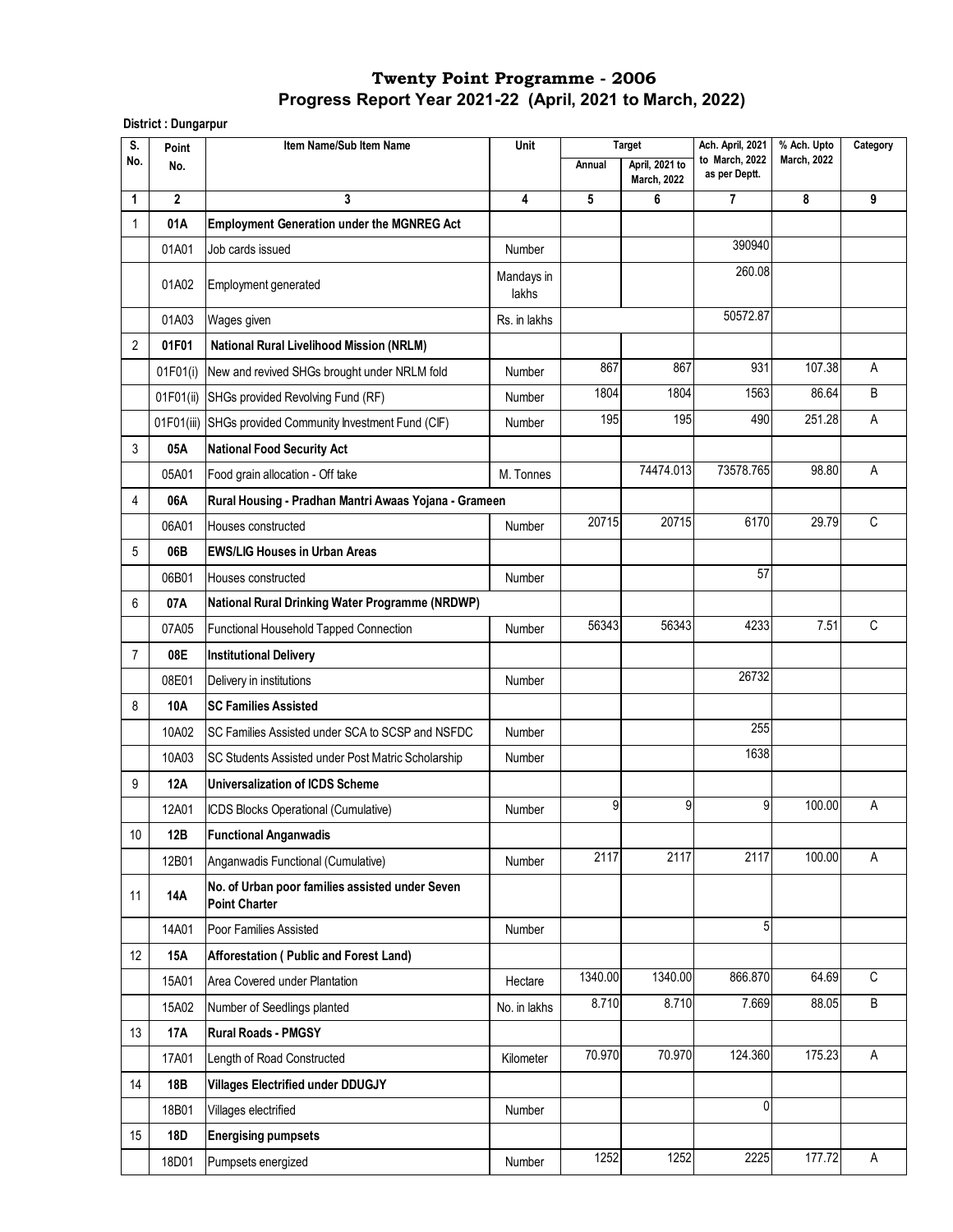**District : Ganganagar**

| S.             | Point        | Item Name/Sub Item Name                                                 | Unit                |        | <b>Target</b>                        | Ach. April, 2021                | % Ach. Upto        | Category    |
|----------------|--------------|-------------------------------------------------------------------------|---------------------|--------|--------------------------------------|---------------------------------|--------------------|-------------|
| No.            | No.          |                                                                         |                     | Annual | April, 2021 to<br><b>March, 2022</b> | to March, 2022<br>as per Deptt. | <b>March, 2022</b> |             |
| 1              | $\mathbf{2}$ | 3                                                                       | 4                   | 5      | 6                                    | 7                               | 8                  | 9           |
| 1              | 01A          | <b>Employment Generation under the MGNREG Act</b>                       |                     |        |                                      |                                 |                    |             |
|                | 01A01        | Job cards issued                                                        | Number              |        |                                      | 344685                          |                    |             |
|                | 01A02        | Employment generated                                                    | Mandays in<br>lakhs |        |                                      | 126.11                          |                    |             |
|                | 01A03        | Wages given                                                             | Rs. in lakhs        |        |                                      | 20999.28                        |                    |             |
| 2              | 01F01        | <b>National Rural Livelihood Mission (NRLM)</b>                         |                     |        |                                      |                                 |                    |             |
|                | 01F01(i)     | New and revived SHGs brought under NRLM fold                            | Number              | 3000   | 3000                                 | 2008                            | 66.93              | C           |
|                | 01F01(ii)    | SHGs provided Revolving Fund (RF)                                       | Number              | 3082   | 3082                                 | 702                             | 22.78              | C           |
|                |              | 01F01(iii) SHGs provided Community Investment Fund (CIF)                | Number              | 1000   | 1000                                 | 485                             | 48.50              | $\mathsf C$ |
| 3              | 05A          | <b>National Food Security Act</b>                                       |                     |        |                                      |                                 |                    |             |
|                | 05A01        | Food grain allocation - Off take                                        | M. Tonnes           |        | 67188.028                            | 64920.865                       | 96.63              | Α           |
| 4              | 06A          | Rural Housing - Pradhan Mantri Awaas Yojana - Grameen                   |                     |        |                                      |                                 |                    |             |
|                | 06A01        | Houses constructed                                                      | Number              | 15531  | 15531                                | 1473                            | 9.48               | C           |
| 5              | 06B          | <b>EWS/LIG Houses in Urban Areas</b>                                    |                     |        |                                      |                                 |                    |             |
|                | 06B01        | Houses constructed                                                      | Number              |        |                                      | 499                             |                    |             |
| 6              | 07A          | National Rural Drinking Water Programme (NRDWP)                         |                     |        |                                      |                                 |                    |             |
|                | 07A05        | Functional Household Tapped Connection                                  | Number              | 75007  | 75007                                | 45359                           | 60.47              | C           |
| $\overline{7}$ | 08E          | <b>Institutional Delivery</b>                                           |                     |        |                                      |                                 |                    |             |
|                | 08E01        | Delivery in institutions                                                | Number              |        |                                      | 31579                           |                    |             |
| 8              | 10A          | <b>SC Families Assisted</b>                                             |                     |        |                                      |                                 |                    |             |
|                | 10A02        | SC Families Assisted under SCA to SCSP and NSFDC                        | Number              |        |                                      | 857                             |                    |             |
|                | 10A03        | SC Students Assisted under Post Matric Scholarship                      | Number              |        |                                      | 8813                            |                    |             |
| 9              | <b>12A</b>   | <b>Universalization of ICDS Scheme</b>                                  |                     |        |                                      |                                 |                    |             |
|                | 12A01        | ICDS Blocks Operational (Cumulative)                                    | Number              | 9      | 9                                    | 9                               | 100.00             | Α           |
| 10             | 12B          | <b>Functional Anganwadis</b>                                            |                     |        |                                      |                                 |                    |             |
|                | 12B01        | Anganwadis Functional (Cumulative)                                      | Number              | 1974   | 1974                                 | 1971                            | 99.85              | A           |
| 11             | 14A          | No. of Urban poor families assisted under Seven<br><b>Point Charter</b> |                     |        |                                      |                                 |                    |             |
|                | 14A01        | Poor Families Assisted                                                  | Number              |        |                                      | 1603                            |                    |             |
| 12             | <b>15A</b>   | Afforestation (Public and Forest Land)                                  |                     |        |                                      |                                 |                    |             |
|                | 15A01        | Area Covered under Plantation                                           | Hectare             | 550.00 | 550.00                               | 664.69                          | 120.85             | Α           |
|                | 15A02        | Number of Seedlings planted                                             | No. in lakhs        | 3.580  | 3.580                                | 4.438                           | 123.97             | A           |
| 13             | 17A          | <b>Rural Roads - PMGSY</b>                                              |                     |        |                                      |                                 |                    |             |
|                | 17A01        | Length of Road Constructed                                              | Kilometer           | 46.130 | 46.130                               | 36.755                          | 79.68              | C           |
| 14             | 18B          | <b>Villages Electrified under DDUGJY</b>                                |                     |        |                                      |                                 |                    |             |
|                | 18B01        | Villages electrified                                                    | Number              |        |                                      | $\mathbf{0}$                    |                    |             |
| 15             | 18D          | <b>Energising pumpsets</b>                                              |                     |        |                                      |                                 |                    |             |
|                | 18D01        | Pumpsets energized                                                      | Number              | 1080   | 1080                                 | 1241                            | 114.91             | Α           |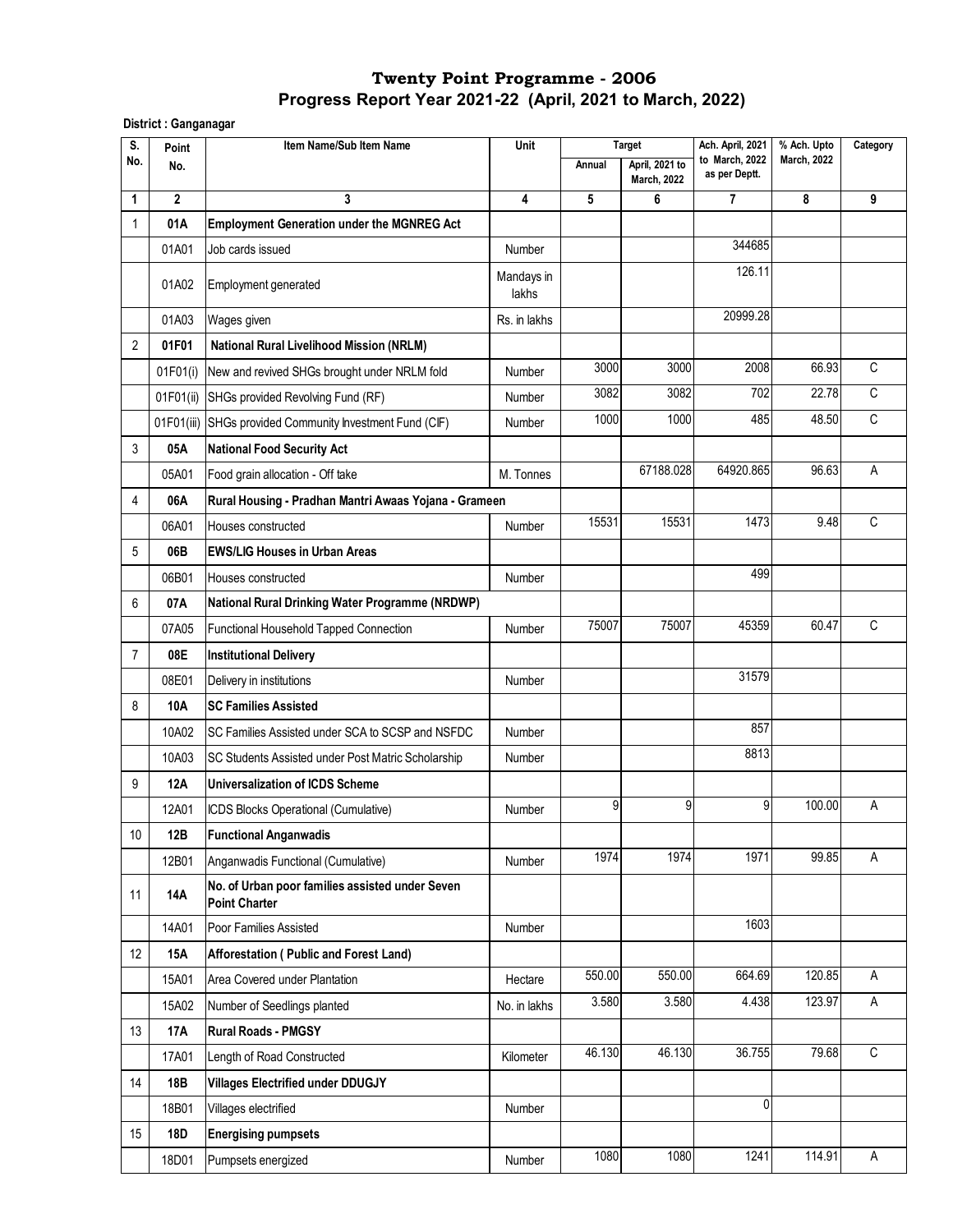**District : Hanumangarh**

| S.             | Point        | Item Name/Sub Item Name                                                 | Unit                    |         | <b>Target</b>                        | Ach. April, 2021                | % Ach. Upto        | Category    |
|----------------|--------------|-------------------------------------------------------------------------|-------------------------|---------|--------------------------------------|---------------------------------|--------------------|-------------|
| No.            | No.          |                                                                         |                         | Annual  | April, 2021 to<br><b>March, 2022</b> | to March, 2022<br>as per Deptt. | <b>March. 2022</b> |             |
| 1              | $\mathbf{2}$ | 3                                                                       | $\overline{\mathbf{4}}$ | 5       | 6                                    | 7                               | 8                  | 9           |
| 1              | 01A          | <b>Employment Generation under the MGNREG Act</b>                       |                         |         |                                      |                                 |                    |             |
|                | 01A01        | Job cards issued                                                        | Number                  |         |                                      | 310070                          |                    |             |
|                | 01A02        | Employment generated                                                    | Mandays in<br>lakhs     |         |                                      | 111.16                          |                    |             |
|                | 01A03        | Wages given                                                             | Rs. in lakhs            |         |                                      | 18241.66                        |                    |             |
| 2              | 01F01        | <b>National Rural Livelihood Mission (NRLM)</b>                         |                         |         |                                      |                                 |                    |             |
|                | 01F01(i)     | New and revived SHGs brought under NRLM fold                            | Number                  | 3000    | 3000                                 | 2152                            | 71.73              | C           |
|                | 01F01(ii)    | SHGs provided Revolving Fund (RF)                                       | Number                  | 2574    | 2574                                 | 1154                            | 44.83              | C           |
|                | 01F01(iii)   | SHGs provided Community Investment Fund (CIF)                           | Number                  | 708     | 708                                  | 730                             | 103.11             | A           |
| 3              | 05A          | <b>National Food Security Act</b>                                       |                         |         |                                      |                                 |                    |             |
|                | 05A01        | Food grain allocation - Off take                                        | M. Tonnes               |         | 59688.735                            | 58829.800                       | 98.56              | Α           |
| 4              | 06A          | Rural Housing - Pradhan Mantri Awaas Yojana - Grameen                   |                         |         |                                      |                                 |                    |             |
|                | 06A01        | Houses constructed                                                      | Number                  | 9404    | 9404                                 | 979                             | 10.41              | $\mathsf C$ |
| 5              | 06B          | <b>EWS/LIG Houses in Urban Areas</b>                                    |                         |         |                                      |                                 |                    |             |
|                | 06B01        | Houses constructed                                                      | Number                  |         |                                      | 299                             |                    |             |
| 6              | 07A          | National Rural Drinking Water Programme (NRDWP)                         |                         |         |                                      |                                 |                    |             |
|                | 07A05        | Functional Household Tapped Connection                                  | Number                  | 122042  | 122042                               | 23458                           | 19.22              | C           |
| $\overline{7}$ | 08E          | <b>Institutional Delivery</b>                                           |                         |         |                                      |                                 |                    |             |
|                | 08E01        | Delivery in institutions                                                | Number                  |         |                                      | 29893                           |                    |             |
| 8              | <b>10A</b>   | <b>SC Families Assisted</b>                                             |                         |         |                                      |                                 |                    |             |
|                | 10A02        | SC Families Assisted under SCA to SCSP and NSFDC                        | Number                  |         |                                      | 448                             |                    |             |
|                | 10A03        | SC Students Assisted under Post Matric Scholarship                      | Number                  |         |                                      | 16143                           |                    |             |
| 9              | <b>12A</b>   | <b>Universalization of ICDS Scheme</b>                                  |                         |         |                                      |                                 |                    |             |
|                | 12A01        | ICDS Blocks Operational (Cumulative)                                    | Number                  | 7       | 7                                    | $\overline{7}$                  | 100.00             | Α           |
| 10             | 12B          | <b>Functional Anganwadis</b>                                            |                         |         |                                      |                                 |                    |             |
|                | 12B01        | Anganwadis Functional (Cumulative)                                      | Number                  | 1248    | 1248                                 | 1247                            | 99.92              | A           |
| 11             | 14A          | No. of Urban poor families assisted under Seven<br><b>Point Charter</b> |                         |         |                                      |                                 |                    |             |
|                | 14A01        | Poor Families Assisted                                                  | Number                  |         |                                      | 780                             |                    |             |
| 12             | <b>15A</b>   | Afforestation (Public and Forest Land)                                  |                         |         |                                      |                                 |                    |             |
|                | 15A01        | Area Covered under Plantation                                           | Hectare                 | 1815.00 | 1815.00                              | 1835.94                         | 101.15             | A           |
|                | 15A02        | Number of Seedlings planted                                             | No. in lakhs            | 11.800  | 11.800                               | 11.676                          | 98.95              | A           |
| 13             | 17A          | <b>Rural Roads - PMGSY</b>                                              |                         |         |                                      |                                 |                    |             |
|                | 17A01        | Length of Road Constructed                                              | Kilometer               | 50.960  | 50.960                               | 89.175                          | 174.99             | A           |
| 14             | 18B          | <b>Villages Electrified under DDUGJY</b>                                |                         |         |                                      |                                 |                    |             |
|                | 18B01        | Villages electrified                                                    | Number                  | 0       |                                      | 0                               |                    |             |
| 15             | 18D          | <b>Energising pumpsets</b>                                              |                         |         |                                      |                                 |                    |             |
|                | 18D01        | Pumpsets energized                                                      | Number                  | 1409    | 1409                                 | 2676                            | 189.92             | A           |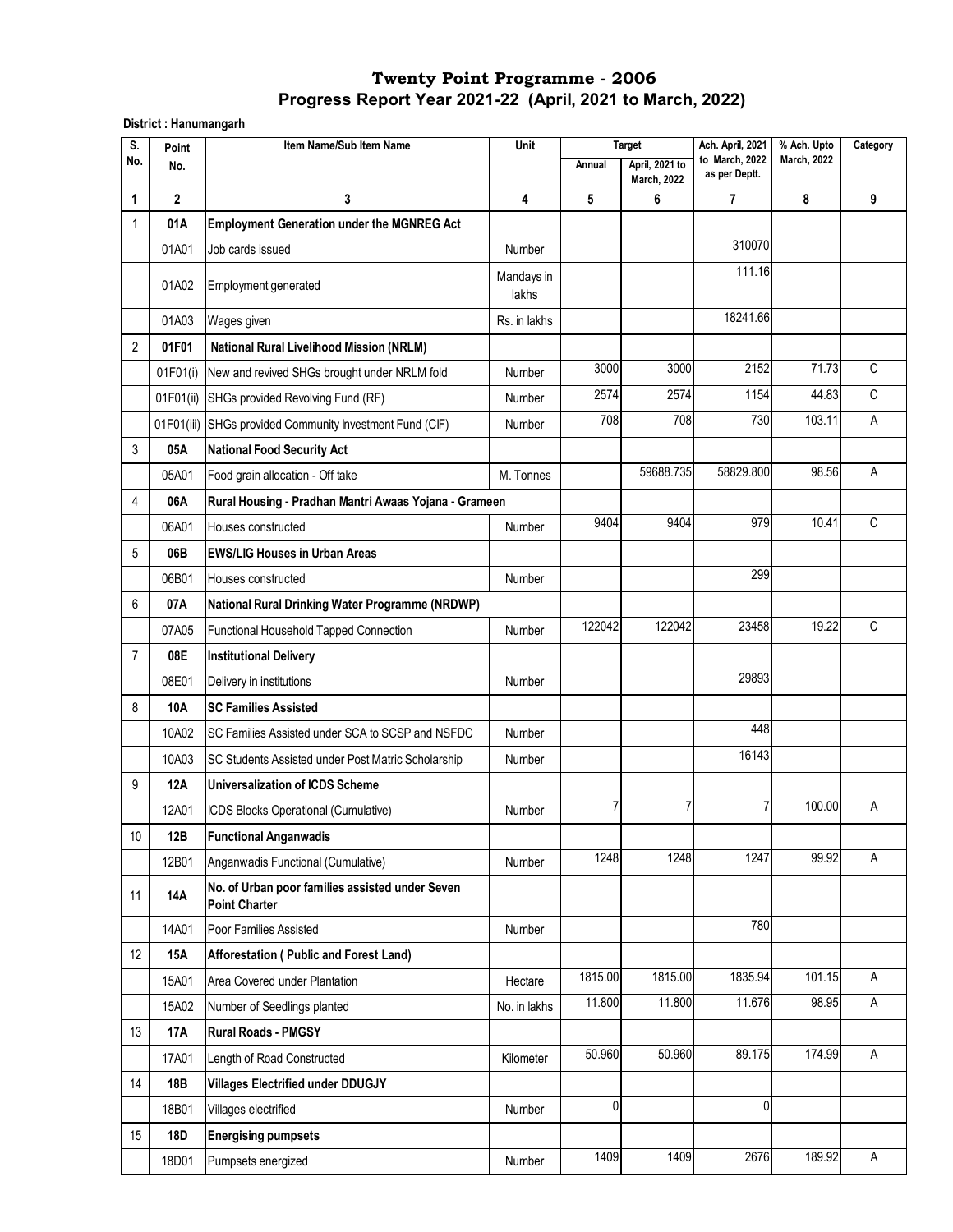**District : Jaipur**

| S.             | Point        | Item Name/Sub Item Name                                                 | Unit                |         | <b>Target</b>                        | Ach. April, 2021                | % Ach. Upto        | Category |
|----------------|--------------|-------------------------------------------------------------------------|---------------------|---------|--------------------------------------|---------------------------------|--------------------|----------|
| No.            | No.          |                                                                         |                     | Annual  | April, 2021 to<br><b>March, 2022</b> | to March, 2022<br>as per Deptt. | <b>March, 2022</b> |          |
| 1              | $\mathbf{2}$ | 3                                                                       | 4                   | 5       | 6                                    | 7                               | 8                  | 9        |
| 1              | 01A          | <b>Employment Generation under the MGNREG Act</b>                       |                     |         |                                      |                                 |                    |          |
|                | 01A01        | Job cards issued                                                        | Number              |         |                                      | 507027                          |                    |          |
|                | 01A02        | Employment generated                                                    | Mandays in<br>lakhs |         |                                      | 106.42                          |                    |          |
|                | 01A03        | Wages given                                                             | Rs. in lakhs        |         |                                      | 17790.28                        |                    |          |
| 2              | 01F01        | <b>National Rural Livelihood Mission (NRLM)</b>                         |                     |         |                                      |                                 |                    |          |
|                | 01F01(i)     | New and revived SHGs brought under NRLM fold                            | Number              | 2140    | 2140                                 | 1751                            | 81.82              | B        |
|                | 01F01(ii)    | SHGs provided Revolving Fund (RF)                                       | Number              | 2043    | 2043                                 | 1786                            | 87.42              | B        |
|                |              | 01F01(iii) SHGs provided Community Investment Fund (CIF)                | Number              | 482     | 482                                  | 471                             | 97.72              | A        |
| 3              | 05A          | <b>National Food Security Act</b>                                       |                     |         |                                      |                                 |                    |          |
|                | 05A01        | Food grain allocation - Off take                                        | M. Tonnes           |         | 178622.730                           | 173998.250                      | 97.41              | Α        |
| 4              | 06A          | Rural Housing - Pradhan Mantri Awaas Yojana - Grameen                   |                     |         |                                      |                                 |                    |          |
|                | 06A01        | Houses constructed                                                      | Number              | 4576    | 4576                                 | 380                             | 8.30               | C        |
| 5              | 06B          | <b>EWS/LIG Houses in Urban Areas</b>                                    |                     |         |                                      |                                 |                    |          |
|                | 06B01        | Houses constructed                                                      | Number              |         |                                      | 6488                            |                    |          |
| 6              | 07A          | National Rural Drinking Water Programme (NRDWP)                         |                     |         |                                      |                                 |                    |          |
|                | 07A05        | Functional Household Tapped Connection                                  | Number              | 231063  | 231063                               | 22890                           | 9.91               | C        |
| $\overline{7}$ | 08E          | <b>Institutional Delivery</b>                                           |                     |         |                                      |                                 |                    |          |
|                | 08E01        | Delivery in institutions                                                | Number              |         |                                      | 112054                          |                    |          |
| 8              | 10A          | <b>SC Families Assisted</b>                                             |                     |         |                                      |                                 |                    |          |
|                | 10A02        | SC Families Assisted under SCA to SCSP and NSFDC                        | Number              |         |                                      | 990                             |                    |          |
|                | 10A03        | SC Students Assisted under Post Matric Scholarship                      | Number              |         |                                      | 32650                           |                    |          |
| 9              | 12A          | <b>Universalization of ICDS Scheme</b>                                  |                     |         |                                      |                                 |                    |          |
|                | 12A01        | ICDS Blocks Operational (Cumulative)                                    | Number              | 21      | 21                                   | 21                              | 100.00             | Α        |
| 10             | 12B          | <b>Functional Anganwadis</b>                                            |                     |         |                                      |                                 |                    |          |
|                | 12B01        | Anganwadis Functional (Cumulative)                                      | Number              | 4254    | 4254                                 | 4254                            | 100.00             | A        |
| 11             | 14A          | No. of Urban poor families assisted under Seven<br><b>Point Charter</b> |                     |         |                                      |                                 |                    |          |
|                | 14A01        | Poor Families Assisted                                                  | Number              |         |                                      | 365                             |                    |          |
| 12             | <b>15A</b>   | Afforestation (Public and Forest Land)                                  |                     |         |                                      |                                 |                    |          |
|                | 15A01        | Area Covered under Plantation                                           | Hectare             | 3000.00 | 3000.00                              | 1850.000                        | 61.67              | C        |
|                | 15A02        | Number of Seedlings planted                                             | No. in lakhs        | 19.500  | 19.500                               | 8.450                           | 43.33              | C        |
| 13             | 17A          | <b>Rural Roads - PMGSY</b>                                              |                     |         |                                      |                                 |                    |          |
|                | 17A01        | Length of Road Constructed                                              | Kilometer           | 171.460 | 171.460                              | 294.823                         | 171.95             | Α        |
| 14             | 18B          | <b>Villages Electrified under DDUGJY</b>                                |                     |         |                                      |                                 |                    |          |
|                | 18B01        | Villages electrified                                                    | Number              | 0       |                                      | $\mathbf{0}$                    |                    |          |
| 15             | 18D          | <b>Energising pumpsets</b>                                              |                     |         |                                      |                                 |                    |          |
|                | 18D01        | Pumpsets energized                                                      | Number              | 960     | 960                                  | 2222                            | 231.46             | A        |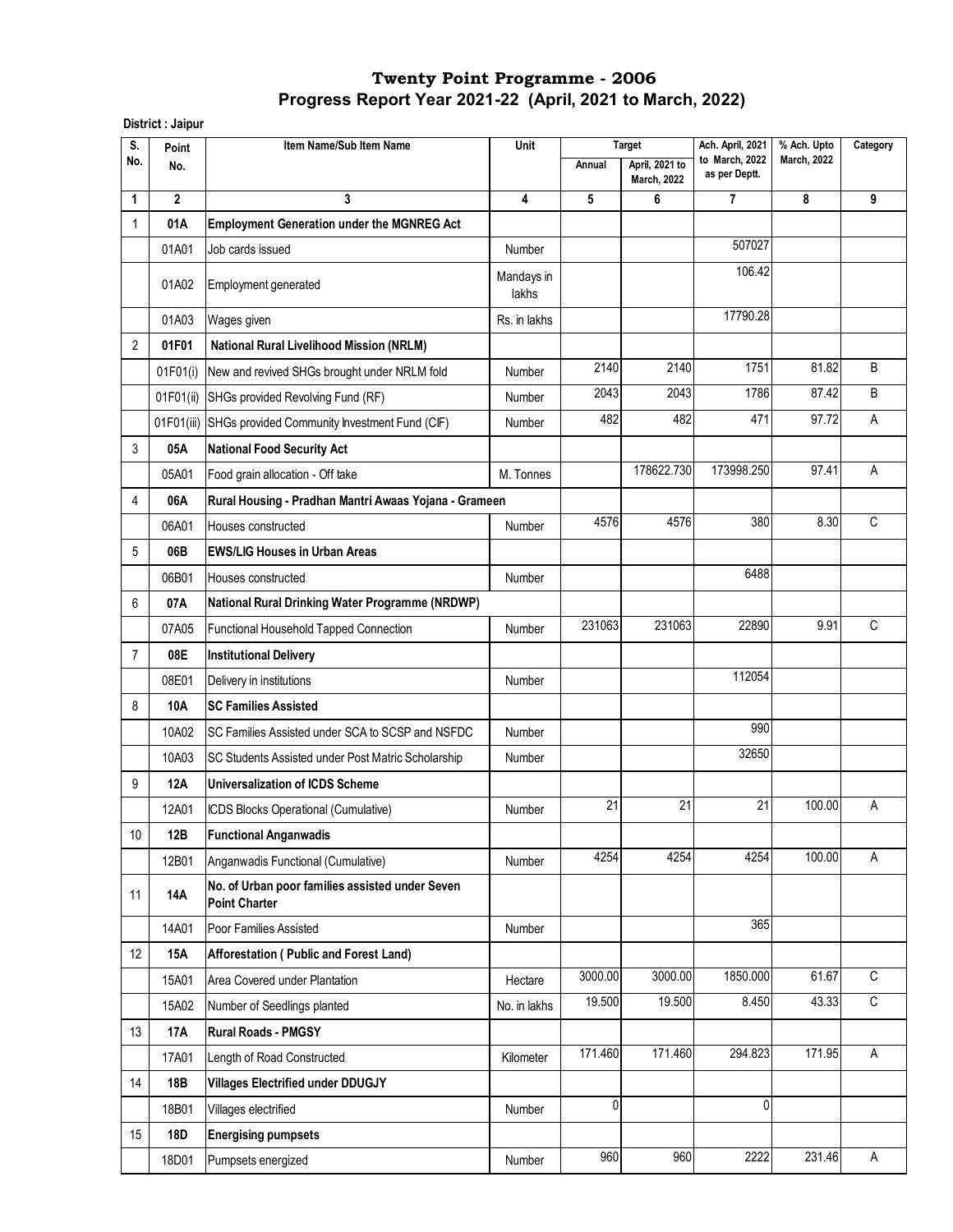**District : Jaisalmer**

| S.             | Point        | Item Name/Sub Item Name                                                 | Unit                    | Ach. April, 2021<br><b>Target</b> |                                      | % Ach. Upto                     | Category           |              |
|----------------|--------------|-------------------------------------------------------------------------|-------------------------|-----------------------------------|--------------------------------------|---------------------------------|--------------------|--------------|
| No.            | No.          |                                                                         |                         | Annual                            | April, 2021 to<br><b>March, 2022</b> | to March, 2022<br>as per Deptt. | <b>March, 2022</b> |              |
| 1              | $\mathbf{2}$ | 3                                                                       | $\overline{\mathbf{4}}$ | 5                                 | 6                                    | 7                               | 8                  | 9            |
| 1              | 01A          | <b>Employment Generation under the MGNREG Act</b>                       |                         |                                   |                                      |                                 |                    |              |
|                | 01A01        | Job cards issued                                                        | Number                  |                                   |                                      | 163310                          |                    |              |
|                | 01A02        | Employment generated                                                    | Mandays in<br>lakhs     |                                   |                                      | 94.81                           |                    |              |
|                | 01A03        | Wages given                                                             | Rs. in lakhs            |                                   |                                      | 18521.48                        |                    |              |
| $\overline{2}$ | 01F01        | <b>National Rural Livelihood Mission (NRLM)</b>                         |                         |                                   |                                      |                                 |                    |              |
|                | 01F01(i)     | New and revived SHGs brought under NRLM fold                            | Number                  | 2007                              | 2007                                 | 1144                            | 57.00              | C            |
|                | 01F01(ii)    | SHGs provided Revolving Fund (RF)                                       | Number                  | 1648                              | 1648                                 | 323                             | 19.60              | C            |
|                |              | 01F01(iii) SHGs provided Community Investment Fund (CIF)                | Number                  | 577                               | 577                                  | 173                             | 29.98              | $\mathsf{C}$ |
| 3              | 05A          | <b>National Food Security Act</b>                                       |                         |                                   |                                      |                                 |                    |              |
|                | 05A01        | Food grain allocation - Off take                                        | M. Tonnes               |                                   | 24615.078                            | 24379.711                       | 99.04              | Α            |
| 4              | 06A          | Rural Housing - Pradhan Mantri Awaas Yojana - Grameen                   |                         |                                   |                                      |                                 |                    |              |
|                | 06A01        | Houses constructed                                                      | Number                  | 12977                             | 12977                                | 5820                            | 44.85              | C            |
| 5              | 06B          | <b>EWS/LIG Houses in Urban Areas</b>                                    |                         |                                   |                                      |                                 |                    |              |
|                | 06B01        | Houses constructed                                                      | Number                  |                                   |                                      | 12                              |                    |              |
| 6              | 07A          | <b>National Rural Drinking Water Programme (NRDWP)</b>                  |                         |                                   |                                      |                                 |                    |              |
|                | 07A05        | Functional Household Tapped Connection                                  | Number                  | 53727                             | 53727                                | 1371                            | 2.55               | C            |
| $\overline{7}$ | 08E          | <b>Institutional Delivery</b>                                           |                         |                                   |                                      |                                 |                    |              |
|                | 08E01        | Delivery in institutions                                                | Number                  |                                   |                                      | 15280                           |                    |              |
| 8              | <b>10A</b>   | <b>SC Families Assisted</b>                                             |                         |                                   |                                      |                                 |                    |              |
|                | 10A02        | SC Families Assisted under SCA to SCSP and NSFDC                        | Number                  |                                   |                                      | 653                             |                    |              |
|                | 10A03        | SC Students Assisted under Post Matric Scholarship                      | Number                  |                                   |                                      | 1422                            |                    |              |
| 9              | <b>12A</b>   | Universalization of ICDS Scheme                                         |                         |                                   |                                      |                                 |                    |              |
|                | 12A01        | ICDS Blocks Operational (Cumulative)                                    | Number                  | 3                                 | 3                                    | 3                               | 100.00             | А            |
| 10             | 12B          | <b>Functional Anganwadis</b>                                            |                         |                                   |                                      |                                 |                    |              |
|                | 12B01        | Anganwadis Functional (Cumulative)                                      | Number                  | 820                               | 820                                  | 784                             | 95.61              | A            |
| 11             | 14A          | No. of Urban poor families assisted under Seven<br><b>Point Charter</b> |                         |                                   |                                      |                                 |                    |              |
|                | 14A01        | Poor Families Assisted                                                  | Number                  |                                   |                                      | $\overline{2}$                  |                    |              |
| 12             | <b>15A</b>   | Afforestation (Public and Forest Land)                                  |                         |                                   |                                      |                                 |                    |              |
|                | 15A01        | Area Covered under Plantation                                           | Hectare                 | 2250.00                           | 2250.00                              | 1769.43                         | 78.64              | C            |
|                | 15A02        | Number of Seedlings planted                                             | No. in lakhs            | 14.630                            | 14.630                               | 10.760                          | 73.55              | $\mathsf C$  |
| 13             | 17A          | <b>Rural Roads - PMGSY</b>                                              |                         |                                   |                                      |                                 |                    |              |
|                | 17A01        | Length of Road Constructed                                              | Kilometer               | 55.260                            | 55.260                               | 91.330                          | 165.27             | A            |
| 14             | 18B          | <b>Villages Electrified under DDUGJY</b>                                |                         |                                   |                                      |                                 |                    |              |
|                | 18B01        | Villages electrified                                                    | Number                  | 0                                 |                                      | 0                               |                    |              |
| 15             | 18D          | <b>Energising pumpsets</b>                                              |                         |                                   |                                      |                                 |                    |              |
|                | 18D01        | Pumpsets energized                                                      | Number                  | 854                               | 854                                  | 1048                            | 122.72             | A            |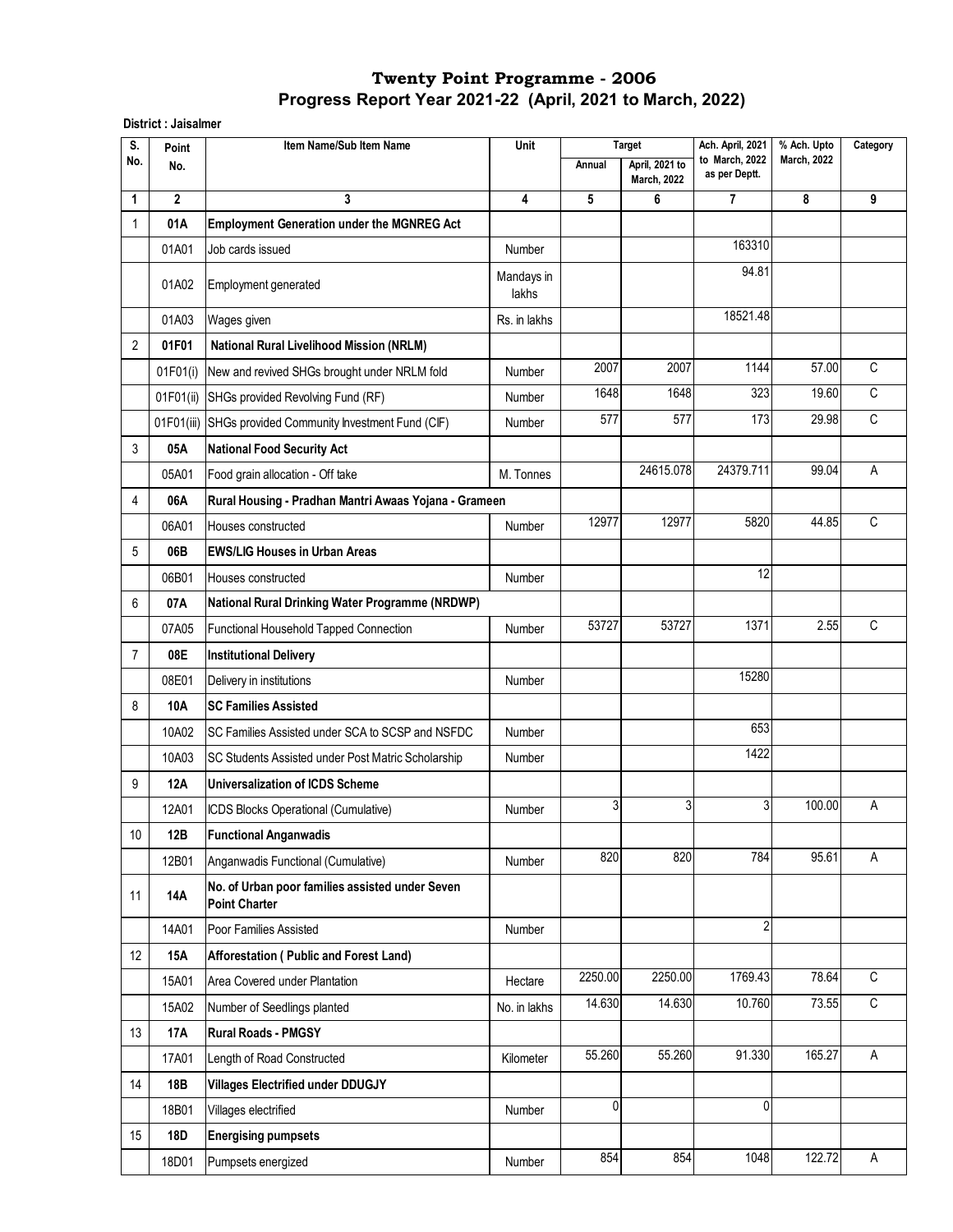**District : Jalore**

| S.             | Point        | Item Name/Sub Item Name                                                 | Unit                | <b>Target</b> |                                             | Ach. April, 2021                |                    | Category     |
|----------------|--------------|-------------------------------------------------------------------------|---------------------|---------------|---------------------------------------------|---------------------------------|--------------------|--------------|
| No.            | No.          |                                                                         |                     | Annual        | <b>April. 2021 to</b><br><b>March, 2022</b> | to March, 2022<br>as per Deptt. | <b>March, 2022</b> |              |
| 1              | $\mathbf{2}$ | 3                                                                       | 4                   | 5             | 6                                           | 7                               | 8                  | 9            |
| 1              | 01A          | <b>Employment Generation under the MGNREG Act</b>                       |                     |               |                                             |                                 |                    |              |
|                | 01A01        | Job cards issued                                                        | Number              |               |                                             | 334019                          |                    |              |
|                | 01A02        | Employment generated                                                    | Mandays in<br>lakhs |               |                                             | 116.02                          |                    |              |
|                | 01A03        | Wages given                                                             | Rs. in lakhs        |               |                                             | 20329.68                        |                    |              |
| 2              | 01F01        | <b>National Rural Livelihood Mission (NRLM)</b>                         |                     |               |                                             |                                 |                    |              |
|                | 01F01(i)     | New and revived SHGs brought under NRLM fold                            | Number              | 3500          | 3500                                        | 1961                            | 56.03              | C            |
|                | 01F01(ii)    | SHGs provided Revolving Fund (RF)                                       | Number              | 2593          | 2593                                        | 759                             | 29.27              | $\mathsf C$  |
|                | 01F01(iii)   | SHGs provided Community Investment Fund (CIF)                           | Number              | 881           | 881                                         | 622                             | 70.60              | $\mathsf{C}$ |
| 3              | 05A          | <b>National Food Security Act</b>                                       |                     |               |                                             |                                 |                    |              |
|                | 05A01        | Food grain allocation - Off take                                        | M. Tonnes           |               | 71159.742                                   | 69189.740                       | 97.23              | A            |
| 4              | 06A          | Rural Housing - Pradhan Mantri Awaas Yojana - Grameen                   |                     |               |                                             |                                 |                    |              |
|                | 06A01        | Houses constructed                                                      | Number              | 7344          | 7344                                        | 5167                            | 70.36              | $\mathsf C$  |
| 5              | 06B          | <b>EWS/LIG Houses in Urban Areas</b>                                    |                     |               |                                             |                                 |                    |              |
|                | 06B01        | Houses constructed                                                      | Number              |               |                                             | 104                             |                    |              |
| 6              | 07A          | <b>National Rural Drinking Water Programme (NRDWP)</b>                  |                     |               |                                             |                                 |                    |              |
|                | 07A05        | Functional Household Tapped Connection                                  | Number              | 109198        | 109198                                      | 5307                            | 4.86               | C            |
| $\overline{7}$ | 08E          | <b>Institutional Delivery</b>                                           |                     |               |                                             |                                 |                    |              |
|                | 08E01        | Delivery in institutions                                                | Number              |               |                                             | 37648                           |                    |              |
| 8              | <b>10A</b>   | <b>SC Families Assisted</b>                                             |                     |               |                                             |                                 |                    |              |
|                | 10A02        | SC Families Assisted under SCA to SCSP and NSFDC                        | Number              |               |                                             | 362                             |                    |              |
|                | 10A03        | SC Students Assisted under Post Matric Scholarship                      | Number              |               |                                             | 6553                            |                    |              |
| 9              | <b>12A</b>   | <b>Universalization of ICDS Scheme</b>                                  |                     |               |                                             |                                 |                    |              |
|                | 12A01        | ICDS Blocks Operational (Cumulative)                                    | Number              | 8             | 8                                           | 8                               | 100.00             | Α            |
| 10             | 12B          | <b>Functional Anganwadis</b>                                            |                     |               |                                             |                                 |                    |              |
|                | 12B01        | Anganwadis Functional (Cumulative)                                      | Number              | 1881          | 1881                                        | 1758                            | 93.46              | A            |
| 11             | 14A          | No. of Urban poor families assisted under Seven<br><b>Point Charter</b> |                     |               |                                             |                                 |                    |              |
|                | 14A01        | Poor Families Assisted                                                  | Number              |               |                                             | 82                              |                    |              |
| 12             | <b>15A</b>   | Afforestation (Public and Forest Land)                                  |                     |               |                                             |                                 |                    |              |
|                | 15A01        | Area Covered under Plantation                                           | Hectare             | 1010.00       | 1010.00                                     | 1100.80                         | 108.99             | A            |
|                | 15A02        | Number of Seedlings planted                                             | No. in lakhs        | 6.560         | 6.560                                       | 7.375                           | 112.42             | Α            |
| 13             | 17A          | <b>Rural Roads - PMGSY</b>                                              |                     |               |                                             |                                 |                    |              |
|                | 17A01        | Length of Road Constructed                                              | Kilometer           | 36.480        | 36.480                                      | 62.540                          | 171.44             | A            |
| 14             | 18B          | <b>Villages Electrified under DDUGJY</b>                                |                     |               |                                             |                                 |                    |              |
|                | 18B01        | Villages electrified                                                    | Number              | 0             |                                             | 0                               |                    |              |
| 15             | 18D          | <b>Energising pumpsets</b>                                              |                     |               |                                             |                                 |                    |              |
|                | 18D01        | Pumpsets energized                                                      | Number              | 1008          | 1008                                        | 1993                            | 197.72             | A            |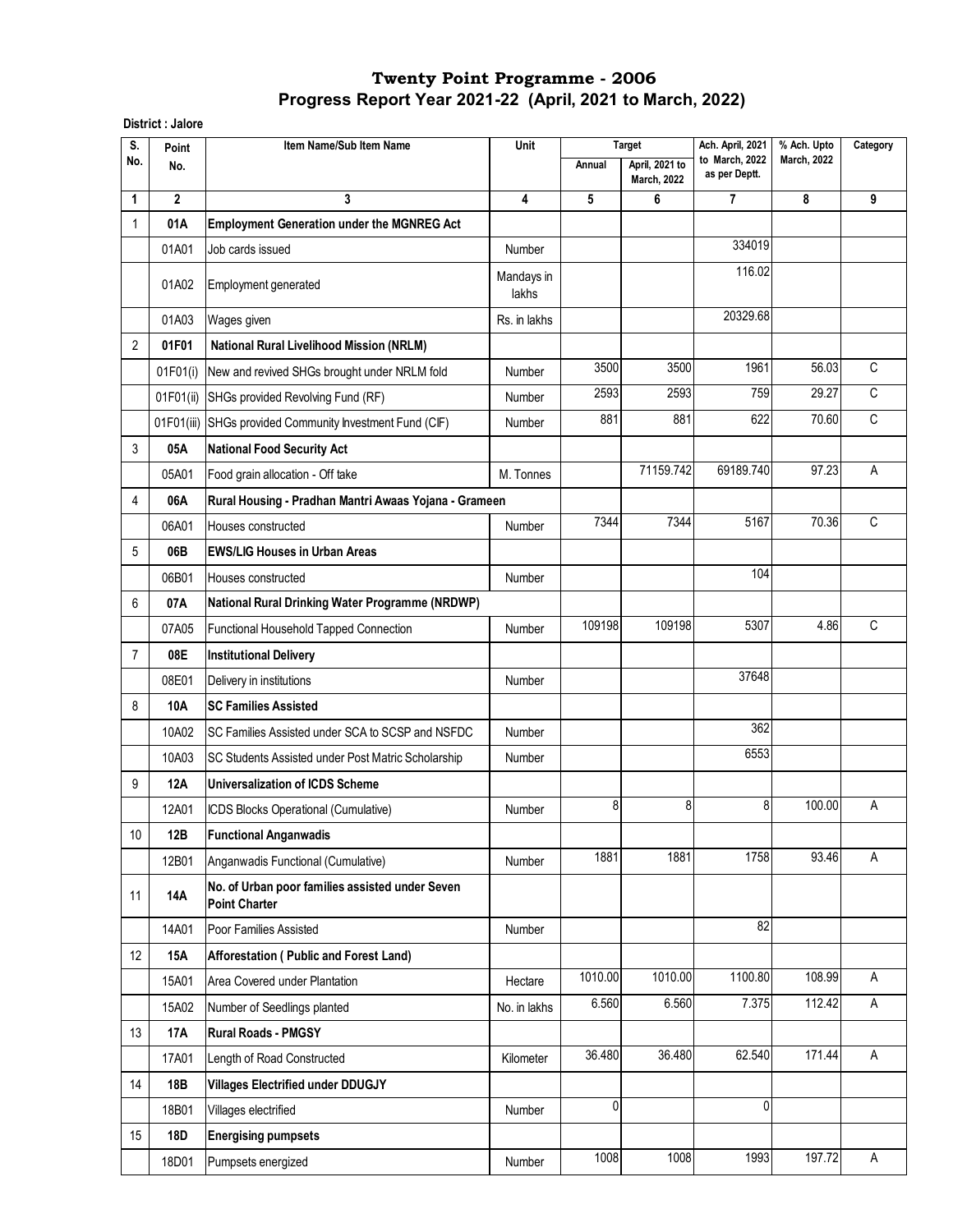**District : Jhalawar** 

| S.             | Point          | Item Name/Sub Item Name                                                 | Unit                |         | <b>Target</b>                        | Ach. April, 2021                | % Ach. Upto        | Category |
|----------------|----------------|-------------------------------------------------------------------------|---------------------|---------|--------------------------------------|---------------------------------|--------------------|----------|
| No.            | No.            |                                                                         |                     | Annual  | April, 2021 to<br><b>March, 2022</b> | to March, 2022<br>as per Deptt. | <b>March, 2022</b> |          |
| 1              | $\overline{2}$ | 3                                                                       | 4                   | 5       | 6                                    | 7                               | 8                  | 9        |
| 1              | 01A            | <b>Employment Generation under the MGNREG Act</b>                       |                     |         |                                      |                                 |                    |          |
|                | 01A01          | Job cards issued                                                        | Number              |         |                                      | 353892                          |                    |          |
|                | 01A02          | <b>Employment generated</b>                                             | Mandays in<br>lakhs |         |                                      | 145.61                          |                    |          |
|                | 01A03          | Wages given                                                             | Rs. in lakhs        |         |                                      | 28532.23                        |                    |          |
| $\overline{2}$ | 01F01          | <b>National Rural Livelihood Mission (NRLM)</b>                         |                     |         |                                      |                                 |                    |          |
|                | 01F01(i)       | New and revived SHGs brought under NRLM fold                            | Number              | 1778    | 1778                                 | 1020                            | 57.37              | C        |
|                | 01F01(ii)      | SHGs provided Revolving Fund (RF)                                       | Number              | 1884    | 1884                                 | 1129                            | 59.93              | C        |
|                | 01F01(iii)     | SHGs provided Community Investment Fund (CIF)                           | Number              | 400     | 400                                  | 495                             | 123.75             | A        |
| 3              | 05A            | <b>National Food Security Act</b>                                       |                     |         |                                      |                                 |                    |          |
|                | 05A01          | Food grain allocation - Off take                                        | M. Tonnes           |         | 65343.271                            | 63614.715                       | 97.35              | Α        |
| 4              | 06A            | Rural Housing - Pradhan Mantri Awaas Yojana - Grameen                   |                     |         |                                      |                                 |                    |          |
|                | 06A01          | Houses constructed                                                      | Number              | 25471   | 25471                                | 3374                            | 13.25              | C        |
| 5              | 06B            | <b>EWS/LIG Houses in Urban Areas</b>                                    |                     |         |                                      |                                 |                    |          |
|                | 06B01          | Houses constructed                                                      | Number              |         |                                      | 112                             |                    |          |
| 6              | 07A            | National Rural Drinking Water Programme (NRDWP)                         |                     |         |                                      |                                 |                    |          |
|                | 07A05          | Functional Household Tapped Connection                                  | Number              | 73557   | 73557                                | 33825                           | 45.98              | C        |
| $\overline{7}$ | 08E            | <b>Institutional Delivery</b>                                           |                     |         |                                      |                                 |                    |          |
|                | 08E01          | Delivery in institutions                                                | Number              |         |                                      | 28525                           |                    |          |
| 8              | 10A            | <b>SC Families Assisted</b>                                             |                     |         |                                      |                                 |                    |          |
|                | 10A02          | SC Families Assisted under SCA to SCSP and NSFDC                        | Number              |         |                                      | 414                             |                    |          |
|                | 10A03          | SC Students Assisted under Post Matric Scholarship                      | Number              |         |                                      | 2044                            |                    |          |
| 9              | 12A            | <b>Universalization of ICDS Scheme</b>                                  |                     |         |                                      |                                 |                    |          |
|                | 12A01          | ICDS Blocks Operational (Cumulative)                                    | Number              | 8       | 8                                    | 8                               | 100.00             | Α        |
| 10             | 12B            | <b>Functional Anganwadis</b>                                            |                     |         |                                      |                                 |                    |          |
|                | 12B01          | Anganwadis Functional (Cumulative)                                      | Number              | 1516    | 1516                                 | 1510                            | 99.60              | A        |
| 11             | 14A            | No. of Urban poor families assisted under Seven<br><b>Point Charter</b> |                     |         |                                      |                                 |                    |          |
|                | 14A01          | Poor Families Assisted                                                  | Number              |         |                                      | 1211                            |                    |          |
| 12             | 15A            | Afforestation (Public and Forest Land)                                  |                     |         |                                      |                                 |                    |          |
|                | 15A01          | Area Covered under Plantation                                           | Hectare             | 1250.00 | 1250.00                              | 781.21                          | 62.50              | C        |
|                | 15A02          | Number of Seedlings planted                                             | No. in lakhs        | 8.130   | 8.130                                | 5.441                           | 66.92              | C        |
| 13             | 17A            | <b>Rural Roads - PMGSY</b>                                              |                     |         |                                      |                                 |                    |          |
|                | 17A01          | Length of Road Constructed                                              | Kilometer           | 8.020   | 8.020                                | 7.850                           | 97.88              | A        |
| 14             | 18B            | <b>Villages Electrified under DDUGJY</b>                                |                     |         |                                      |                                 |                    |          |
|                | 18B01          | Villages electrified                                                    | Number              | 0       |                                      | 1                               |                    |          |
| 15             | 18D            | <b>Energising pumpsets</b>                                              |                     |         |                                      |                                 |                    |          |
|                | 18D01          | Pumpsets energized                                                      | Number              | 1659    | 1659                                 | 2657                            | 160.16             | A        |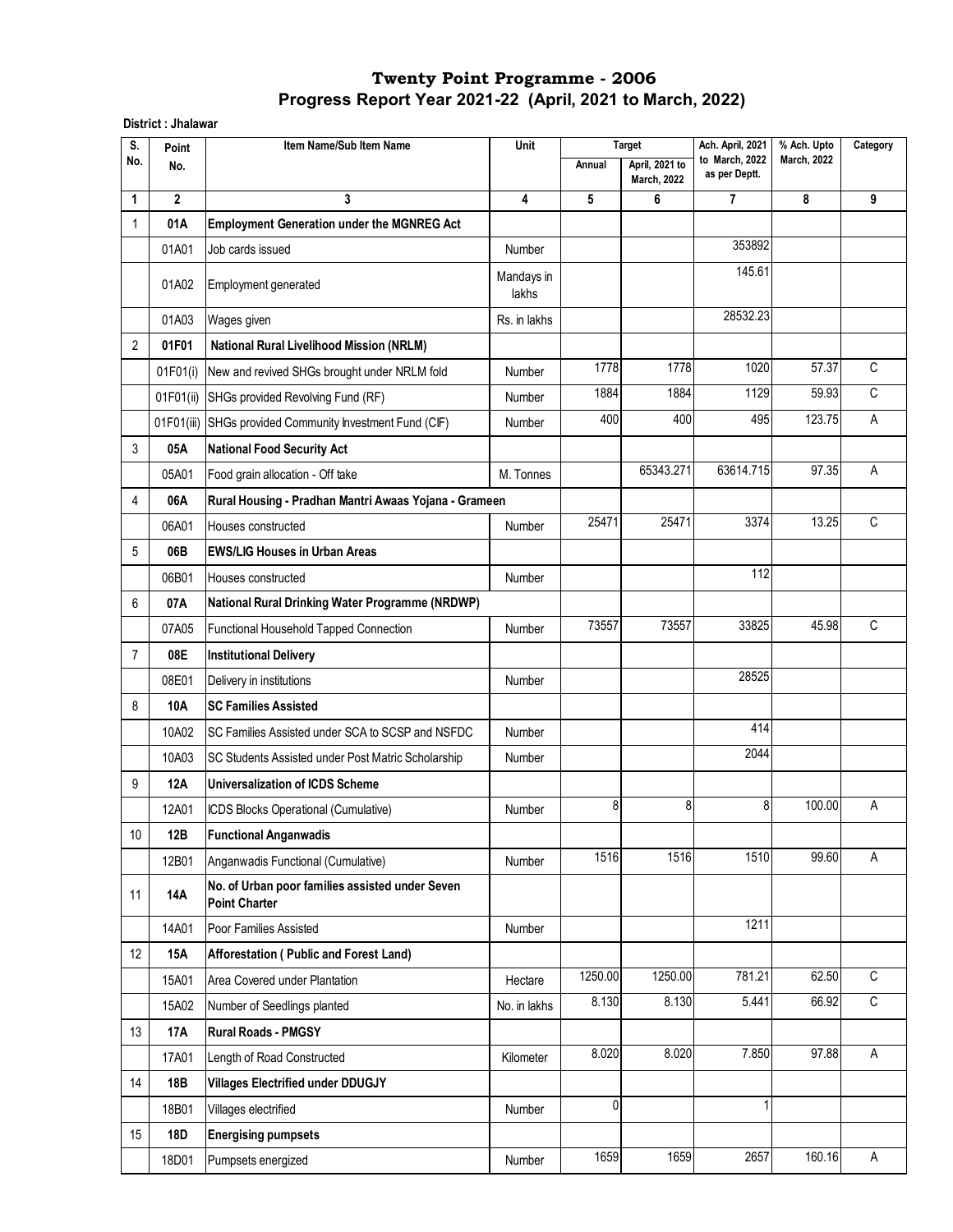**District : Jhunjhunu**

| S.             | Point        | Item Name/Sub Item Name                                                 | Unit                |         | <b>Target</b>                        | Ach. April, 2021                | % Ach. Upto        | Category |
|----------------|--------------|-------------------------------------------------------------------------|---------------------|---------|--------------------------------------|---------------------------------|--------------------|----------|
| No.            | No.          |                                                                         |                     | Annual  | April, 2021 to<br><b>March, 2022</b> | to March, 2022<br>as per Deptt. | <b>March, 2022</b> |          |
| 1              | $\mathbf{2}$ | 3                                                                       | 4                   | 5       | 6                                    | 7                               | 8                  | 9        |
| 1              | 01A          | <b>Employment Generation under the MGNREG Act</b>                       |                     |         |                                      |                                 |                    |          |
|                | 01A01        | Job cards issued                                                        | Number              |         |                                      | 195971                          |                    |          |
|                | 01A02        | Employment generated                                                    | Mandays in<br>lakhs |         |                                      | 39.17                           |                    |          |
|                | 01A03        | Wages given                                                             | Rs. in lakhs        |         |                                      | 7006.13                         |                    |          |
| 2              | 01F01        | <b>National Rural Livelihood Mission (NRLM)</b>                         |                     |         |                                      |                                 |                    |          |
|                | 01F01(i)     | New and revived SHGs brought under NRLM fold                            | Number              | 668     | 668                                  | 851                             | 127.40             | А        |
|                | 01F01(ii)    | SHGs provided Revolving Fund (RF)                                       | Number              | 826     | 826                                  | 826                             | 100.00             | Α        |
|                | 01F01(iii)   | SHGs provided Community Investment Fund (CIF)                           | Number              | 441     | 441                                  | 432                             | 97.96              | Α        |
| 3              | 05A          | <b>National Food Security Act</b>                                       |                     |         |                                      |                                 |                    |          |
|                | 05A01        | Food grain allocation - Off take                                        | M. Tonnes           |         | 75076.259                            | 73452.098                       | 97.84              | Α        |
| 4              | 06A          | Rural Housing - Pradhan Mantri Awaas Yojana - Grameen                   |                     |         |                                      |                                 |                    |          |
|                | 06A01        | Houses constructed                                                      | Number              | 751     | 751                                  | 46                              | 6.13               | C        |
| 5              | 06B          | <b>EWS/LIG Houses in Urban Areas</b>                                    |                     |         |                                      |                                 |                    |          |
|                | 06B01        | Houses constructed                                                      | Number              |         |                                      | 107                             |                    |          |
| 6              | 07A          | <b>National Rural Drinking Water Programme (NRDWP)</b>                  |                     |         |                                      |                                 |                    |          |
|                | 07A05        | Functional Household Tapped Connection                                  | Number              | 116682  | 116682                               | 7122                            | 6.10               | C        |
| $\overline{7}$ | 08E          | <b>Institutional Delivery</b>                                           |                     |         |                                      |                                 |                    |          |
|                | 08E01        | Delivery in institutions                                                | Number              |         |                                      | 24229                           |                    |          |
| 8              | 10A          | <b>SC Families Assisted</b>                                             |                     |         |                                      |                                 |                    |          |
|                | 10A02        | SC Families Assisted under SCA to SCSP and NSFDC                        | Number              |         |                                      | 669                             |                    |          |
|                | 10A03        | SC Students Assisted under Post Matric Scholarship                      | Number              |         |                                      | 18486                           |                    |          |
| 9              | <b>12A</b>   | <b>Universalization of ICDS Scheme</b>                                  |                     |         |                                      |                                 |                    |          |
|                | 12A01        | ICDS Blocks Operational (Cumulative)                                    | Number              | 8       | 8                                    | 8                               | 100.00             | А        |
| 10             | 12B          | <b>Functional Anganwadis</b>                                            |                     |         |                                      |                                 |                    |          |
|                | 12B01        | Anganwadis Functional (Cumulative)                                      | Number              | 1595    | 1595                                 | 1595                            | 100.00             | A        |
| 11             | 14A          | No. of Urban poor families assisted under Seven<br><b>Point Charter</b> |                     |         |                                      |                                 |                    |          |
|                | 14A01        | Poor Families Assisted                                                  | Number              |         |                                      | 385                             |                    |          |
| 12             | 15A          | Afforestation (Public and Forest Land)                                  |                     |         |                                      |                                 |                    |          |
|                | 15A01        | Area Covered under Plantation                                           | Hectare             | 1870.00 | 1870.00                              | 1870.02                         | 100.00             | A        |
|                | 15A02        | Number of Seedlings planted                                             | No. in lakhs        | 12.150  | 12.150                               | 12.530                          | 103.13             | A        |
| 13             | 17A          | <b>Rural Roads - PMGSY</b>                                              |                     |         |                                      |                                 |                    |          |
|                | 17A01        | Length of Road Constructed                                              | Kilometer           | 63.410  | 63.410                               | 115.125                         | 181.56             | A        |
| 14             | 18B          | <b>Villages Electrified under DDUGJY</b>                                |                     |         |                                      |                                 |                    |          |
|                | 18B01        | Villages electrified                                                    | Number              | 0       |                                      | $\mathbf{0}$                    |                    |          |
| 15             | 18D          | <b>Energising pumpsets</b>                                              |                     |         |                                      |                                 |                    |          |
|                | 18D01        | Pumpsets energized                                                      | Number              | 693     | 693                                  | 3218                            | 464.36             | A        |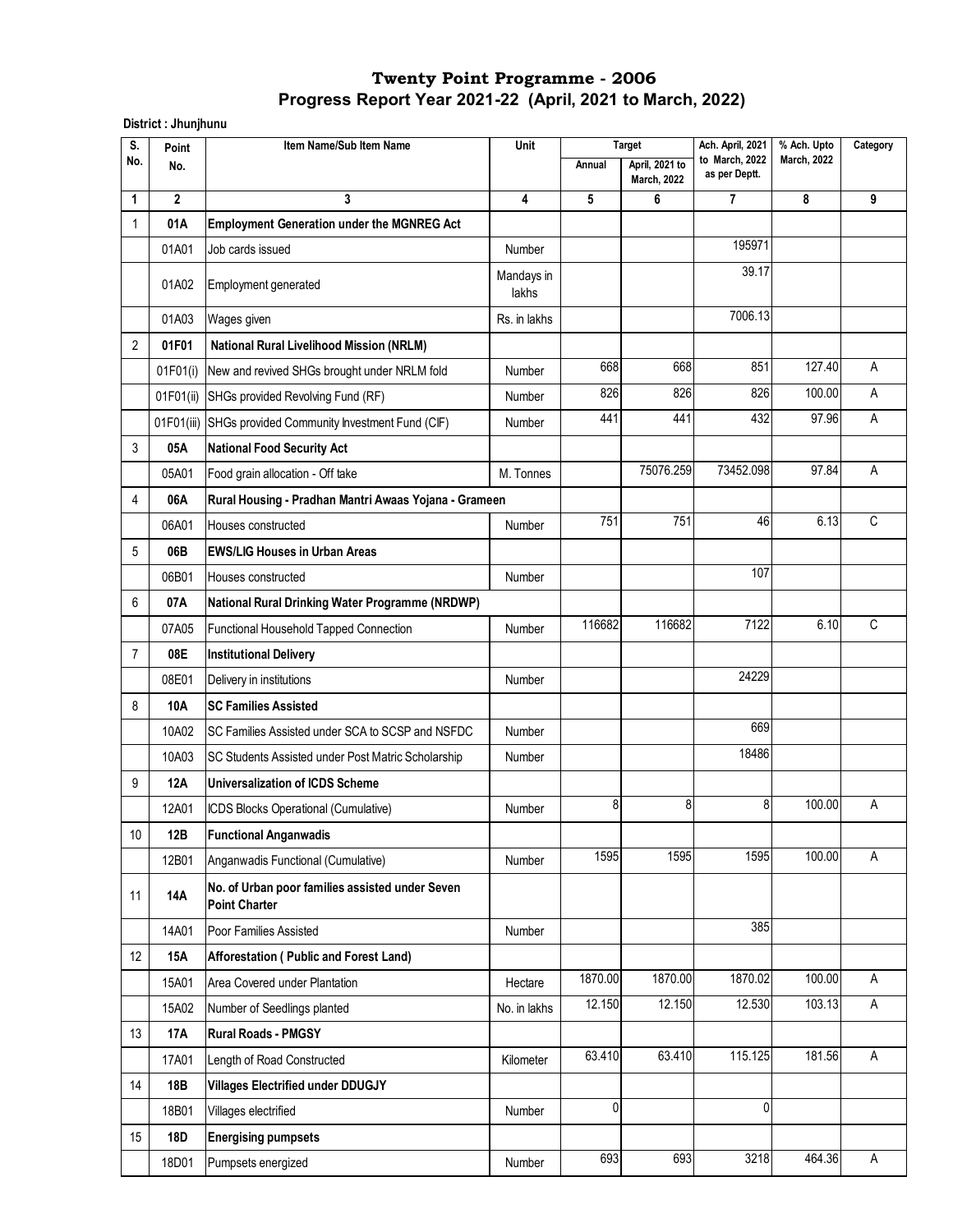**District : Jodhpur** 

| S.             | Point        | Item Name/Sub Item Name                                                 | Unit                |         | <b>Target</b>                        | Ach. April, 2021                | % Ach. Upto        | Category |
|----------------|--------------|-------------------------------------------------------------------------|---------------------|---------|--------------------------------------|---------------------------------|--------------------|----------|
| No.            | No.          |                                                                         |                     | Annual  | April, 2021 to<br><b>March, 2022</b> | to March, 2022<br>as per Deptt. | <b>March, 2022</b> |          |
| 1              | $\mathbf{2}$ | 3                                                                       | 4                   | 5       | 6                                    | 7                               | 8                  | 9        |
| 1              | 01A          | <b>Employment Generation under the MGNREG Act</b>                       |                     |         |                                      |                                 |                    |          |
|                | 01A01        | Job cards issued                                                        | Number              |         |                                      | 553729                          |                    |          |
|                | 01A02        | <b>Employment generated</b>                                             | Mandays in<br>lakhs |         |                                      | 244.03                          |                    |          |
|                | 01A03        | Wages given                                                             | Rs. in lakhs        |         |                                      | 42049.60                        |                    |          |
| $\overline{2}$ | 01F01        | <b>National Rural Livelihood Mission (NRLM)</b>                         |                     |         |                                      |                                 |                    |          |
|                | 01F01(i)     | New and revived SHGs brought under NRLM fold                            | Number              | 3500    | 3500                                 | 2966                            | 84.74              | B        |
|                | 01F01(ii)    | SHGs provided Revolving Fund (RF)                                       | Number              | 3310    | 3310                                 | 1608                            | 48.58              | C        |
|                | 01F01(iii)   | SHGs provided Community Investment Fund (CIF)                           | Number              | 1062    | 1062                                 | 1099                            | 103.48             | Α        |
| 3              | 05A          | <b>National Food Security Act</b>                                       |                     |         |                                      |                                 |                    |          |
|                | 05A01        | Food grain allocation - Off take                                        | M. Tonnes           |         | 120232.366                           | 119937.051                      | 99.75              | Α        |
| 4              | 06A          | Rural Housing - Pradhan Mantri Awaas Yojana - Grameen                   |                     |         |                                      |                                 |                    |          |
|                | 06A01        | Houses constructed                                                      | Number              | 18670   | 18670                                | 7115                            | 38.11              | C        |
| 5              | 06B          | <b>EWS/LIG Houses in Urban Areas</b>                                    |                     |         |                                      |                                 |                    |          |
|                | 06B01        | Houses constructed                                                      | Number              |         |                                      | 966                             |                    |          |
| 6              | 07A          | National Rural Drinking Water Programme (NRDWP)                         |                     |         |                                      |                                 |                    |          |
|                | 07A05        | Functional Household Tapped Connection                                  | Number              | 181092  | 181092                               | 26216                           | 14.48              | C        |
| $\overline{7}$ | 08E          | <b>Institutional Delivery</b>                                           |                     |         |                                      |                                 |                    |          |
|                | 08E01        | Delivery in institutions                                                | Number              |         |                                      | 68333                           |                    |          |
| 8              | 10A          | <b>SC Families Assisted</b>                                             |                     |         |                                      |                                 |                    |          |
|                | 10A02        | SC Families Assisted under SCA to SCSP and NSFDC                        | Number              |         |                                      | 1719                            |                    |          |
|                | 10A03        | SC Students Assisted under Post Matric Scholarship                      | Number              |         |                                      | 4601                            |                    |          |
| 9              | 12A          | Universalization of ICDS Scheme                                         |                     |         |                                      |                                 |                    |          |
|                | 12A01        | ICDS Blocks Operational (Cumulative)                                    | Number              | 12      | 12                                   | 12                              | 100.00             | А        |
| 10             | 12B          | <b>Functional Anganwadis</b>                                            |                     |         |                                      |                                 |                    |          |
|                | 12B01        | Anganwadis Functional (Cumulative)                                      | Number              | 2541    | 2541                                 | 2530                            | 99.57              | A        |
| 11             | 14A          | No. of Urban poor families assisted under Seven<br><b>Point Charter</b> |                     |         |                                      |                                 |                    |          |
|                | 14A01        | Poor Families Assisted                                                  | Number              |         |                                      | 563                             |                    |          |
| 12             | 15A          | Afforestation (Public and Forest Land)                                  |                     |         |                                      |                                 |                    |          |
|                | 15A01        | Area Covered under Plantation                                           | Hectare             | 760.00  | 760.00                               | 2725.50                         | 358.62             | A        |
|                | 15A02        | Number of Seedlings planted                                             | No. in lakhs        | 4.940   | 4.940                                | 5.100                           | 103.24             | A        |
| 13             | 17A          | <b>Rural Roads - PMGSY</b>                                              |                     |         |                                      |                                 |                    |          |
|                | 17A01        | Length of Road Constructed                                              | Kilometer           | 136.840 | 136.840                              | 218.930                         | 159.99             | A        |
| 14             | 18B          | <b>Villages Electrified under DDUGJY</b>                                |                     |         |                                      |                                 |                    |          |
|                | 18B01        | Villages electrified                                                    | Number              | 0       |                                      | $\mathbf{0}$                    |                    |          |
| 15             | 18D          | <b>Energising pumpsets</b>                                              |                     |         |                                      |                                 |                    |          |
|                | 18D01        | Pumpsets energized                                                      | Number              | 2942    | 2942                                 | 5221                            | 177.46             | A        |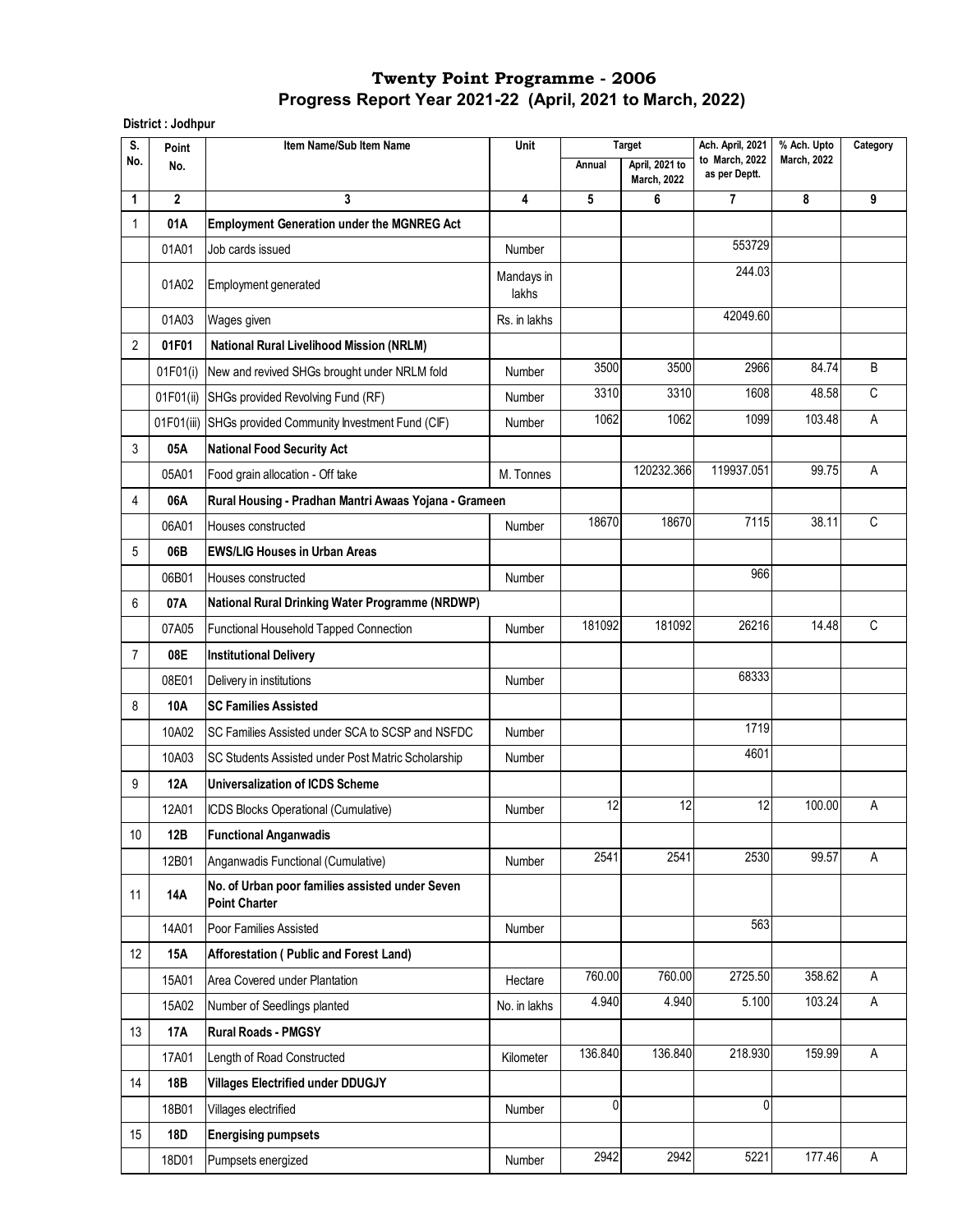#### **District : Karauli**

| S.             | Point          | Item Name/Sub Item Name                                                 | Unit                |         | <b>Target</b>                        | Ach. April, 2021                | % Ach. Upto        | Category    |
|----------------|----------------|-------------------------------------------------------------------------|---------------------|---------|--------------------------------------|---------------------------------|--------------------|-------------|
| No.            | No.            |                                                                         |                     | Annual  | April, 2021 to<br><b>March, 2022</b> | to March, 2022<br>as per Deptt. | <b>March, 2022</b> |             |
| 1              | $\overline{2}$ | 3                                                                       | 4                   | 5       | 6                                    | 7                               | 8                  | 9           |
| 1              | 01A            | <b>Employment Generation under the MGNREG Act</b>                       |                     |         |                                      |                                 |                    |             |
|                | 01A01          | Job cards issued                                                        | Number              |         |                                      | 276043                          |                    |             |
|                | 01A02          | Employment generated                                                    | Mandays in<br>lakhs |         |                                      | 62.22                           |                    |             |
|                | 01A03          | Wages given                                                             | Rs. in lakhs        |         |                                      | 11455.86                        |                    |             |
| $\overline{2}$ | 01F01          | <b>National Rural Livelihood Mission (NRLM)</b>                         |                     |         |                                      |                                 |                    |             |
|                | 01F01(i)       | New and revived SHGs brought under NRLM fold                            | Number              | 3000    | 3000                                 | 2389                            | 79.63              | C           |
|                | 01F01(ii)      | SHGs provided Revolving Fund (RF)                                       | Number              | 3231    | 3231                                 | 1136                            | 35.16              | $\mathsf C$ |
|                | 01F01(iii)     | SHGs provided Community Investment Fund (CIF)                           | Number              | 670     | 670                                  | 509                             | 75.97              | C           |
| 3              | 05A            | <b>National Food Security Act</b>                                       |                     |         |                                      |                                 |                    |             |
|                | 05A01          | Food grain allocation - Off take                                        | M. Tonnes           |         | 53470.121                            | 52354.794                       | 97.91              | А           |
| 4              | 06A            | Rural Housing - Pradhan Mantri Awaas Yojana - Grameen                   |                     |         |                                      |                                 |                    |             |
|                | 06A01          | Houses constructed                                                      | Number              | 8224    | 8224                                 | 2342                            | 28.48              | C           |
| 5              | 06B            | <b>EWS/LIG Houses in Urban Areas</b>                                    |                     |         |                                      |                                 |                    |             |
|                | 06B01          | Houses constructed                                                      | Number              |         |                                      | 16                              |                    |             |
| 6              | 07A            | National Rural Drinking Water Programme (NRDWP)                         |                     |         |                                      |                                 |                    |             |
|                | 07A05          | Functional Household Tapped Connection                                  | Number              | 119128  | 119128                               | 12301                           | 10.33              | C           |
| $\overline{7}$ | 08E            | <b>Institutional Delivery</b>                                           |                     |         |                                      |                                 |                    |             |
|                | 08E01          | Delivery in institutions                                                | Number              |         |                                      | 29425                           |                    |             |
| 8              | 10A            | <b>SC Families Assisted</b>                                             |                     |         |                                      |                                 |                    |             |
|                | 10A02          | SC Families Assisted under SCA to SCSP and NSFDC                        | Number              |         |                                      | 710                             |                    |             |
|                | 10A03          | SC Students Assisted under Post Matric Scholarship                      | Number              |         |                                      | 6444                            |                    |             |
| 9              | 12A            | <b>Universalization of ICDS Scheme</b>                                  |                     |         |                                      |                                 |                    |             |
|                | 12A01          | ICDS Blocks Operational (Cumulative)                                    | Number              | 6       | 6                                    | 6                               | 100.00             | Α           |
| $10\,$         | 12B            | <b>Functional Anganwadis</b>                                            |                     |         |                                      |                                 |                    |             |
|                | 12B01          | Anganwadis Functional (Cumulative)                                      | Number              | 1308    | 1308                                 | 1308                            | 100.00             | Α           |
| 11             | 14A            | No. of Urban poor families assisted under Seven<br><b>Point Charter</b> |                     |         |                                      |                                 |                    |             |
|                | 14A01          | Poor Families Assisted                                                  | Number              |         |                                      | $\mathbf{0}$                    |                    |             |
| 12             | 15A            | Afforestation (Public and Forest Land)                                  |                     |         |                                      |                                 |                    |             |
|                | 15A01          | Area Covered under Plantation                                           | Hectare             | 1160.00 | 1160.00                              | 1060.00                         | 91.38              | A           |
|                | 15A02          | Number of Seedlings planted                                             | No. in lakhs        | 7.540   | 7.540                                | 7.400                           | 98.14              | A           |
| 13             | 17A            | <b>Rural Roads - PMGSY</b>                                              |                     |         |                                      |                                 |                    |             |
|                | 17A01          | Length of Road Constructed                                              | Kilometer           | 36.390  | 36.390                               | 53.390                          | 146.72             | A           |
| 14             | 18B            | <b>Villages Electrified under DDUGJY</b>                                |                     |         |                                      |                                 |                    |             |
|                | 18B01          | Villages electrified                                                    | Number              |         |                                      | 0                               |                    |             |
| 15             | <b>18D</b>     | <b>Energising pumpsets</b>                                              |                     |         |                                      |                                 |                    |             |
|                | 18D01          | Pumpsets energized                                                      | Number              | 654     | 654                                  | 918                             | 140.37             | A           |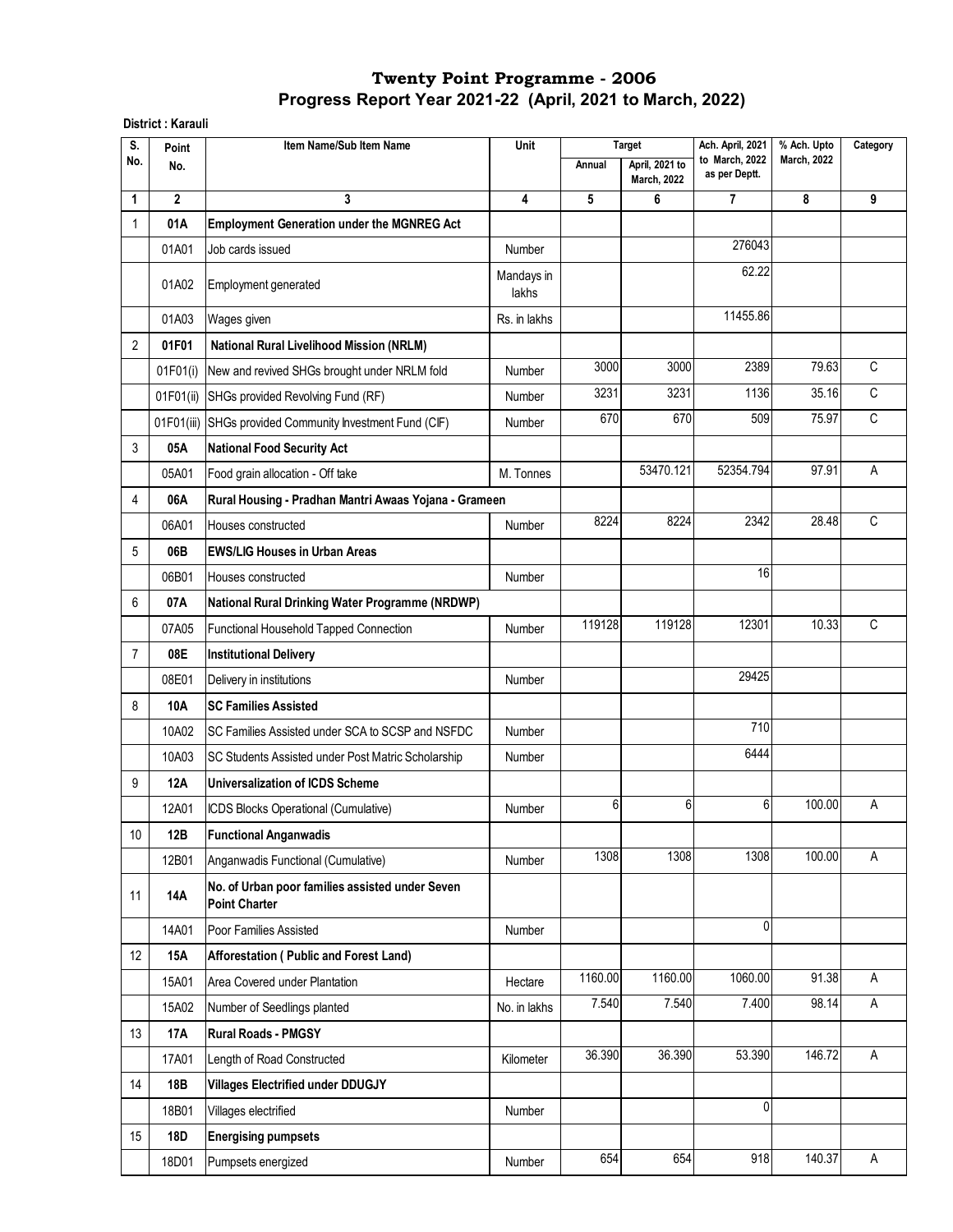#### **District : Kota**

| S.             | Point          | Item Name/Sub Item Name                                                 | Unit                |         | <b>Target</b>                        | Ach. April, 2021                | % Ach. Upto        | Category |
|----------------|----------------|-------------------------------------------------------------------------|---------------------|---------|--------------------------------------|---------------------------------|--------------------|----------|
| No.            | No.            |                                                                         |                     | Annual  | April, 2021 to<br><b>March, 2022</b> | to March, 2022<br>as per Deptt. | <b>March, 2022</b> |          |
| 1              | $\overline{2}$ | 3                                                                       | 4                   | 5       | 6                                    | $\overline{7}$                  | 8                  | 9        |
| $\mathbf{1}$   | 01A            | <b>Employment Generation under the MGNREG Act</b>                       |                     |         |                                      |                                 |                    |          |
|                | 01A01          | Job cards issued                                                        | Number              |         |                                      | 179162                          |                    |          |
|                | 01A02          | Employment generated                                                    | Mandays in<br>lakhs |         |                                      | 47.75                           |                    |          |
|                | 01A03          | Wages given                                                             | Rs. in lakhs        |         |                                      | 7886.63                         |                    |          |
| 2              | 01F01          | <b>National Rural Livelihood Mission (NRLM)</b>                         |                     |         |                                      |                                 |                    |          |
|                | 01F01(i)       | New and revived SHGs brought under NRLM fold                            | Number              | 195     | 195                                  | 178                             | 91.28              | A        |
|                | 01F01(ii)      | SHGs provided Revolving Fund (RF)                                       | Number              | 110     | 110                                  | 246                             | 223.64             | A        |
|                | 01F01(iii)     | SHGs provided Community Investment Fund (CIF)                           | Number              | 44      | 44                                   | 537                             | 1220.45            | A        |
| 3              | 05A            | <b>National Food Security Act</b>                                       |                     |         |                                      |                                 |                    |          |
|                | 05A01          | Food grain allocation - Off take                                        | M. Tonnes           |         | 56073.634                            | 55200.318                       | 98.44              | Α        |
| 4              | 06A            | Rural Housing - Pradhan Mantri Awaas Yojana - Grameen                   |                     |         |                                      |                                 |                    |          |
|                | 06A01          | Houses constructed                                                      | Number              | 8704    | 8704                                 | 309                             | 3.55               | C        |
| 5              | 06B            | <b>EWS/LIG Houses in Urban Areas</b>                                    |                     |         |                                      |                                 |                    |          |
|                | 06B01          | Houses constructed                                                      | Number              |         |                                      | 1163                            |                    |          |
| 6              | 07A            | National Rural Drinking Water Programme (NRDWP)                         |                     |         |                                      |                                 |                    |          |
|                | 07A05          | Functional Household Tapped Connection                                  | Number              | 26398   | 26398                                | 8288                            | 31.40              | C        |
| $\overline{7}$ | 08E            | <b>Institutional Delivery</b>                                           |                     |         |                                      |                                 |                    |          |
|                | 08E01          | Delivery in institutions                                                | Number              |         |                                      | 32575                           |                    |          |
| 8              | 10A            | <b>SC Families Assisted</b>                                             |                     |         |                                      |                                 |                    |          |
|                | 10A02          | SC Families Assisted under SCA to SCSP and NSFDC                        | Number              |         |                                      | 147                             |                    |          |
|                | 10A03          | SC Students Assisted under Post Matric Scholarship                      | Number              |         |                                      | 6619                            |                    |          |
| 9              | <b>12A</b>     | Universalization of ICDS Scheme                                         |                     |         |                                      |                                 |                    |          |
|                | 12A01          | ICDS Blocks Operational (Cumulative)                                    | Number              | 6       | 6                                    | 6                               | 100.00             | Α        |
| 10             | 12B            | <b>Functional Anganwadis</b>                                            |                     |         |                                      |                                 |                    |          |
|                | 12B01          | Anganwadis Functional (Cumulative)                                      | Number              | 1282    | 1282                                 | 1275                            | 99.45              | A        |
| 11             | 14A            | No. of Urban poor families assisted under Seven<br><b>Point Charter</b> |                     |         |                                      |                                 |                    |          |
|                | 14A01          | Poor Families Assisted                                                  | Number              |         |                                      | 324                             |                    |          |
| 12             | 15A            | Afforestation (Public and Forest Land)                                  |                     |         |                                      |                                 |                    |          |
|                | 15A01          | Area Covered under Plantation                                           | Hectare             | 1740.00 | 1740.00                              | 1250.00                         | 71.84              | C        |
|                | 15A02          | Number of Seedlings planted                                             | No. in lakhs        | 11.310  | 11.310                               | 8.395                           | 74.23              | C        |
| 13             | <b>17A</b>     | <b>Rural Roads - PMGSY</b>                                              |                     |         |                                      |                                 |                    |          |
|                | 17A01          | Length of Road Constructed                                              | Kilometer           | 23.040  | 23.040                               | 28.880                          | 125.35             | A        |
| 14             | 18B            | <b>Villages Electrified under DDUGJY</b>                                |                     |         |                                      |                                 |                    |          |
|                | 18B01          | Villages electrified                                                    | Number              | 0       |                                      | $\mathbf{0}$                    |                    |          |
| 15             | 18D            | <b>Energising pumpsets</b>                                              |                     |         |                                      |                                 |                    |          |
|                | 18D01          | Pumpsets energized                                                      | Number              | 771     | $\frac{1}{771}$                      | 1390                            | 180.29             | A        |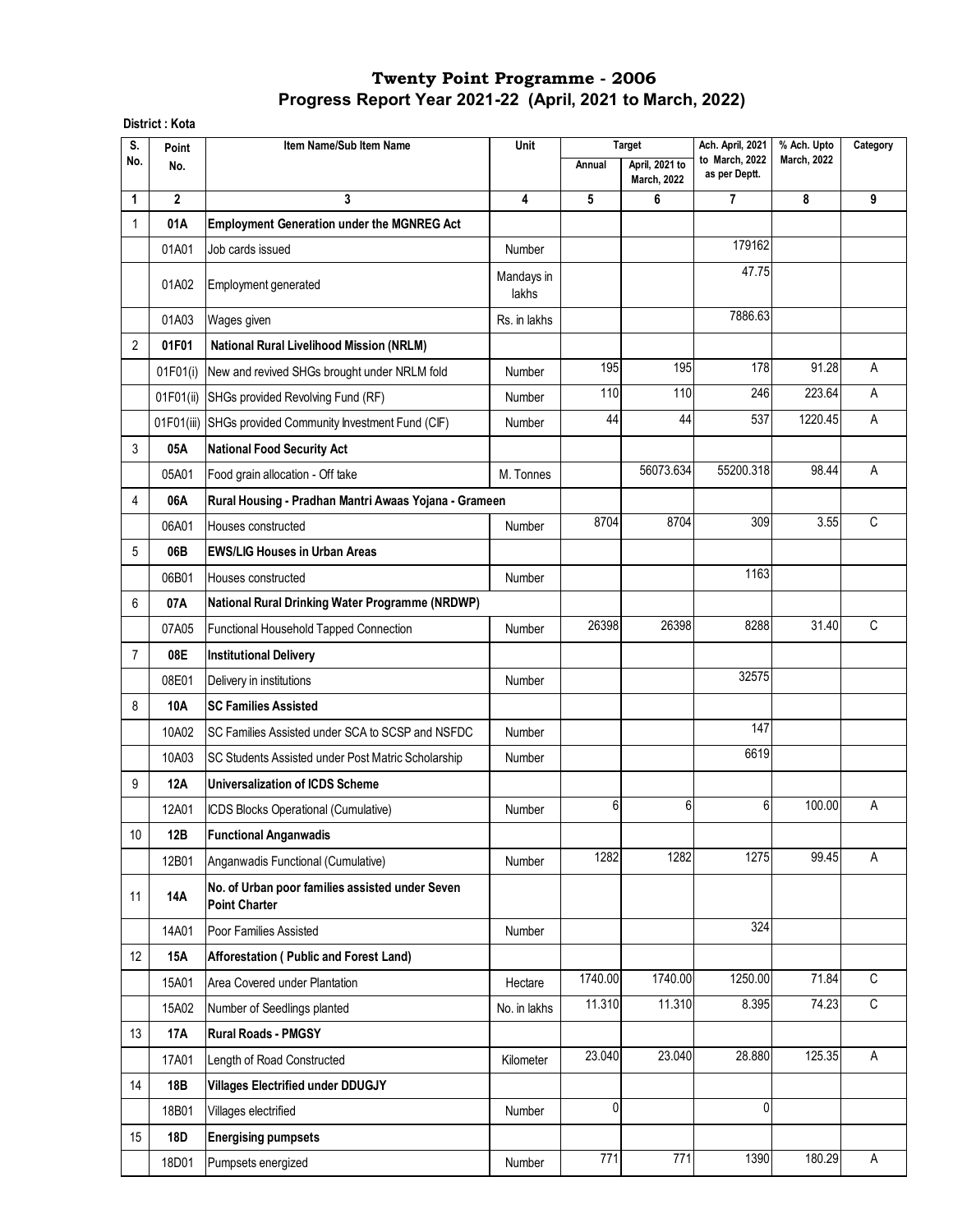**District : Nagaur** 

| S.             | Point        | Item Name/Sub Item Name                                                 | Unit                | <b>Target</b> |                                      | Ach. April, 2021                | % Ach. Upto        | Category |
|----------------|--------------|-------------------------------------------------------------------------|---------------------|---------------|--------------------------------------|---------------------------------|--------------------|----------|
| No.            | No.          |                                                                         |                     | Annual        | April, 2021 to<br><b>March, 2022</b> | to March, 2022<br>as per Deptt. | <b>March, 2022</b> |          |
| 1              | $\mathbf{2}$ | 3                                                                       | 4                   | 5             | 6                                    | 7                               | 8                  | 9        |
| 1              | 01A          | <b>Employment Generation under the MGNREG Act</b>                       |                     |               |                                      |                                 |                    |          |
|                | 01A01        | Job cards issued                                                        | Number              |               |                                      | 602356                          |                    |          |
|                | 01A02        | Employment generated                                                    | Mandays in<br>lakhs |               |                                      | 331.20                          |                    |          |
|                | 01A03        | Wages given                                                             | Rs. in lakhs        |               |                                      | 64132.30                        |                    |          |
| 2              | 01F01        | <b>National Rural Livelihood Mission (NRLM)</b>                         |                     |               |                                      |                                 |                    |          |
|                | 01F01(i)     | New and revived SHGs brought under NRLM fold                            | Number              | 3000          | 3000                                 | 2024                            | 67.47              | C        |
|                | 01F01(ii)    | SHGs provided Revolving Fund (RF)                                       | Number              | 2406          | 2406                                 | 1438                            | 59.77              | C        |
|                | 01F01(iii)   | SHGs provided Community Investment Fund (CIF)                           | Number              | 670           | 670                                  | 409                             | 61.04              | C        |
| 3              | 05A          | <b>National Food Security Act</b>                                       |                     |               |                                      |                                 |                    |          |
|                | 05A01        | Food grain allocation - Off take                                        | M. Tonnes           |               | 132399.278                           | 132242.536                      | 99.88              | A        |
| 4              | 06A          | Rural Housing - Pradhan Mantri Awaas Yojana - Grameen                   |                     |               |                                      |                                 |                    |          |
|                | 06A01        | Houses constructed                                                      | Number              | 11224         | 11224                                | 1882                            | 16.77              | C        |
| 5              | 06B          | <b>EWS/LIG Houses in Urban Areas</b>                                    |                     |               |                                      |                                 |                    |          |
|                | 06B01        | Houses constructed                                                      | Number              |               |                                      | 362                             |                    |          |
| 6              | 07A          | National Rural Drinking Water Programme (NRDWP)                         |                     |               |                                      |                                 |                    |          |
|                | 07A05        | Functional Household Tapped Connection                                  | Number              | 139568        | 139568                               | 71883                           | $\overline{51.50}$ | C        |
| $\overline{7}$ | 08E          | <b>Institutional Delivery</b>                                           |                     |               |                                      |                                 |                    |          |
|                | 08E01        | Delivery in institutions                                                | Number              |               |                                      | 50044                           |                    |          |
| 8              | 10A          | <b>SC Families Assisted</b>                                             |                     |               |                                      |                                 |                    |          |
|                | 10A02        | SC Families Assisted under SCA to SCSP and NSFDC                        | Number              |               |                                      | 1112                            |                    |          |
|                | 10A03        | SC Students Assisted under Post Matric Scholarship                      | Number              |               |                                      | 21338                           |                    |          |
| 9              | 12A          | Universalization of ICDS Scheme                                         |                     |               |                                      |                                 |                    |          |
|                | 12A01        | ICDS Blocks Operational (Cumulative)                                    | Number              | 13            | 13                                   | 13                              | 100.00             | Α        |
| $10\,$         | 12B          | <b>Functional Anganwadis</b>                                            |                     |               |                                      |                                 |                    |          |
|                | 12B01        | Anganwadis Functional (Cumulative)                                      | Number              | 2874          | 2874                                 | 2867                            | 99.76              | Α        |
| 11             | <b>14A</b>   | No. of Urban poor families assisted under Seven<br><b>Point Charter</b> |                     |               |                                      |                                 |                    |          |
|                | 14A01        | Poor Families Assisted                                                  | Number              |               |                                      | $\overline{82}$                 |                    |          |
| 12             | <b>15A</b>   | Afforestation (Public and Forest Land)                                  |                     |               |                                      |                                 |                    |          |
|                | 15A01        | Area Covered under Plantation                                           | Hectare             | 1200.00       | 1200.00                              | 1490.00                         | 124.17             | Α        |
|                | 15A02        | Number of Seedlings planted                                             | No. in lakhs        | 7.800         | 7.800                                | 8.269                           | 106.01             | A        |
| 13             | <b>17A</b>   | <b>Rural Roads - PMGSY</b>                                              |                     |               |                                      |                                 |                    |          |
|                | 17A01        | Length of Road Constructed                                              | Kilometer           | 45.580        | 45.580                               | 69.550                          | 152.59             | Α        |
| 14             | 18B          | <b>Villages Electrified under DDUGJY</b>                                |                     |               |                                      |                                 |                    |          |
|                | 18B01        | Villages electrified                                                    | Number              | 0             |                                      | $\mathbf{0}$                    |                    |          |
| 15             | <b>18D</b>   | <b>Energising pumpsets</b>                                              |                     |               |                                      |                                 |                    |          |
|                | 18D01        | Pumpsets energized                                                      | Number              | 181           | 181                                  | 1637                            | 904.42             | Α        |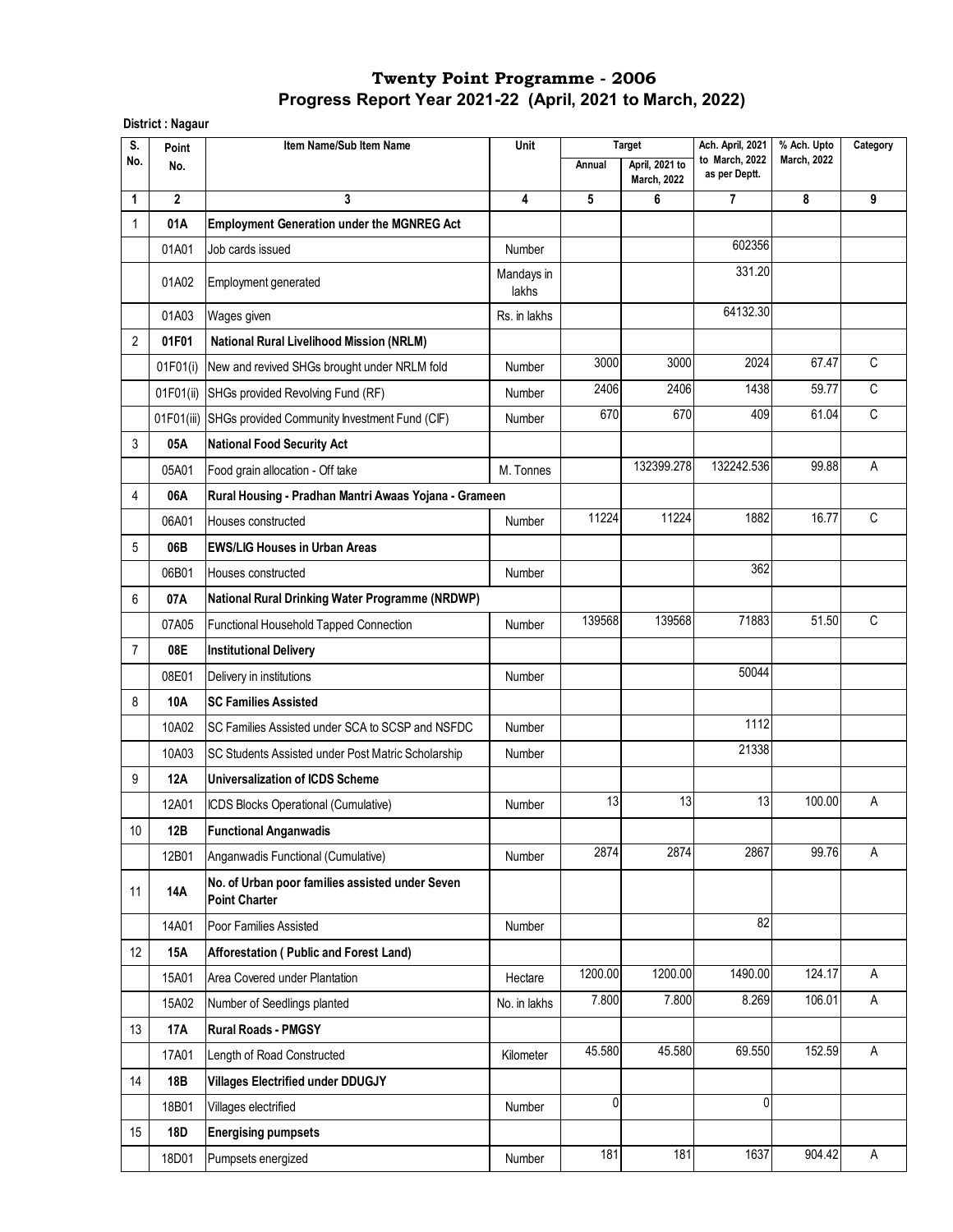#### **District : Pali**

| S.             | Point          | Item Name/Sub Item Name                                                 | Unit                |         | <b>Target</b>                        | Ach. April, 2021                | % Ach. Upto        | Category |
|----------------|----------------|-------------------------------------------------------------------------|---------------------|---------|--------------------------------------|---------------------------------|--------------------|----------|
| No.            | No.            |                                                                         |                     | Annual  | April, 2021 to<br><b>March, 2022</b> | to March, 2022<br>as per Deptt. | <b>March, 2022</b> |          |
| 1              | $\overline{2}$ | 3                                                                       | 4                   | 5       | 6                                    | $\overline{7}$                  | 8                  | 9        |
| 1              | 01A            | <b>Employment Generation under the MGNREG Act</b>                       |                     |         |                                      |                                 |                    |          |
|                | 01A01          | Job cards issued                                                        | Number              |         |                                      | 393973                          |                    |          |
|                | 01A02          | Employment generated                                                    | Mandays in<br>lakhs |         |                                      | 153.07                          |                    |          |
|                | 01A03          | Wages given                                                             | Rs. in lakhs        |         |                                      | 25772.48                        |                    |          |
| 2              | 01F01          | <b>National Rural Livelihood Mission (NRLM)</b>                         |                     |         |                                      |                                 |                    |          |
|                | 01F01(i)       | New and revived SHGs brought under NRLM fold                            | Number              | 2802    | 2802                                 | 2009                            | 71.70              | C        |
|                | 01F01(ii)      | SHGs provided Revolving Fund (RF)                                       | Number              | 1934    | 1934                                 | 1785                            | 92.30              | A        |
|                | 01F01(iii)     | SHGs provided Community Investment Fund (CIF)                           | Number              | 630     | 630                                  | 847                             | 134.44             | A        |
| 3              | 05A            | <b>National Food Security Act</b>                                       |                     |         |                                      |                                 |                    |          |
|                | 05A01          | Food grain allocation - Off take                                        | M. Tonnes           |         | 77539.759                            | 76935.999                       | 99.22              | Α        |
| 4              | 06A            | Rural Housing - Pradhan Mantri Awaas Yojana - Grameen                   |                     |         |                                      |                                 |                    |          |
|                | 06A01          | Houses constructed                                                      | Number              | 7878    | 7878                                 | 2326                            | 29.53              | C        |
| 5              | 06B            | <b>EWS/LIG Houses in Urban Areas</b>                                    |                     |         |                                      |                                 |                    |          |
|                | 06B01          | Houses constructed                                                      | Number              |         |                                      | 263                             |                    |          |
| 6              | 07A            | National Rural Drinking Water Programme (NRDWP)                         |                     |         |                                      |                                 |                    |          |
|                | 07A05          | Functional Household Tapped Connection                                  | Number              | 108558  | 108558                               | 13342                           | 12.29              | C        |
| $\overline{7}$ | 08E            | <b>Institutional Delivery</b>                                           |                     |         |                                      |                                 |                    |          |
|                | 08E01          | Delivery in institutions                                                | Number              |         |                                      | 36002                           |                    |          |
| 8              | 10A            | <b>SC Families Assisted</b>                                             |                     |         |                                      |                                 |                    |          |
|                | 10A02          | SC Families Assisted under SCA to SCSP and NSFDC                        | Number              |         |                                      | 504                             |                    |          |
|                | 10A03          | SC Students Assisted under Post Matric Scholarship                      | Number              |         |                                      | 10830                           |                    |          |
| 9              | <b>12A</b>     | <b>Universalization of ICDS Scheme</b>                                  |                     |         |                                      |                                 |                    |          |
|                | 12A01          | ICDS Blocks Operational (Cumulative)                                    | Number              | 10      | 10                                   | 10                              | 100.00             | Α        |
| 10             | 12B            | <b>Functional Anganwadis</b>                                            |                     |         |                                      |                                 |                    |          |
|                | 12B01          | Anganwadis Functional (Cumulative)                                      | Number              | 1837    | 1837                                 | 1835                            | 99.89              | A        |
| 11             | 14A            | No. of Urban poor families assisted under Seven<br><b>Point Charter</b> |                     |         |                                      |                                 |                    |          |
|                | 14A01          | Poor Families Assisted                                                  | Number              |         |                                      | 1553                            |                    |          |
| 12             | 15A            | Afforestation (Public and Forest Land)                                  |                     |         |                                      |                                 |                    |          |
|                | 15A01          | Area Covered under Plantation                                           | Hectare             | 930.00  | 930.00                               | 1280.00                         | 137.63             | Α        |
|                | 15A02          | Number of Seedlings planted                                             | No. in lakhs        | 6.050   | 6.050                                | 10.350                          | 171.07             | A        |
| 13             | <b>17A</b>     | <b>Rural Roads - PMGSY</b>                                              |                     |         |                                      |                                 |                    |          |
|                | 17A01          | Length of Road Constructed                                              | Kilometer           | 104.420 | 104.420                              | 187.695                         | 179.75             | A        |
| 14             | 18B            | <b>Villages Electrified under DDUGJY</b>                                |                     |         |                                      |                                 |                    |          |
|                | 18B01          | Villages electrified                                                    | Number              |         |                                      | $\mathbf{0}$                    |                    |          |
| 15             | 18D            | <b>Energising pumpsets</b>                                              |                     |         |                                      |                                 |                    |          |
|                | 18D01          | Pumpsets energized                                                      | Number              | 873     | 873                                  | 1400                            | 160.37             | A        |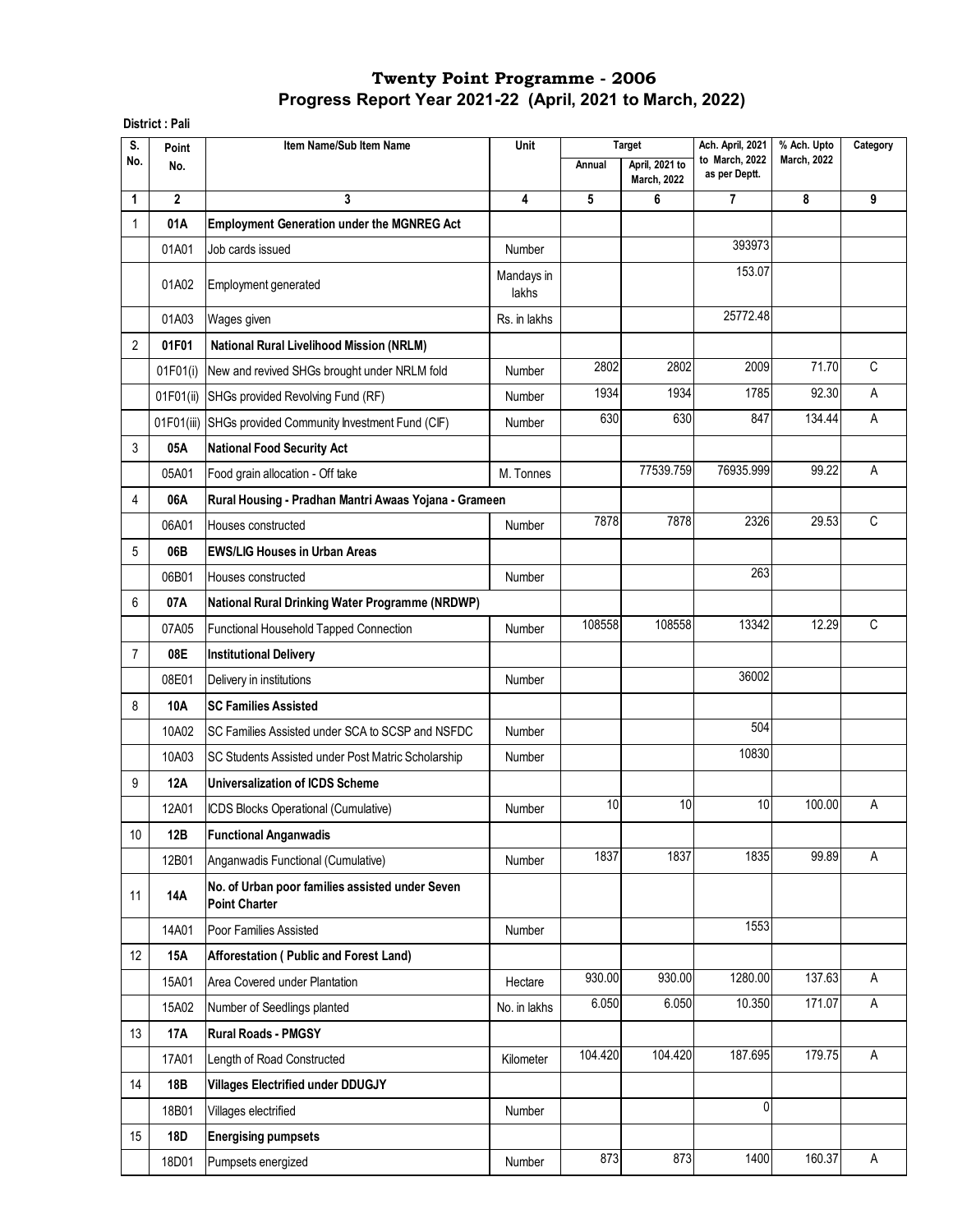## **Progress Report Year 2021-22 (April, 2021 to March, 2022) Twenty Point Programme - 2006**

**District : Rajsamand**

| S.             | Point          | Item Name/Sub Item Name                                                 | Unit                |         | <b>Target</b>                        | Ach. April, 2021                | % Ach. Upto        | Category    |
|----------------|----------------|-------------------------------------------------------------------------|---------------------|---------|--------------------------------------|---------------------------------|--------------------|-------------|
| No.            | No.            |                                                                         |                     | Annual  | April, 2021 to<br><b>March, 2022</b> | to March, 2022<br>as per Deptt. | <b>March, 2022</b> |             |
| 1              | $\overline{2}$ | 3                                                                       | 4                   | 5       | 6                                    | 7                               | 8                  | 9           |
| 1              | 01A            | <b>Employment Generation under the MGNREG Act</b>                       |                     |         |                                      |                                 |                    |             |
|                | 01A01          | Job cards issued                                                        | Number              |         |                                      | 253367                          |                    |             |
|                | 01A02          | Employment generated                                                    | Mandays in<br>lakhs |         |                                      | 134.44                          |                    |             |
|                | 01A03          | Wages given                                                             | Rs. in lakhs        |         |                                      | 26432.52                        |                    |             |
| $\overline{2}$ | 01F01          | <b>National Rural Livelihood Mission (NRLM)</b>                         |                     |         |                                      |                                 |                    |             |
|                | 01F01(i)       | New and revived SHGs brought under NRLM fold                            | Number              | 990     | 990                                  | 712                             | 71.92              | C           |
|                | 01F01(ii)      | SHGs provided Revolving Fund (RF)                                       | Number              | 1075    | 1075                                 | 1076                            | 100.09             | A           |
|                | 01F01(iii)     | SHGs provided Community Investment Fund (CIF)                           | Number              | 220     | 220                                  | 300                             | 136.36             | Α           |
| 3              | 05A            | <b>National Food Security Act</b>                                       |                     |         |                                      |                                 |                    |             |
|                | 05A01          | Food grain allocation - Off take                                        | M. Tonnes           |         | 53338.085                            | 53055.393                       | 99.47              | Α           |
| 4              | 06A            | Rural Housing - Pradhan Mantri Awaas Yojana - Grameen                   |                     |         |                                      |                                 |                    |             |
|                | 06A01          | Houses constructed                                                      | Number              | 7074    | 7074                                 | 968                             | 13.68              | C           |
| 5              | 06B            | <b>EWS/LIG Houses in Urban Areas</b>                                    |                     |         |                                      |                                 |                    |             |
|                | 06B01          | Houses constructed                                                      | Number              |         |                                      | 111                             |                    |             |
| 6              | 07A            | National Rural Drinking Water Programme (NRDWP)                         |                     |         |                                      |                                 |                    |             |
|                | 07A05          | Functional Household Tapped Connection                                  | Number              | 40893   | 40893                                | 17218                           | 42.11              | C           |
| $\overline{7}$ | 08E            | <b>Institutional Delivery</b>                                           |                     |         |                                      |                                 |                    |             |
|                | 08E01          | Delivery in institutions                                                | Number              |         |                                      | 20243                           |                    |             |
| 8              | 10A            | <b>SC Families Assisted</b>                                             |                     |         |                                      |                                 |                    |             |
|                | 10A02          | SC Families Assisted under SCA to SCSP and NSFDC                        | Number              |         |                                      | 255                             |                    |             |
|                | 10A03          | SC Students Assisted under Post Matric Scholarship                      | Number              |         |                                      | 7940                            |                    |             |
| 9              | 12A            | Universalization of ICDS Scheme                                         |                     |         |                                      |                                 |                    |             |
|                | 12A01          | ICDS Blocks Operational (Cumulative)                                    | Number              | 7       |                                      | $\overline{7}$                  | 100.00             | А           |
| 10             | 12B            | <b>Functional Anganwadis</b>                                            |                     |         |                                      |                                 |                    |             |
|                | 12B01          | Anganwadis Functional (Cumulative)                                      | Number              | 1167    | 1167                                 | 1167                            | 100.00             | A           |
| 11             | <b>14A</b>     | No. of Urban poor families assisted under Seven<br><b>Point Charter</b> |                     |         |                                      |                                 |                    |             |
|                | 14A01          | Poor Families Assisted                                                  | <b>Number</b>       |         |                                      | 452                             |                    |             |
| 12             | 15A            | Afforestation (Public and Forest Land)                                  |                     |         |                                      |                                 |                    |             |
|                | 15A01          | Area Covered under Plantation                                           | Hectare             | 1710.00 | 1710.00                              | 445.00                          | 26.02              | C           |
|                | 15A02          | Number of Seedlings planted                                             | No. in lakhs        | 11.110  | 11.110                               | 1.852                           | 16.67              | $\mathsf C$ |
| 13             | <b>17A</b>     | <b>Rural Roads - PMGSY</b>                                              |                     |         |                                      |                                 |                    |             |
|                | 17A01          | Length of Road Constructed                                              | Kilometer           | 95.010  | 95.010                               | 162.000                         | 170.51             | A           |
| 14             | 18B            | <b>Villages Electrified under DDUGJY</b>                                |                     |         |                                      |                                 |                    |             |
|                | 18B01          | Villages electrified                                                    | Number              |         |                                      | $\mathbf 0$                     |                    |             |
| 15             | <b>18D</b>     | <b>Energising pumpsets</b>                                              |                     |         |                                      |                                 |                    |             |
|                | 18D01          | Pumpsets energized                                                      | Number              | 408     | 408                                  | 925                             | 226.72             | A           |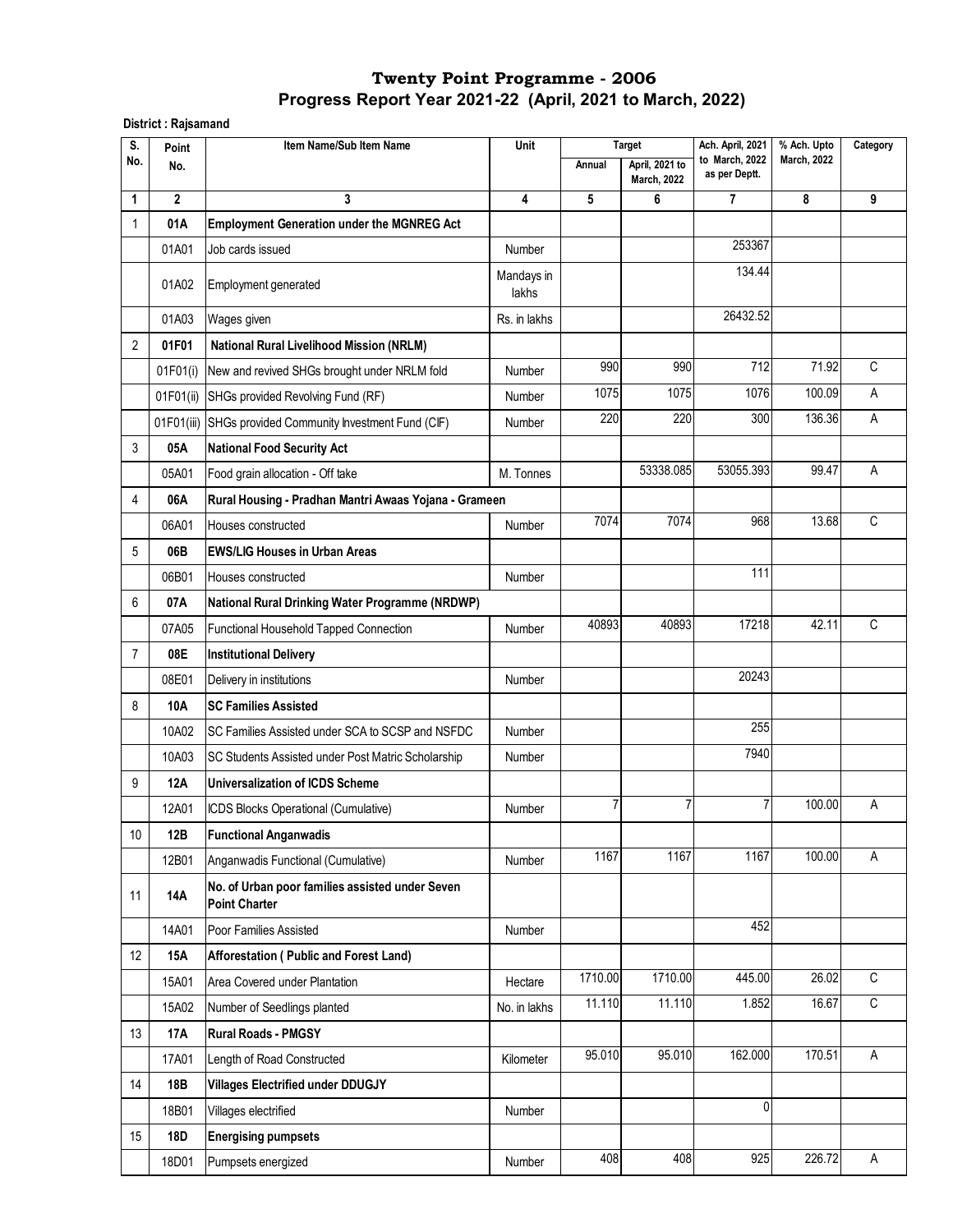**District : Sawai Madhopur**

| S.             | Point        | Item Name/Sub Item Name                                                 | Unit                |         | <b>Target</b>                        | Ach. April, 2021                | % Ach. Upto        | Category       |
|----------------|--------------|-------------------------------------------------------------------------|---------------------|---------|--------------------------------------|---------------------------------|--------------------|----------------|
| No.            | No.          |                                                                         |                     | Annual  | April, 2021 to<br><b>March, 2022</b> | to March, 2022<br>as per Deptt. | <b>March, 2022</b> |                |
| 1              | $\mathbf{2}$ | 3                                                                       | 4                   | 5       | 6                                    | 7                               | 8                  | 9              |
| 1              | 01A          | <b>Employment Generation under the MGNREG Act</b>                       |                     |         |                                      |                                 |                    |                |
|                | 01A01        | Job cards issued                                                        | Number              |         |                                      | 257818                          |                    |                |
|                | 01A02        | Employment generated                                                    | Mandays in<br>lakhs |         |                                      | 49.49                           |                    |                |
|                | 01A03        | Wages given                                                             | Rs. in lakhs        |         |                                      | 8702.44                         |                    |                |
| 2              | 01F01        | <b>National Rural Livelihood Mission (NRLM)</b>                         |                     |         |                                      |                                 |                    |                |
|                | 01F01(i)     | New and revived SHGs brought under NRLM fold                            | Number              | 2743    | 2743                                 | 2161                            | 78.78              | C              |
|                | 01F01(ii)    | SHGs provided Revolving Fund (RF)                                       | Number              | 2617    | 2617                                 | 1327                            | 50.71              | C              |
|                |              | 01F01(iii) SHGs provided Community Investment Fund (CIF)                | Number              | 690     | 690                                  | 600                             | 86.96              | B              |
| 3              | 05A          | <b>National Food Security Act</b>                                       |                     |         |                                      |                                 |                    |                |
|                | 05A01        | Food grain allocation - Off take                                        | M. Tonnes           |         | 50468.146                            | 49379.005                       | 97.84              | Α              |
| 4              | 06A          | Rural Housing - Pradhan Mantri Awaas Yojana - Grameen                   |                     |         |                                      |                                 |                    |                |
|                | 06A01        | Houses constructed                                                      | Number              | 13290   | 13290                                | 2188                            | 16.46              | C              |
| 5              | 06B          | <b>EWS/LIG Houses in Urban Areas</b>                                    |                     |         |                                      |                                 |                    |                |
|                | 06B01        | Houses constructed                                                      | Number              |         |                                      | 61                              |                    |                |
| 6              | 07A          | National Rural Drinking Water Programme (NRDWP)                         |                     |         |                                      |                                 |                    |                |
|                | 07A05        | Functional Household Tapped Connection                                  | Number              | 57722   | 57722                                | 14666                           | 25.41              | C              |
| $\overline{7}$ | 08E          | <b>Institutional Delivery</b>                                           |                     |         |                                      |                                 |                    |                |
|                | 08E01        | Delivery in institutions                                                | Number              |         |                                      | 30641                           |                    |                |
| 8              | 10A          | <b>SC Families Assisted</b>                                             |                     |         |                                      |                                 |                    |                |
|                | 10A02        | SC Families Assisted under SCA to SCSP and NSFDC                        | Number              |         |                                      | 447                             |                    |                |
|                | 10A03        | SC Students Assisted under Post Matric Scholarship                      | Number              |         |                                      | 18149                           |                    |                |
| 9              | <b>12A</b>   | <b>Universalization of ICDS Scheme</b>                                  |                     |         |                                      |                                 |                    |                |
|                | 12A01        | ICDS Blocks Operational (Cumulative)                                    | Number              | 6       | 6                                    | 6                               | 100.00             | Α              |
| 10             | 12B          | <b>Functional Anganwadis</b>                                            |                     |         |                                      |                                 |                    |                |
|                | 12B01        | Anganwadis Functional (Cumulative)                                      | Number              | 1120    | 1120                                 | 1108                            | 98.93              | A              |
| 11             | 14A          | No. of Urban poor families assisted under Seven<br><b>Point Charter</b> |                     |         |                                      |                                 |                    |                |
|                | 14A01        | Poor Families Assisted                                                  | Number              |         |                                      | 165                             |                    |                |
| 12             | <b>15A</b>   | Afforestation (Public and Forest Land)                                  |                     |         |                                      |                                 |                    |                |
|                | 15A01        | Area Covered under Plantation                                           | Hectare             | 2040.00 | 2040.00                              | 1460.00                         | 71.57              | C              |
|                | 15A02        | Number of Seedlings planted                                             | No. in lakhs        | 13.260  | 13.260                               | 7.050                           | 53.17              | $\overline{C}$ |
| 13             | <b>17A</b>   | <b>Rural Roads - PMGSY</b>                                              |                     |         |                                      |                                 |                    |                |
|                | 17A01        | Length of Road Constructed                                              | Kilometer           | 65.410  | 65.410                               | 67.695                          | 103.49             | A              |
| 14             | 18B          | <b>Villages Electrified under DDUGJY</b>                                |                     |         |                                      |                                 |                    |                |
|                | 18B01        | Villages electrified                                                    | Number              |         |                                      | $\mathbf{1}$                    |                    |                |
| 15             | <b>18D</b>   | <b>Energising pumpsets</b>                                              |                     |         |                                      |                                 |                    |                |
|                | 18D01        | Pumpsets energized                                                      | Number              | 988     | 988                                  | 2159                            | 218.52             | Α              |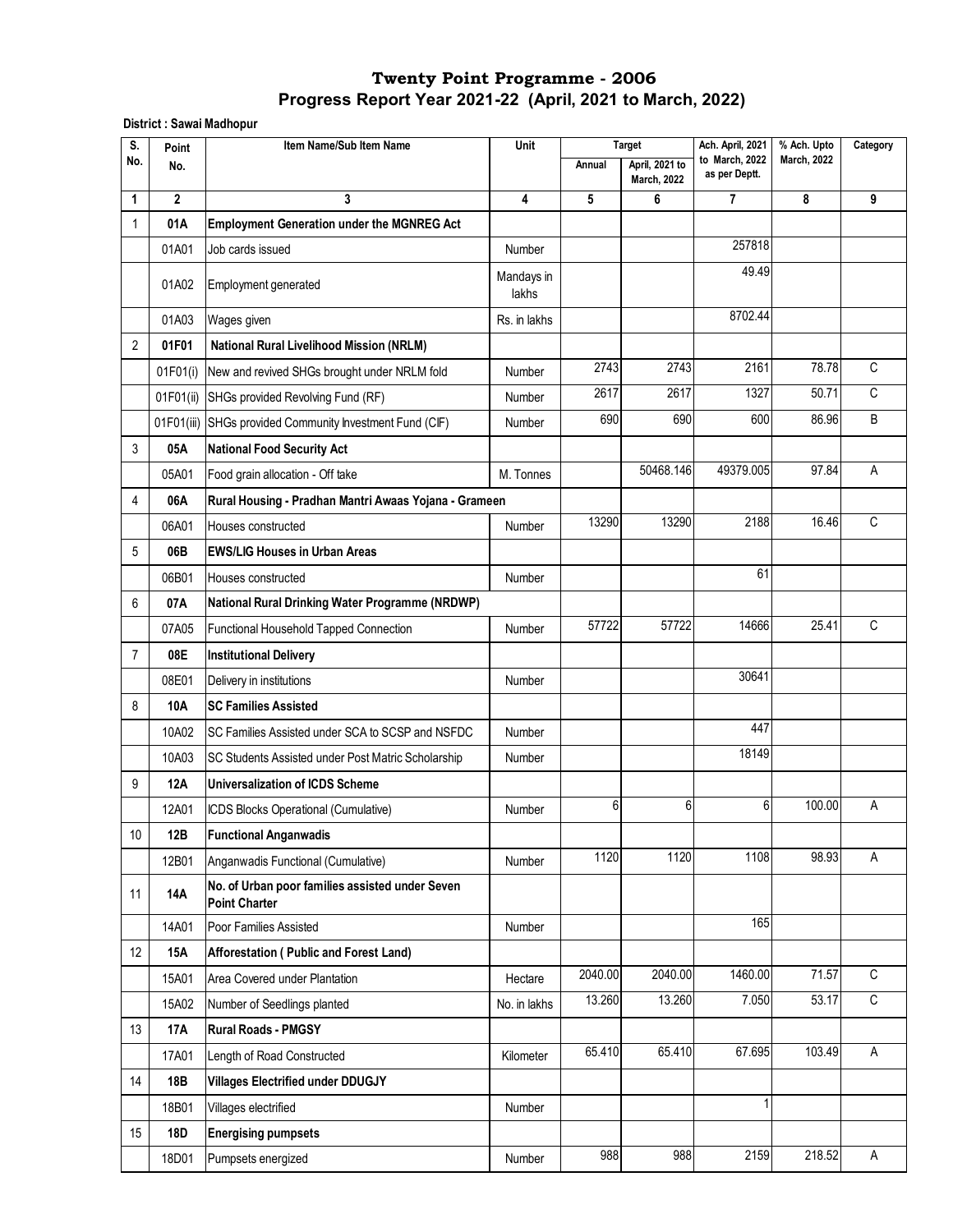**District : Sikar**

| S.             | Point        | Item Name/Sub Item Name                                                 | Unit                |         | <b>Target</b>                        | Ach. April, 2021                | % Ach. Upto        | Category |
|----------------|--------------|-------------------------------------------------------------------------|---------------------|---------|--------------------------------------|---------------------------------|--------------------|----------|
| No.            | No.          |                                                                         |                     | Annual  | April, 2021 to<br><b>March, 2022</b> | to March, 2022<br>as per Deptt. | <b>March, 2022</b> |          |
| 1              | $\mathbf{2}$ | 3                                                                       | 4                   | 5       | 6                                    | $\overline{7}$                  | 8                  | 9        |
| $\mathbf{1}$   | 01A          | <b>Employment Generation under the MGNREG Act</b>                       |                     |         |                                      |                                 |                    |          |
|                | 01A01        | Job cards issued                                                        | <b>Number</b>       |         |                                      | 311240                          |                    |          |
|                | 01A02        | Employment generated                                                    | Mandays in<br>lakhs |         |                                      | 49.11                           |                    |          |
|                | 01A03        | Wages given                                                             | Rs. in lakhs        |         |                                      | 9040.89                         |                    |          |
| $\overline{2}$ | 01F01        | <b>National Rural Livelihood Mission (NRLM)</b>                         |                     |         |                                      |                                 |                    |          |
|                | 01F01(i)     | New and revived SHGs brought under NRLM fold                            | <b>Number</b>       | 1157    | 1157                                 | 1044                            | 90.23              | A        |
|                | 01F01(ii)    | SHGs provided Revolving Fund (RF)                                       | <b>Number</b>       | 1554    | 1554                                 | 1525                            | 98.13              | A        |
|                |              | 01F01(iii) SHGs provided Community Investment Fund (CIF)                | Number              | 488     | 488                                  | 539                             | 110.45             | A        |
| 3              | 05A          | <b>National Food Security Act</b>                                       |                     |         |                                      |                                 |                    |          |
|                | 05A01        | Food grain allocation - Off take                                        | M. Tonnes           |         | 99225.358                            | 98326.430                       | 99.09              | Α        |
| 4              | 06A          | Rural Housing - Pradhan Mantri Awaas Yojana - Grameen                   |                     |         |                                      |                                 |                    |          |
|                | 06A01        | Houses constructed                                                      | Number              | 1724    | 1724                                 | 74                              | 4.29               | C        |
| 5              | 06B          | <b>EWS/LIG Houses in Urban Areas</b>                                    |                     |         |                                      |                                 |                    |          |
|                | 06B01        | Houses constructed                                                      | <b>Number</b>       |         |                                      | 779                             |                    |          |
| 6              | 07A          | National Rural Drinking Water Programme (NRDWP)                         |                     |         |                                      |                                 |                    |          |
|                | 07A05        | Functional Household Tapped Connection                                  | Number              | 85037   | 85037                                | 24700                           | 29.05              | C        |
| $\overline{7}$ | 08E          | <b>Institutional Delivery</b>                                           |                     |         |                                      |                                 |                    |          |
|                | 08E01        | Delivery in institutions                                                | Number              |         |                                      | 39418                           |                    |          |
| 8              | 10A          | <b>SC Families Assisted</b>                                             |                     |         |                                      |                                 |                    |          |
|                | 10A02        | SC Families Assisted under SCA to SCSP and NSFDC                        | Number              |         |                                      | 568                             |                    |          |
|                | 10A03        | SC Students Assisted under Post Matric Scholarship                      | Number              |         |                                      | 1634                            |                    |          |
| 9              | <b>12A</b>   | <b>Universalization of ICDS Scheme</b>                                  |                     |         |                                      |                                 |                    |          |
|                | 12A01        | ICDS Blocks Operational (Cumulative)                                    | Number              | 9       | 9                                    | 9                               | 100.00             | A        |
| $10$           | 12B          | <b>Functional Anganwadis</b>                                            |                     |         |                                      |                                 |                    |          |
|                | 12B01        | Anganwadis Functional (Cumulative)                                      | Number              | 2143    | 2143                                 | 2141                            | 99.91              | A        |
| 11             | <b>14A</b>   | No. of Urban poor families assisted under Seven<br><b>Point Charter</b> |                     |         |                                      |                                 |                    |          |
|                | 14A01        | Poor Families Assisted                                                  | <b>Number</b>       |         |                                      | 723                             |                    |          |
| 12             | <b>15A</b>   | Afforestation (Public and Forest Land)                                  |                     |         |                                      |                                 |                    |          |
|                | 15A01        | Area Covered under Plantation                                           | Hectare             | 1940.00 | 1940.00                              | 1941.880                        | 100.10             | A        |
|                | 15A02        | Number of Seedlings planted                                             | No. in lakhs        | 12.610  | 12.610                               | 12.509                          | 99.20              | A        |
| 13             | 17A          | <b>Rural Roads - PMGSY</b>                                              |                     |         |                                      |                                 |                    |          |
|                | 17A01        | Length of Road Constructed                                              | Kilometer           | 104.400 | 104.400                              | 168.060                         | 160.98             | Α        |
| 14             | 18B          | <b>Villages Electrified under DDUGJY</b>                                |                     |         |                                      |                                 |                    |          |
|                | 18B01        | Villages electrified                                                    | Number              |         |                                      | $\mathbf{0}$                    |                    |          |
| 15             | <b>18D</b>   | <b>Energising pumpsets</b>                                              |                     |         |                                      |                                 |                    |          |
|                | 18D01        | Pumpsets energized                                                      | Number              | 1026    | 1026                                 | 3870                            | 377.19             | A        |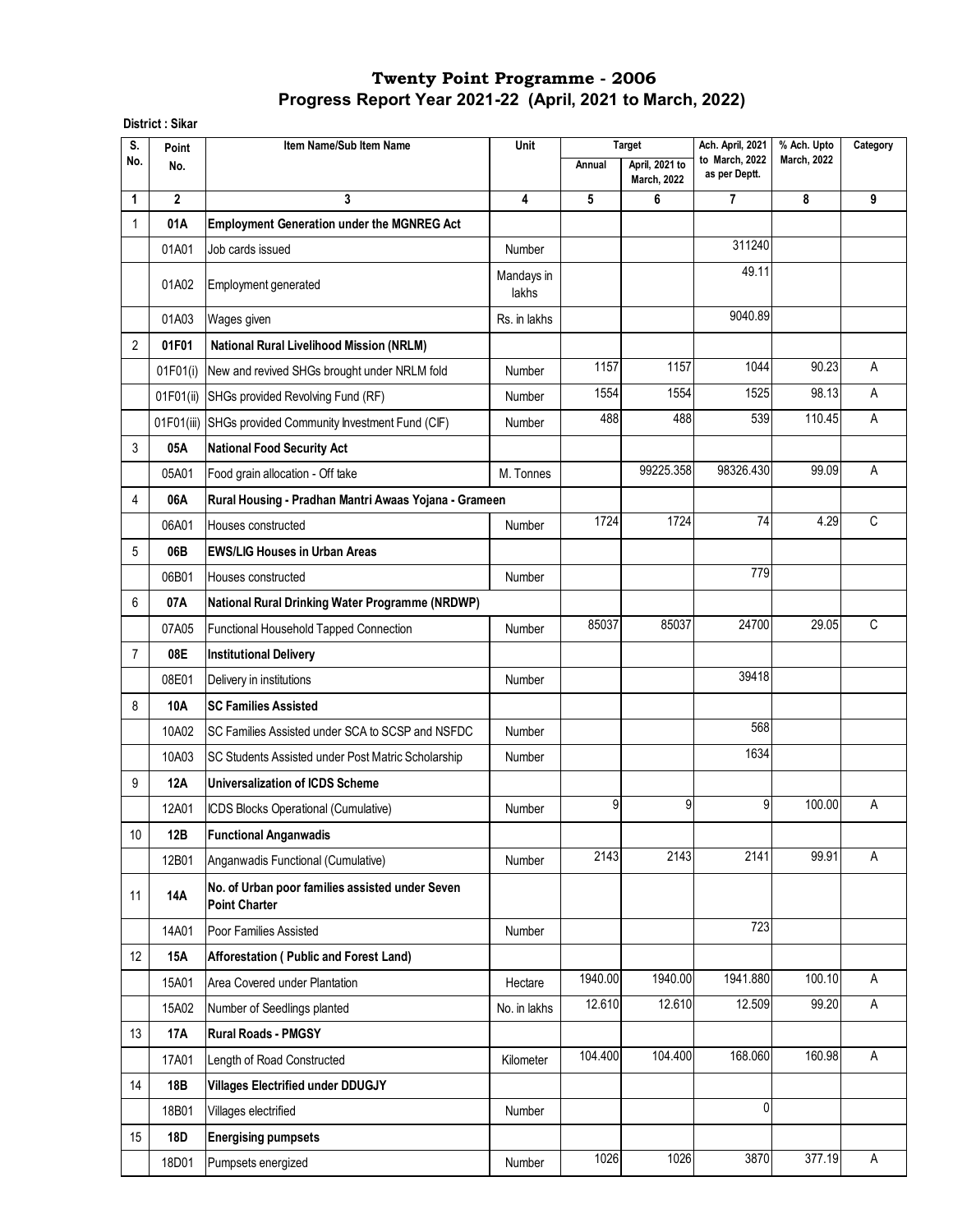**District : Sirohi** 

| S.             | Point        | Item Name/Sub Item Name                                                 | Unit                |        | <b>Target</b>                        | Ach. April, 2021                | % Ach. Upto        | Category       |
|----------------|--------------|-------------------------------------------------------------------------|---------------------|--------|--------------------------------------|---------------------------------|--------------------|----------------|
| No.            | No.          |                                                                         |                     | Annual | April, 2021 to<br><b>March, 2022</b> | to March, 2022<br>as per Deptt. | <b>March, 2022</b> |                |
| 1              | $\mathbf{2}$ | 3                                                                       | 4                   | 5      | 6                                    | 7                               | 8                  | 9              |
| 1              | 01A          | <b>Employment Generation under the MGNREG Act</b>                       |                     |        |                                      |                                 |                    |                |
|                | 01A01        | Job cards issued                                                        | Number              |        |                                      | 198235                          |                    |                |
|                | 01A02        | <b>Employment generated</b>                                             | Mandays in<br>lakhs |        |                                      | 91.97                           |                    |                |
|                | 01A03        | Wages given                                                             | Rs. in lakhs        |        |                                      | 16857.35                        |                    |                |
| 2              | 01F01        | <b>National Rural Livelihood Mission (NRLM)</b>                         |                     |        |                                      |                                 |                    |                |
|                | 01F01(i)     | New and revived SHGs brought under NRLM fold                            | Number              | 1552   | 1552                                 | 313                             | 20.17              | C              |
|                | 01F01(ii)    | SHGs provided Revolving Fund (RF)                                       | Number              | 1467   | 1467                                 | 510                             | 34.76              | $\overline{c}$ |
|                | 01F01(iii)   | SHGs provided Community Investment Fund (CIF)                           | <b>Number</b>       | 466    | 466                                  | 245                             | 52.58              | $\mathsf{C}$   |
| 3              | 05A          | <b>National Food Security Act</b>                                       |                     |        |                                      |                                 |                    |                |
|                | 05A01        | Food grain allocation - Off take                                        | M. Tonnes           |        | 45279.427                            | 43192.644                       | 95.39              | Α              |
| 4              | 06A          | Rural Housing - Pradhan Mantri Awaas Yojana - Grameen                   |                     |        |                                      |                                 |                    |                |
|                | 06A01        | Houses constructed                                                      | <b>Number</b>       | 7142   | $\frac{1}{7142}$                     | 2658                            | 37.22              | $\mathsf C$    |
| 5              | 06B          | <b>EWS/LIG Houses in Urban Areas</b>                                    |                     |        |                                      |                                 |                    |                |
|                | 06B01        | Houses constructed                                                      | Number              |        |                                      | 93                              |                    |                |
| 6              | 07A          | National Rural Drinking Water Programme (NRDWP)                         |                     |        |                                      |                                 |                    |                |
|                | 07A05        | Functional Household Tapped Connection                                  | Number              | 54332  | 54332                                | 4366                            | 8.04               | C              |
| $\overline{7}$ | 08E          | <b>Institutional Delivery</b>                                           |                     |        |                                      |                                 |                    |                |
|                | 08E01        | Delivery in institutions                                                | Number              |        |                                      | 23009                           |                    |                |
| 8              | 10A          | <b>SC Families Assisted</b>                                             |                     |        |                                      |                                 |                    |                |
|                | 10A02        | SC Families Assisted under SCA to SCSP and NSFDC                        | Number              |        |                                      | 122                             |                    |                |
|                | 10A03        | SC Students Assisted under Post Matric Scholarship                      | Number              |        |                                      | 12845                           |                    |                |
| 9              | 12A          | <b>Universalization of ICDS Scheme</b>                                  |                     |        |                                      |                                 |                    |                |
|                | 12A01        | ICDS Blocks Operational (Cumulative)                                    | Number              | 5      | 5                                    | 5                               | 100.00             | Α              |
| 10             | 12B          | <b>Functional Anganwadis</b>                                            |                     |        |                                      |                                 |                    |                |
|                | 12B01        | Anganwadis Functional (Cumulative)                                      | Number              | 876    | 876                                  | 874                             | 99.77              | A              |
| 11             | <b>14A</b>   | No. of Urban poor families assisted under Seven<br><b>Point Charter</b> |                     |        |                                      |                                 |                    |                |
|                | 14A01        | Poor Families Assisted                                                  | Number              |        |                                      | 225                             |                    |                |
| 12             | 15A          | Afforestation (Public and Forest Land)                                  |                     |        |                                      |                                 |                    |                |
|                | 15A01        | Area Covered under Plantation                                           | Hectare             | 585.00 | 585.00                               | 326.34                          | 55.78              | $\mathsf C$    |
|                | 15A02        | Number of Seedlings planted                                             | No. in lakhs        | 3.800  | 3.800                                | 2.259                           | 59.45              | C              |
| 13             | 17A          | <b>Rural Roads - PMGSY</b>                                              |                     |        |                                      |                                 |                    |                |
|                | 17A01        | Length of Road Constructed                                              | Kilometer           | 24.940 | 24.940                               | 43.290                          | 173.58             | Α              |
| 14             | 18B          | <b>Villages Electrified under DDUGJY</b>                                |                     |        |                                      |                                 |                    |                |
|                | 18B01        | Villages electrified                                                    | Number              |        |                                      | 0                               |                    |                |
| 15             | 18D          | <b>Energising pumpsets</b>                                              |                     |        |                                      |                                 |                    |                |
|                | 18D01        | Pumpsets energized                                                      | Number              | 574    | 574                                  | 1120                            | 195.12             | Α              |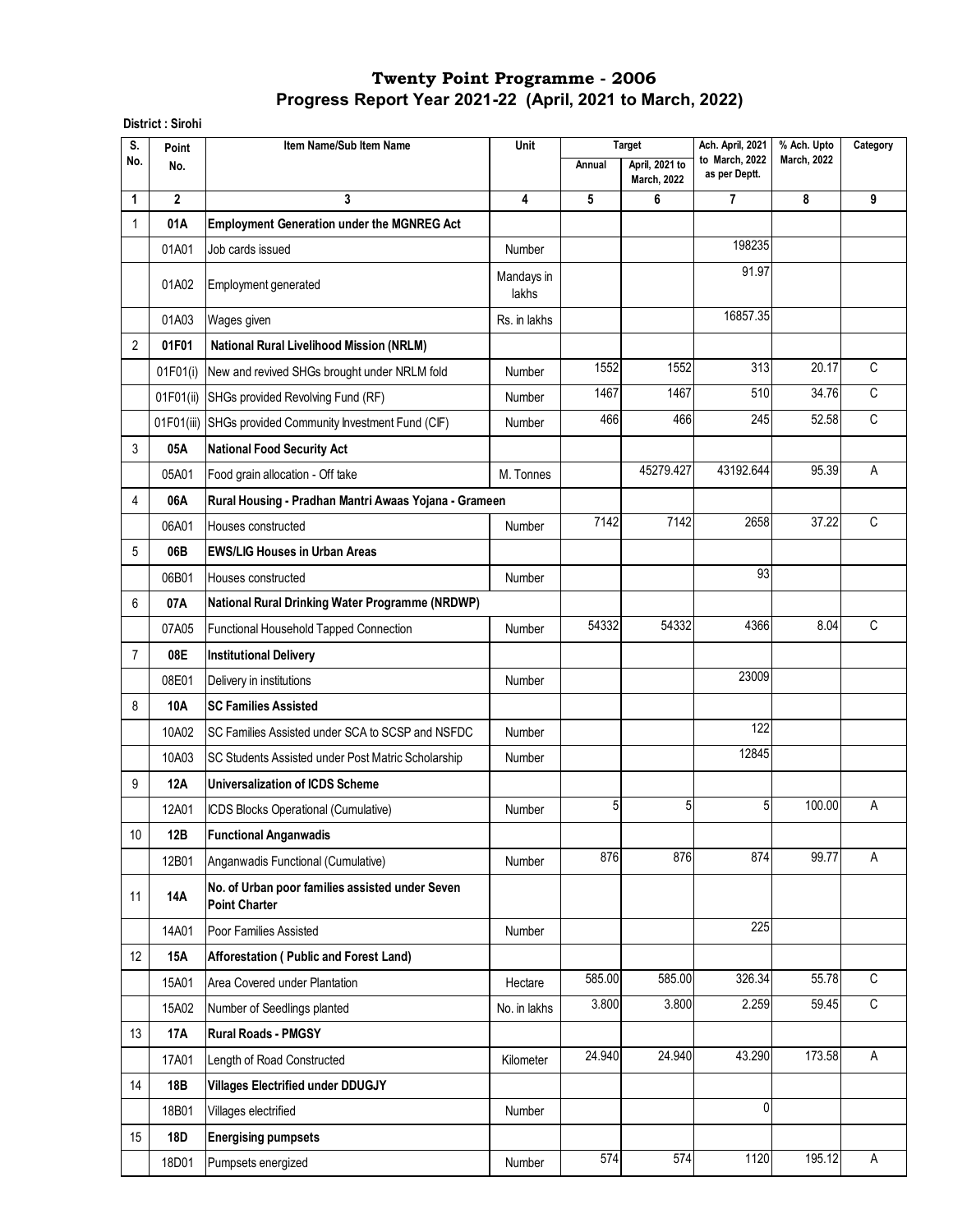**District : Tonk**

| S.             | Point          | Item Name/Sub Item Name                                                 | Unit                |         | <b>Target</b>                        | Ach. April, 2021                | % Ach. Upto        | Category |
|----------------|----------------|-------------------------------------------------------------------------|---------------------|---------|--------------------------------------|---------------------------------|--------------------|----------|
| No.            | No.            |                                                                         |                     | Annual  | April, 2021 to<br><b>March, 2022</b> | to March, 2022<br>as per Deptt. | <b>March, 2022</b> |          |
| 1              | $\overline{2}$ | 3                                                                       | 4                   | 5       | 6                                    | 7                               | 8                  | 9        |
| 1              | 01A            | <b>Employment Generation under the MGNREG Act</b>                       |                     |         |                                      |                                 |                    |          |
|                | 01A01          | Job cards issued                                                        | Number              |         |                                      | 291981                          |                    |          |
|                | 01A02          | Employment generated                                                    | Mandays in<br>lakhs |         |                                      | 63.82                           |                    |          |
|                | 01A03          | Wages given                                                             | Rs. in lakhs        |         |                                      | 10958.54                        |                    |          |
| $\overline{2}$ | 01F01          | <b>National Rural Livelihood Mission (NRLM)</b>                         |                     |         |                                      |                                 |                    |          |
|                | 01F01(i)       | New and revived SHGs brought under NRLM fold                            | Number              | 1289    | 1289                                 | 1017                            | 78.90              | C        |
|                | 01F01(ii)      | SHGs provided Revolving Fund (RF)                                       | Number              | 1204    | 1204                                 | 989                             | 82.14              | B        |
|                | 01F01(iii)     | SHGs provided Community Investment Fund (CIF)                           | Number              | 290     | 290                                  | 330                             | 113.79             | Α        |
| 3              | 05A            | <b>National Food Security Act</b>                                       |                     |         |                                      |                                 |                    |          |
|                | 05A01          | Food grain allocation - Off take                                        | M. Tonnes           |         | 58823.702                            | 57166.091                       | 97.18              | Α        |
| 4              | 06A            | Rural Housing - Pradhan Mantri Awaas Yojana - Grameen                   |                     |         |                                      |                                 |                    |          |
|                | 06A01          | Houses constructed                                                      | Number              | 13936   | 13936                                | 4800                            | 34.44              | С        |
| 5              | 06B            | <b>EWS/LIG Houses in Urban Areas</b>                                    |                     |         |                                      |                                 |                    |          |
|                | 06B01          | Houses constructed                                                      | Number              |         |                                      | 113                             |                    |          |
| 6              | 07A            | National Rural Drinking Water Programme (NRDWP)                         |                     |         |                                      |                                 |                    |          |
|                | 07A05          | Functional Household Tapped Connection                                  | Number              | 69224   | 69224                                | 13330                           | 19.26              | C        |
| $\overline{7}$ | 08E            | <b>Institutional Delivery</b>                                           |                     |         |                                      |                                 |                    |          |
|                | 08E01          | Delivery in institutions                                                | Number              |         |                                      | 24716                           |                    |          |
| 8              | 10A            | <b>SC Families Assisted</b>                                             |                     |         |                                      |                                 |                    |          |
|                | 10A02          | SC Families Assisted under SCA to SCSP and NSFDC                        | Number              |         |                                      | 1104                            |                    |          |
|                | 10A03          | SC Students Assisted under Post Matric Scholarship                      | Number              |         |                                      | 2645                            |                    |          |
| 9              | <b>12A</b>     | Universalization of ICDS Scheme                                         |                     |         |                                      |                                 |                    |          |
|                | 12A01          | ICDS Blocks Operational (Cumulative)                                    | Number              | 7       | 7                                    | 7                               | 100.00             | Α        |
| 10             | 12B            | <b>Functional Anganwadis</b>                                            |                     |         |                                      |                                 |                    |          |
|                | 12B01          | Anganwadis Functional (Cumulative)                                      | Number              | 1486    | 1486                                 | 1486                            | 100.00             | A        |
| 11             | <b>14A</b>     | No. of Urban poor families assisted under Seven<br><b>Point Charter</b> |                     |         |                                      |                                 |                    |          |
|                | 14A01          | Poor Families Assisted                                                  | Number              |         |                                      | 176                             |                    |          |
| 12             | 15A            | Afforestation (Public and Forest Land)                                  |                     |         |                                      |                                 |                    |          |
|                | 15A01          | Area Covered under Plantation                                           | Hectare             | 1160.00 | 1160.00                              | 1192.00                         | 102.76             | A        |
|                | 15A02          | Number of Seedlings planted                                             | No. in lakhs        | 7.540   | 7.540                                | 9.253                           | 122.72             | A        |
| 13             | 17A            | <b>Rural Roads - PMGSY</b>                                              |                     |         |                                      |                                 |                    |          |
|                | 17A01          | Length of Road Constructed                                              | Kilometer           | 50.350  | 50.350                               | 70.130                          | 139.29             | A        |
| 14             | 18B            | <b>Villages Electrified under DDUGJY</b>                                |                     |         |                                      |                                 |                    |          |
|                | 18B01          | Villages electrified                                                    | Number              | 0       |                                      | $\mathbf{0}$                    |                    |          |
| 15             | 18D            | <b>Energising pumpsets</b>                                              |                     |         |                                      |                                 |                    |          |
|                | 18D01          | Pumpsets energized                                                      | Number              | 991     | 991                                  | 2130                            | 214.93             | A        |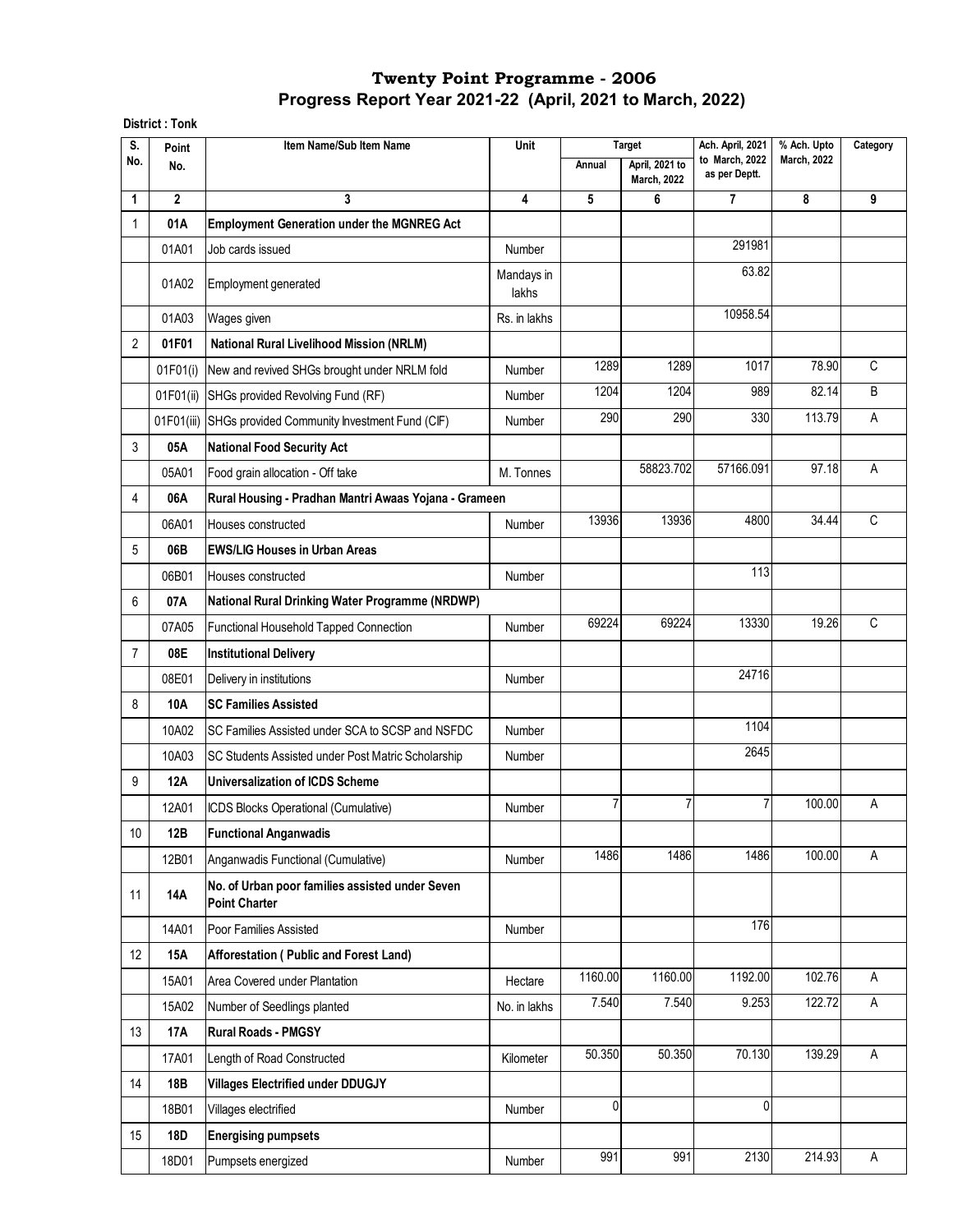**District : Udaipur** 

| S.             | Point          | Item Name/Sub Item Name                                                 | Unit                |         | <b>Target</b>                        | Ach. April, 2021                | % Ach. Upto        | Category     |
|----------------|----------------|-------------------------------------------------------------------------|---------------------|---------|--------------------------------------|---------------------------------|--------------------|--------------|
| No.            | No.            |                                                                         |                     | Annual  | April, 2021 to<br><b>March, 2022</b> | to March, 2022<br>as per Deptt. | <b>March, 2022</b> |              |
| 1              | $\overline{2}$ | 3                                                                       | 4                   | 5       | 6                                    | 7                               | 8                  | 9            |
| $\mathbf{1}$   | 01A            | <b>Employment Generation under the MGNREG Act</b>                       |                     |         |                                      |                                 |                    |              |
|                | 01A01          | Job cards issued                                                        | Number              |         |                                      | 589438                          |                    |              |
|                | 01A02          | Employment generated                                                    | Mandays in<br>lakhs |         |                                      | 180.77                          |                    |              |
|                | 01A03          | Wages given                                                             | Rs. in lakhs        |         |                                      | 31372.94                        |                    |              |
| $\overline{2}$ | 01F01          | <b>National Rural Livelihood Mission (NRLM)</b>                         |                     |         |                                      |                                 |                    |              |
|                | 01F01(i)       | New and revived SHGs brought under NRLM fold                            | Number              | 3500    | 3500                                 | 2865                            | 81.86              | B            |
|                | 01F01(ii)      | SHGs provided Revolving Fund (RF)                                       | Number              | 4223    | 4223                                 | 3074                            | 72.79              | C            |
|                |                | 01F01(iii) SHGs provided Community Investment Fund (CIF)                | Number              | 986     | 986                                  | 921                             | 93.41              | A            |
| 3              | 05A            | <b>National Food Security Act</b>                                       |                     |         |                                      |                                 |                    |              |
|                | 05A01          | Food grain allocation - Off take                                        | M. Tonnes           |         | 138971.191                           | 137968.078                      | 99.28              | Α            |
| 4              | 06A            | Rural Housing - Pradhan Mantri Awaas Yojana - Grameen                   |                     |         |                                      |                                 |                    |              |
|                | 06A01          | Houses constructed                                                      | Number              | 33510   | 33510                                | 8609                            | 25.69              | C            |
| 5              | 06B            | <b>EWS/LIG Houses in Urban Areas</b>                                    |                     |         |                                      |                                 |                    |              |
|                | 06B01          | Houses constructed                                                      | Number              |         |                                      | 3093                            |                    |              |
| 6              | 07A            | National Rural Drinking Water Programme (NRDWP)                         |                     |         |                                      |                                 |                    |              |
|                | 07A05          | Functional Household Tapped Connection                                  | Number              | 82977   | 82977                                | 18917                           | 22.80              | C            |
| $\overline{7}$ | 08E            | <b>Institutional Delivery</b>                                           |                     |         |                                      |                                 |                    |              |
|                | 08E01          | Delivery in institutions                                                | Number              |         |                                      | 50780                           |                    |              |
| 8              | 10A            | <b>SC Families Assisted</b>                                             |                     |         |                                      |                                 |                    |              |
|                | 10A02          | SC Families Assisted under SCA to SCSP and NSFDC                        | Number              |         |                                      | 858                             |                    |              |
|                | 10A03          | SC Students Assisted under Post Matric Scholarship                      | Number              |         |                                      | 1229                            |                    |              |
| 9              | 12A            | <b>Universalization of ICDS Scheme</b>                                  |                     |         |                                      |                                 |                    |              |
|                | 12A01          | ICDS Blocks Operational (Cumulative)                                    | Number              | 15      | 15                                   | 15                              | 100.00             | Α            |
| $10$           | 12B            | <b>Functional Anganwadis</b>                                            |                     |         |                                      |                                 |                    |              |
|                | 12B01          | Anganwadis Functional (Cumulative)                                      | Number              | 3175    | 3175                                 | 3175                            | 100.00             | A            |
| 11             | <b>14A</b>     | No. of Urban poor families assisted under Seven<br><b>Point Charter</b> |                     |         |                                      |                                 |                    |              |
|                | 14A01          | Poor Families Assisted                                                  | Number              |         |                                      | $\mathbf{0}$                    |                    |              |
| 12             | 15A            | Afforestation (Public and Forest Land)                                  |                     |         |                                      |                                 |                    |              |
|                | 15A01          | Area Covered under Plantation                                           | Hectare             | 5280.00 | 5280.00                              | 3756.34                         | 71.14              | $\mathsf{C}$ |
|                | 15A02          | Number of Seedlings planted                                             | No. in lakhs        | 34.320  | 34.320                               | 22.314                          | 65.02              | $\mathbb{C}$ |
| 13             | 17A            | <b>Rural Roads - PMGSY</b>                                              |                     |         |                                      |                                 |                    |              |
|                | 17A01          | Length of Road Constructed                                              | Kilometer           | 113.530 | 113.530                              | 142.585                         | 125.59             | A            |
| 14             | 18B            | <b>Villages Electrified under DDUGJY</b>                                |                     |         |                                      |                                 |                    |              |
|                | 18B01          | Villages electrified                                                    | Number              |         |                                      | 0                               |                    |              |
| 15             | 18D            | <b>Energising pumpsets</b>                                              |                     |         |                                      |                                 |                    |              |
|                | 18D01          | Pumpsets energized                                                      | Number              | 2680    | 2680                                 | 3881                            | 144.81             | A            |